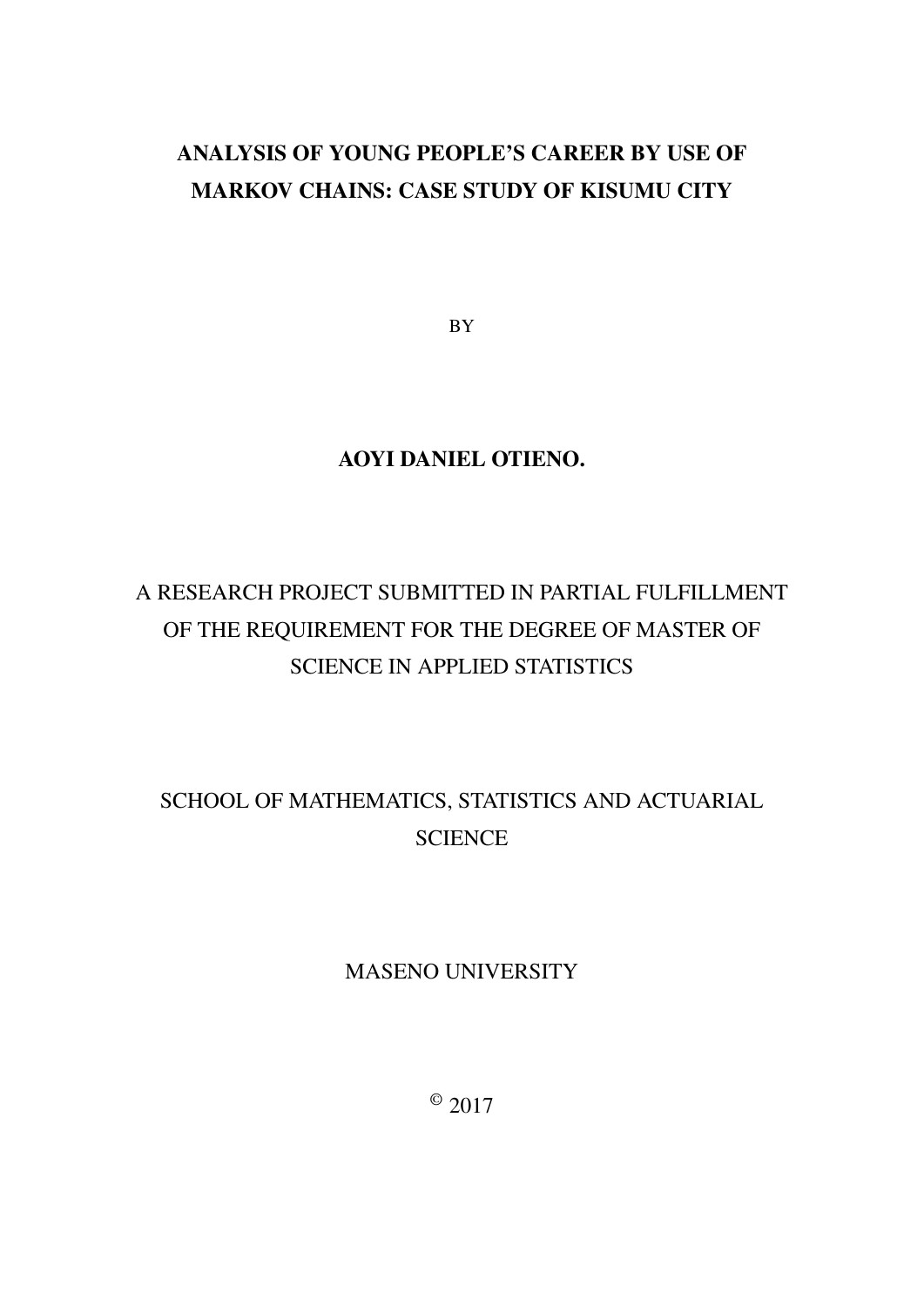# <span id="page-1-0"></span>DECLARATION

This research project is my own work and has not been presented elsewhere for a degree award in any other institution.

> AOYI DANIEL OTIENO PG/MSC/069/2010

This project report has been submitted for examination with my approval as the university supervisor

Dr. EDGAR OUKO OTUMBA

Department of Statistics and Actuarial Science,

Maseno University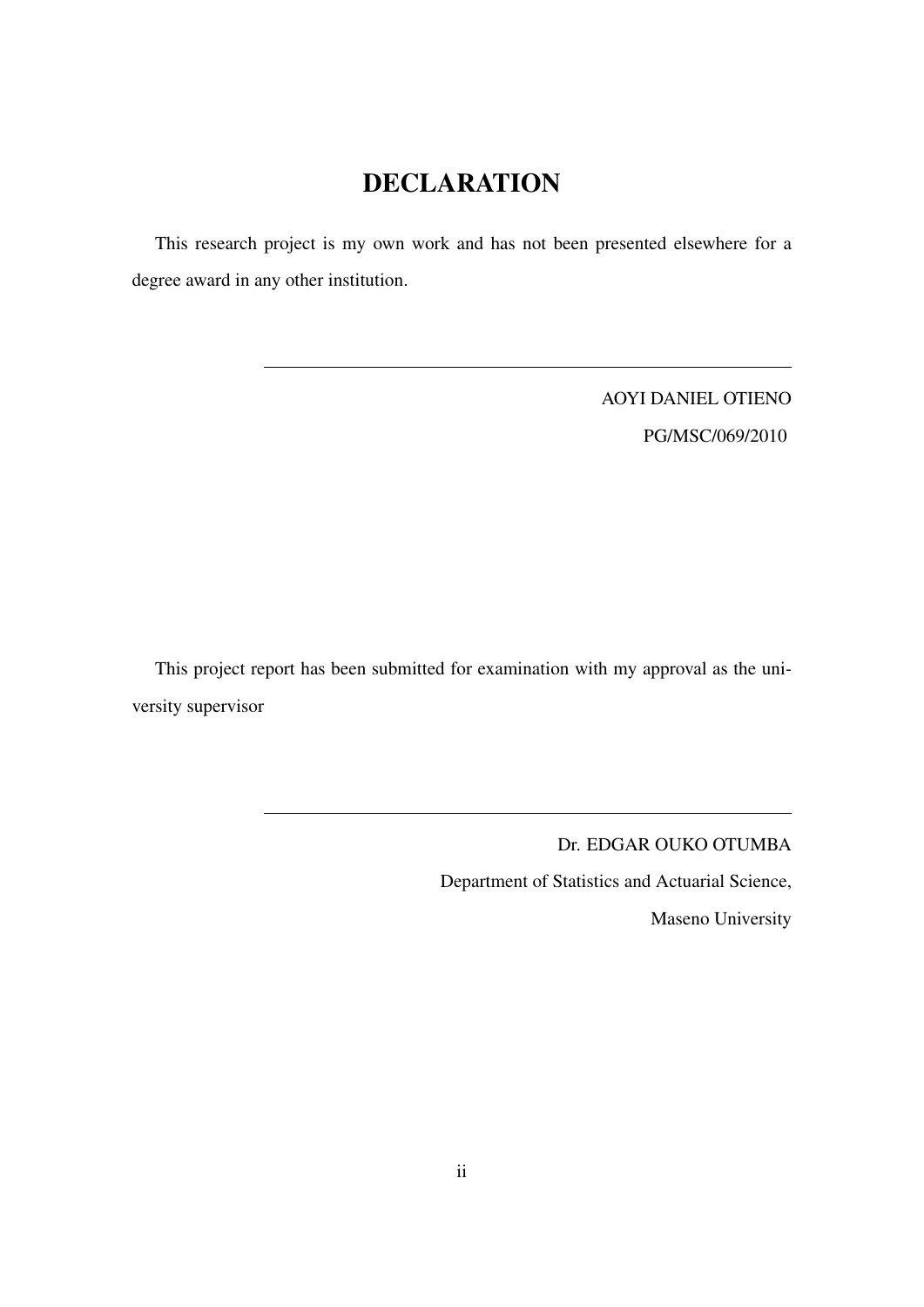## <span id="page-2-0"></span>ACKNOWLEDGMENT

First and foremost I thank the Almighty God for enabling me to do this work. Special thanks to my supervisor Dr. Edgar Otumba who dedicated a lot of his time to guide me in the research and help me get relevant materials. Thanks to my Head of Department Prof. Fredrick Onyango and my Dean of Faculty Prof Paul Oleche for their support. Thanks to my dear wife and daughters for moral and spiritual support. Thanks to Kisumu Polytechnic under the leadership of Mrs Joyce Nyanjom for financial support. Thanks to Prof Ochieng Aoyi, Rev. Consolata Muoga, Evans Wasonga, Dr. Joyce Otieno and Oasis of Glory Ministry members for all kinds of support awarded to.

God bless you in deed.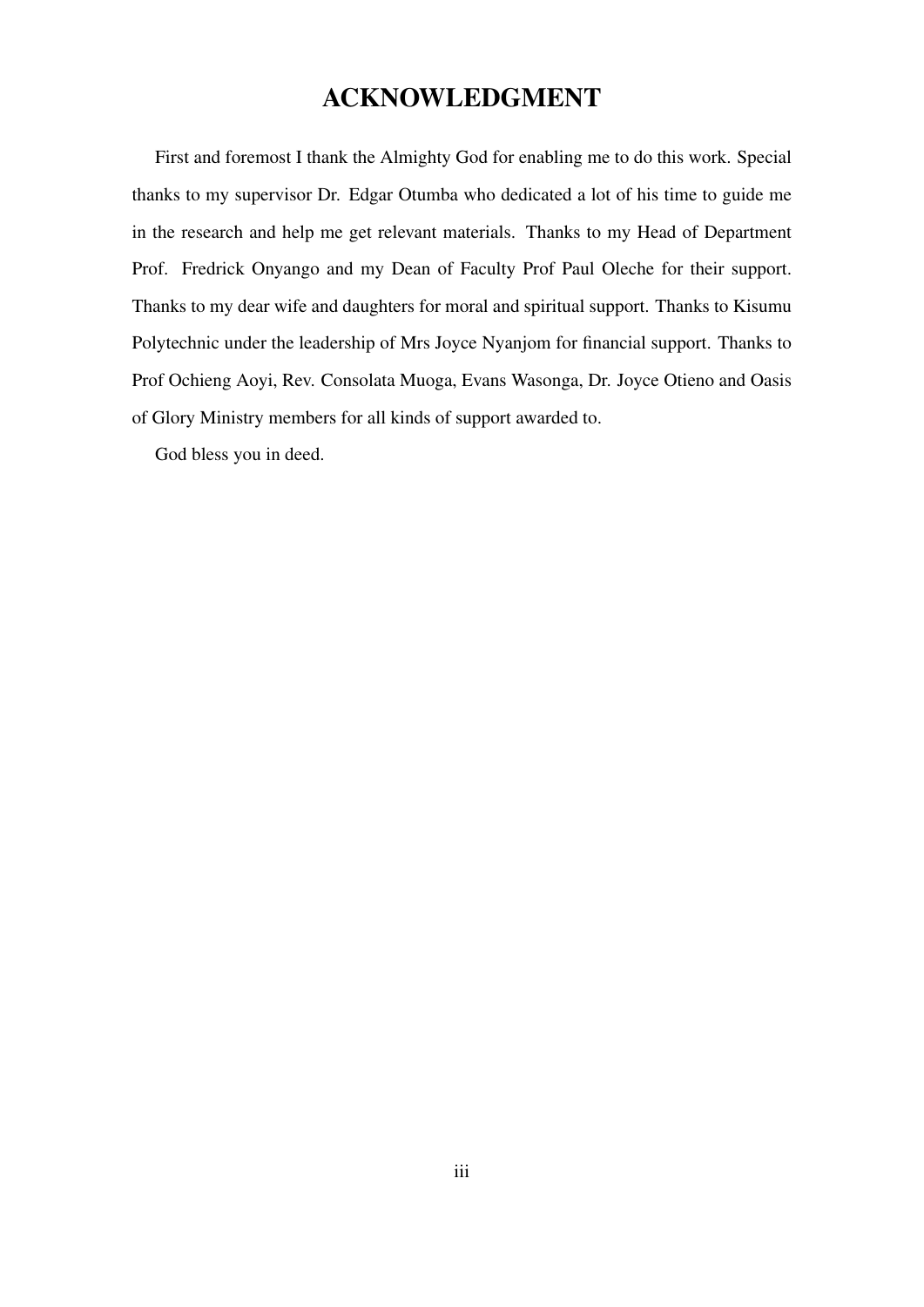# <span id="page-3-0"></span>DEDICATION

*I dedicate this work to GOD, my wife my daughters Mercy and Blessed.*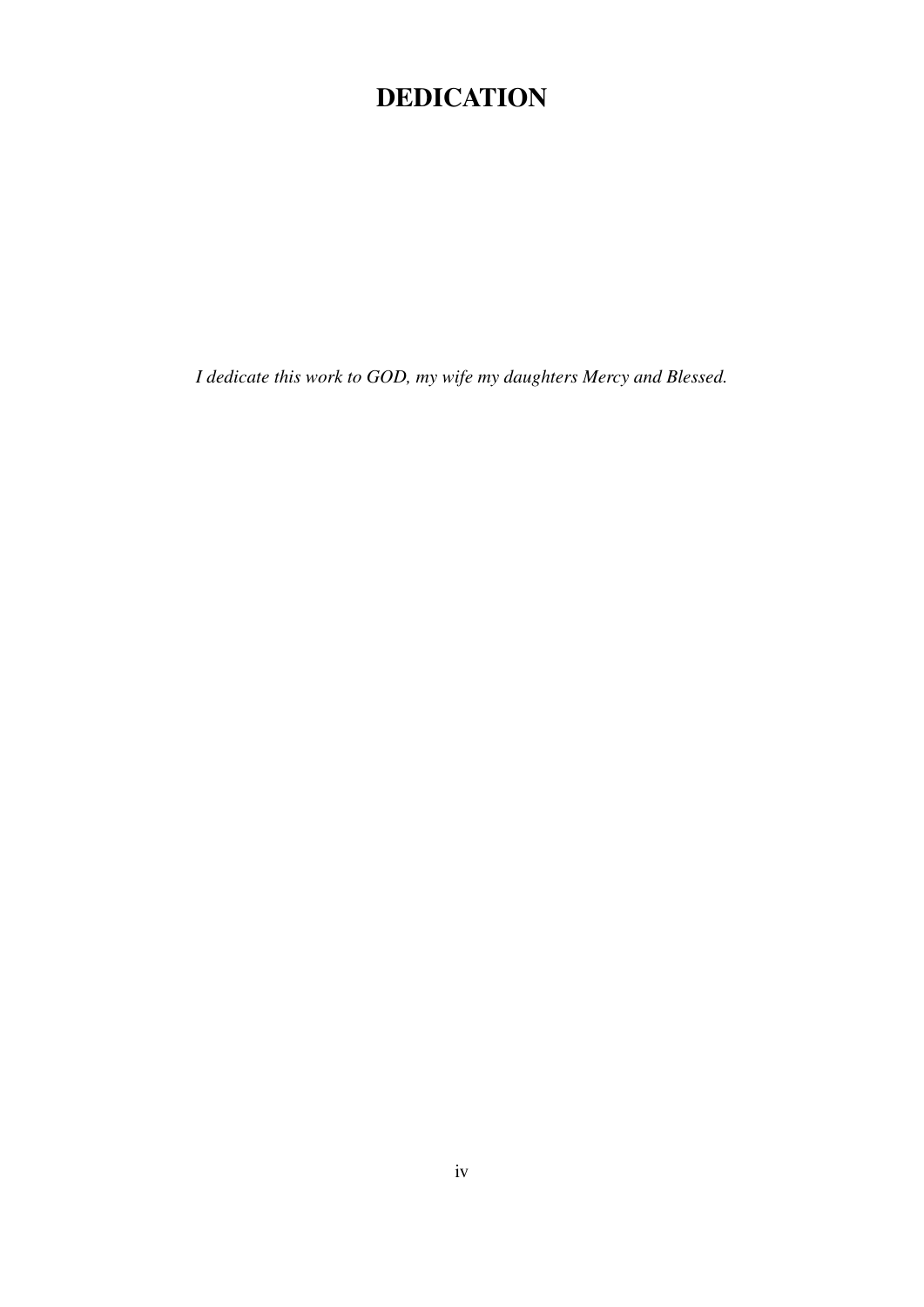### <span id="page-4-0"></span>ABSTRACT

It is the desire of every person to have a career. Not much thought has been taken by young people on how they can arrive at their future careers. The reason is mainly because they are not aware. As much as many people have attained their careers through education, not much consideration has been given to the other factors within education that leads one to his or her career. The study traced one's career from primary to present position. There are stages one follows to reach the career, which are called states in this study. The predicament of these young people is dealt with by use of Markov chains. Markov chains is a process that consists of finite number of states, which are four in this study. The four states that were considered in this study are, KCPE, KCSE, College and Career. KCPE, KCSE and College are transient states, while career is the final state. Regardless of where they started from, they ended up in Career with different proportions. Transitional probabilities were used to form transitional probability matrix. The matrix so formed was used to find Fundamental Matrix. The fundamental matrix has given the expected number of times the process was in each transient state, that is, the means. About 16 percent of those who did KCPE, 10 percent of those who did KCSE and 99 percent of college graduates got career. This shows that not many get into career after KCPE. Further still fewer young people get into career after KCSE, this may be because most of them prefer to proceed to college before career. The variances associated with transition among KCPE, KCSE and College are 0.821685, 0.037049 and 0.0069. Their respective standard deviations are 0.906468, 0.192481 and 0.083066. The low values indicate that the values did not deviate much from the expected, except for KCPE. Those who don't intend to go to college should rather identify a career path after KCPE.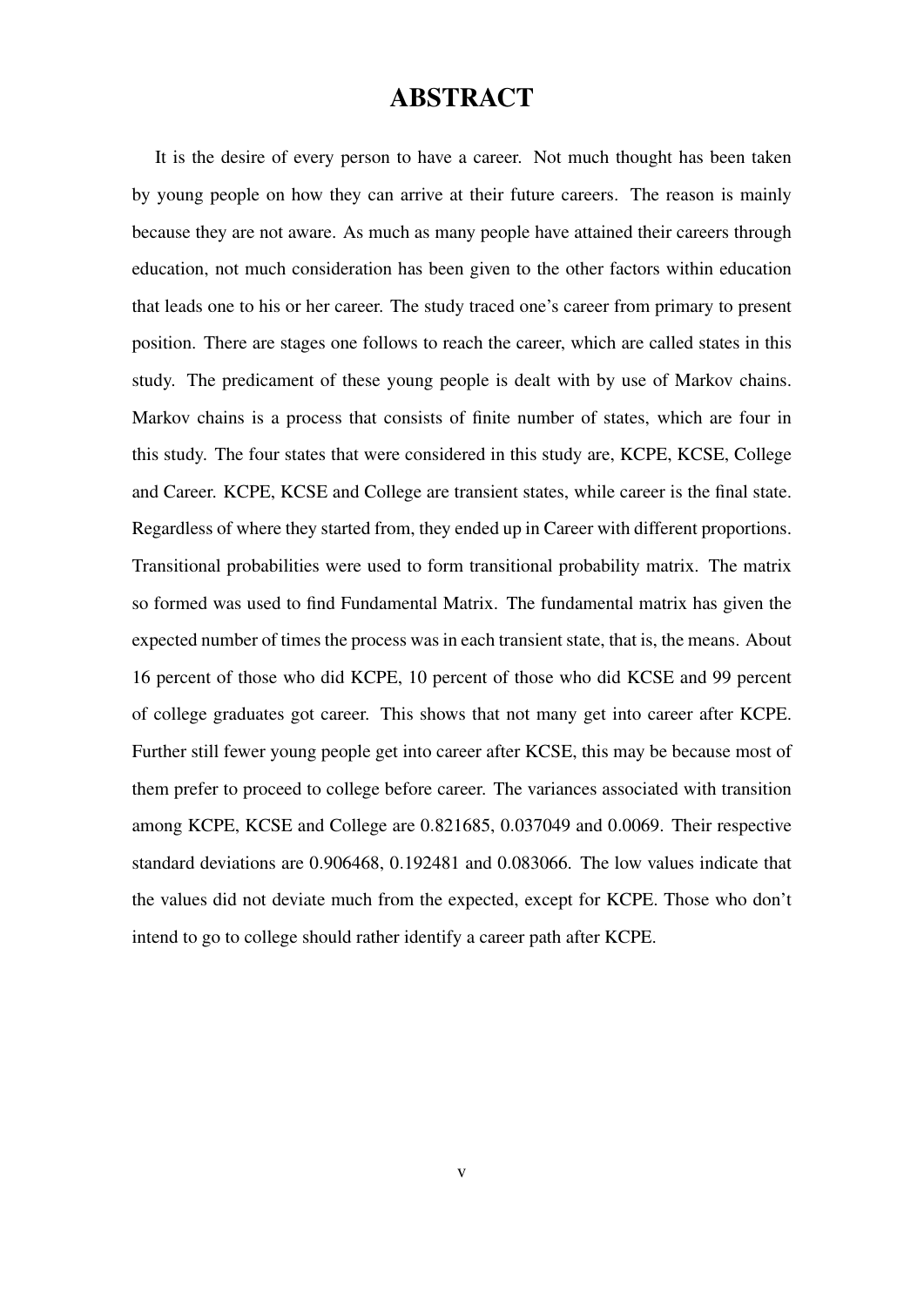# <span id="page-5-0"></span>Table Of Content

|              |     | <b>CHAPTER ONE</b>  |                                      | $\mathbf{1}$   |
|--------------|-----|---------------------|--------------------------------------|----------------|
| $\mathbf{1}$ |     | <b>INTRODUCTION</b> |                                      | $\mathbf{1}$   |
|              | 1.1 |                     |                                      | $\overline{1}$ |
|              | 1.2 |                     |                                      | $\overline{3}$ |
|              | 1.3 |                     |                                      | $\overline{4}$ |
|              | 1.4 |                     |                                      | $\overline{4}$ |
|              |     | 1.4.1               |                                      | $\overline{4}$ |
|              | 1.5 |                     |                                      | 5              |
|              |     | 1, 5, 1             |                                      | 5              |
|              |     | 1.5.2               |                                      |                |
|              |     | 1.5.3               |                                      | 6              |
|              |     | 1.5.4               | MARKOV TRANSITION PROBABILITY MATRIX | 6              |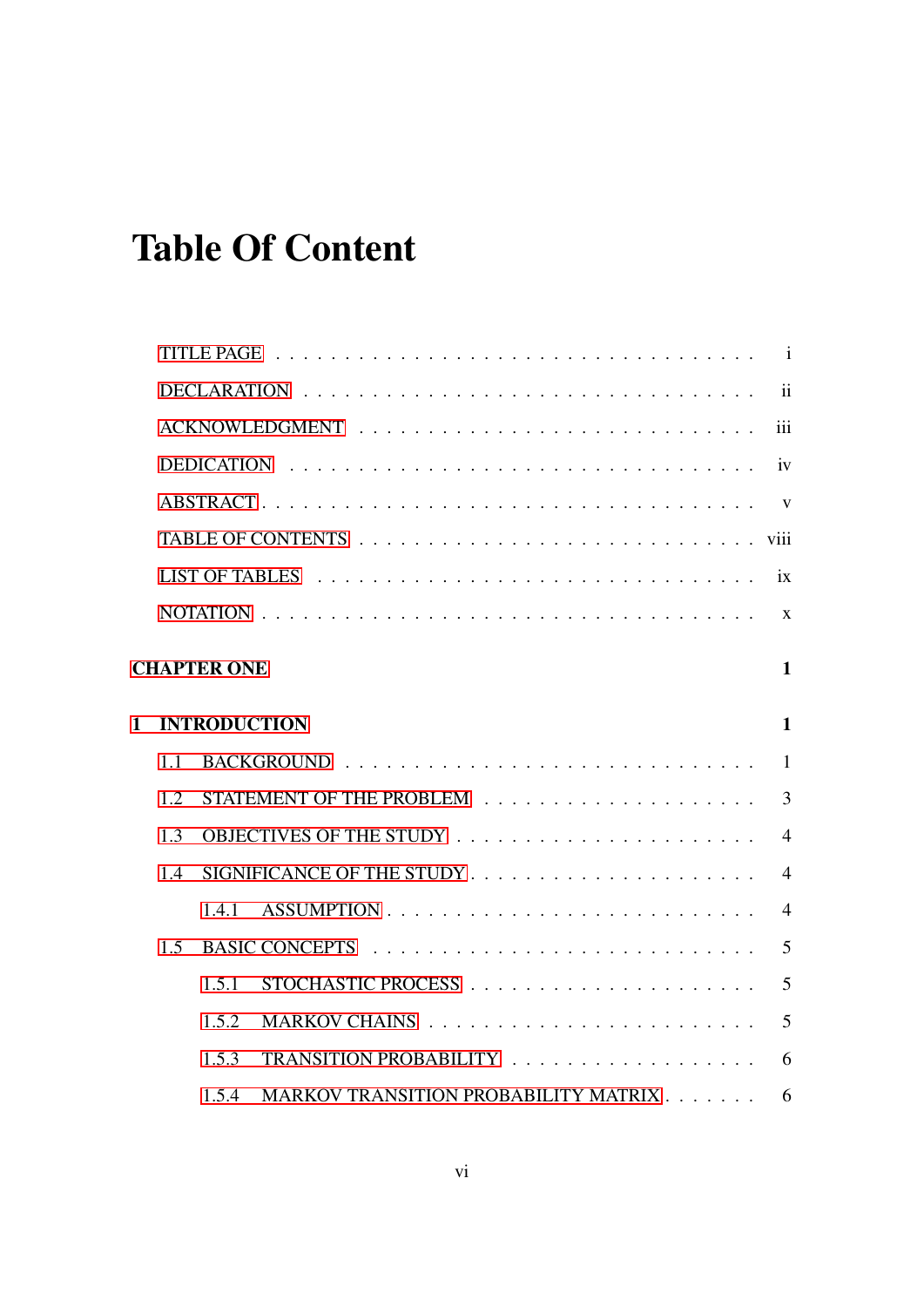|                |     | 1.5.5                |                                                                               | $\overline{7}$ |
|----------------|-----|----------------------|-------------------------------------------------------------------------------|----------------|
|                |     | 1.5.6                |                                                                               | $\overline{7}$ |
|                |     | 1.5.7                |                                                                               | $\overline{7}$ |
|                |     | 1.5.8                | ABSORBING MARKOV CHAIN                                                        | 8              |
|                |     | 1.5.9                | CANONICAL FORM OF AN ABSORBING MARKOV CHAIN                                   | 8              |
|                |     |                      | 1.5.10 THE FUNDAMENTAL MATRIX 10                                              |                |
|                |     |                      |                                                                               | 10             |
|                |     |                      | 1.5.12 VARIANCE AND STANDARD DEVIATION 11                                     |                |
|                |     |                      |                                                                               |                |
|                |     |                      | 1.5.14 STRATIFIED RANDOM SAMPLING  11                                         |                |
|                |     |                      | 1.5.15 MULTINOMIAL DISTRIBUTION                                               | 11             |
|                |     | <b>CHAPTER TWO</b>   |                                                                               | 13             |
| $\overline{2}$ |     |                      | <b>LITERATURE REVIEW</b>                                                      | 13             |
|                | 2.1 |                      | INTRODUCTION $\ldots \ldots \ldots \ldots \ldots \ldots \ldots \ldots \ldots$ | 13             |
|                | 2.2 |                      | REVIEW OF RELEVANT LITERATURE                                                 | 13             |
|                |     | <b>CHAPTER THREE</b> |                                                                               | 16             |
|                |     |                      | <b>3 RESEARCH METHODOLOGY</b>                                                 | 16             |
|                | 3.1 |                      |                                                                               | 16             |
|                | 3.2 |                      |                                                                               | 16             |
|                | 3.3 |                      |                                                                               | 16             |
|                | 3.4 |                      |                                                                               | 17             |
|                | 3.5 |                      |                                                                               | 17             |
|                |     | 3.5.1                |                                                                               | 17             |
|                |     | 3.5.2                |                                                                               | 18             |
|                |     | 3.5.3                |                                                                               | 18             |
|                |     | 3.5.4                | MATRIX OF TRANSITIONAL PROBABILITIES                                          | 19             |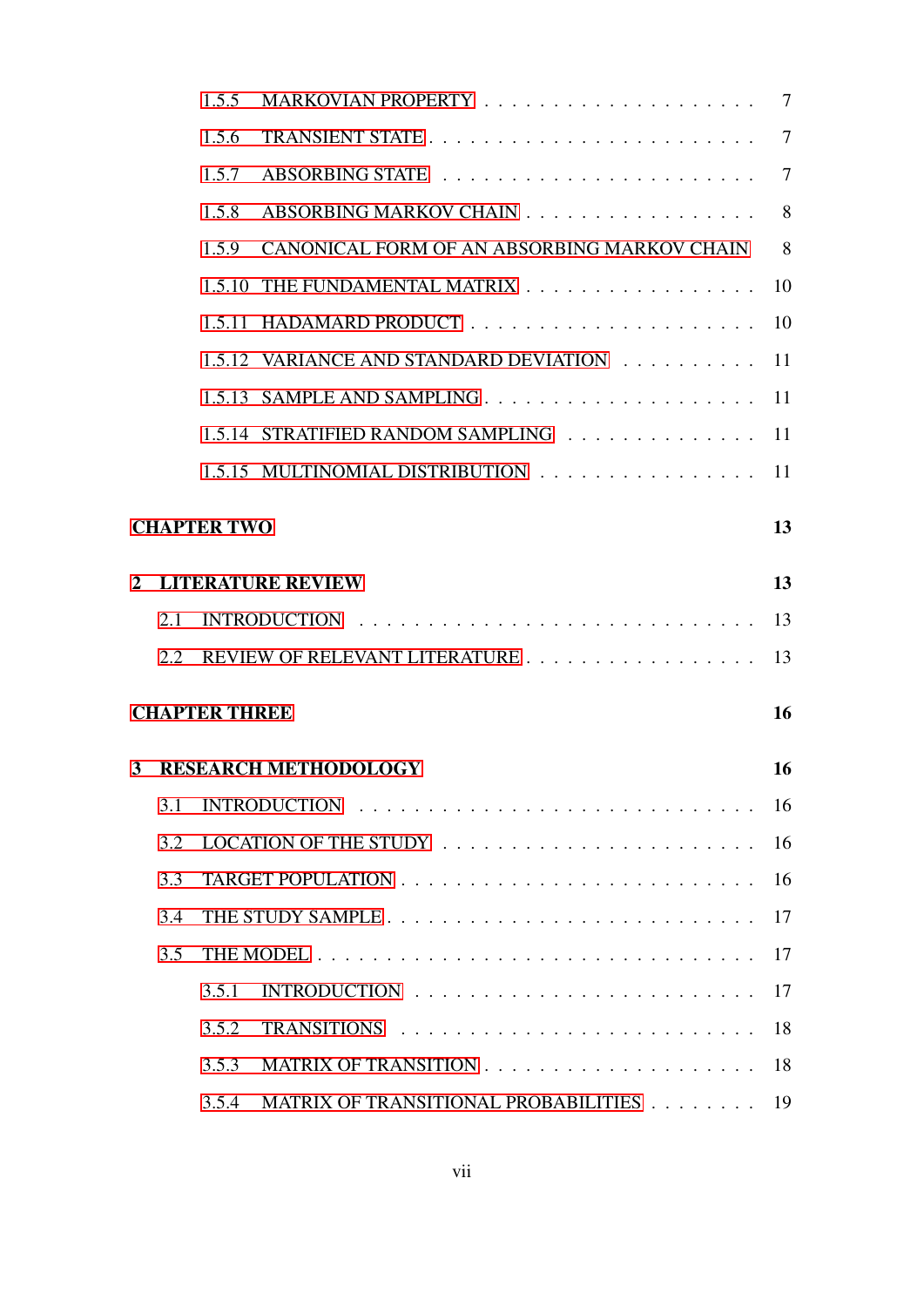|   |     | 3.5.5               | THE N-STEP TRANSITION MATRIX                        | 20 |
|---|-----|---------------------|-----------------------------------------------------|----|
|   |     | 3.5.6               |                                                     | 22 |
|   |     | <b>CHAPTER FOUR</b> |                                                     | 25 |
| 4 |     |                     | DATA ANALYSIS, PRESENTATION AND DISCUSSION          | 25 |
|   | 4.1 |                     |                                                     | 25 |
|   | 4.2 |                     |                                                     | 29 |
|   | 4.3 |                     | VARIANCE OF THE NUMBER OF VISITS                    | 31 |
|   |     | 4.3.1               | TIME OF ABSORPTION - EXPECTED NUMBER OF STEPS.      | 33 |
|   |     | 4.3.2               | VARIANCE ON THE NUMBER OF STEPS                     | 34 |
|   | 4.4 |                     |                                                     | 35 |
|   |     | <b>CHAPTER FIVE</b> |                                                     | 37 |
| 5 |     |                     | <b>SUMMARY OF RESEARCH FINDINGS AND CONCLUSIONS</b> | 37 |
|   | 5.1 |                     |                                                     | 37 |
|   | 5.2 |                     |                                                     | 37 |
|   | 5.3 |                     |                                                     | 38 |
|   | 5.4 |                     |                                                     | 39 |
|   | 5.5 |                     | SUGGESTION FOR FURTHER RESEARCH                     | 39 |
|   |     | <b>REFERENCES</b>   |                                                     | 41 |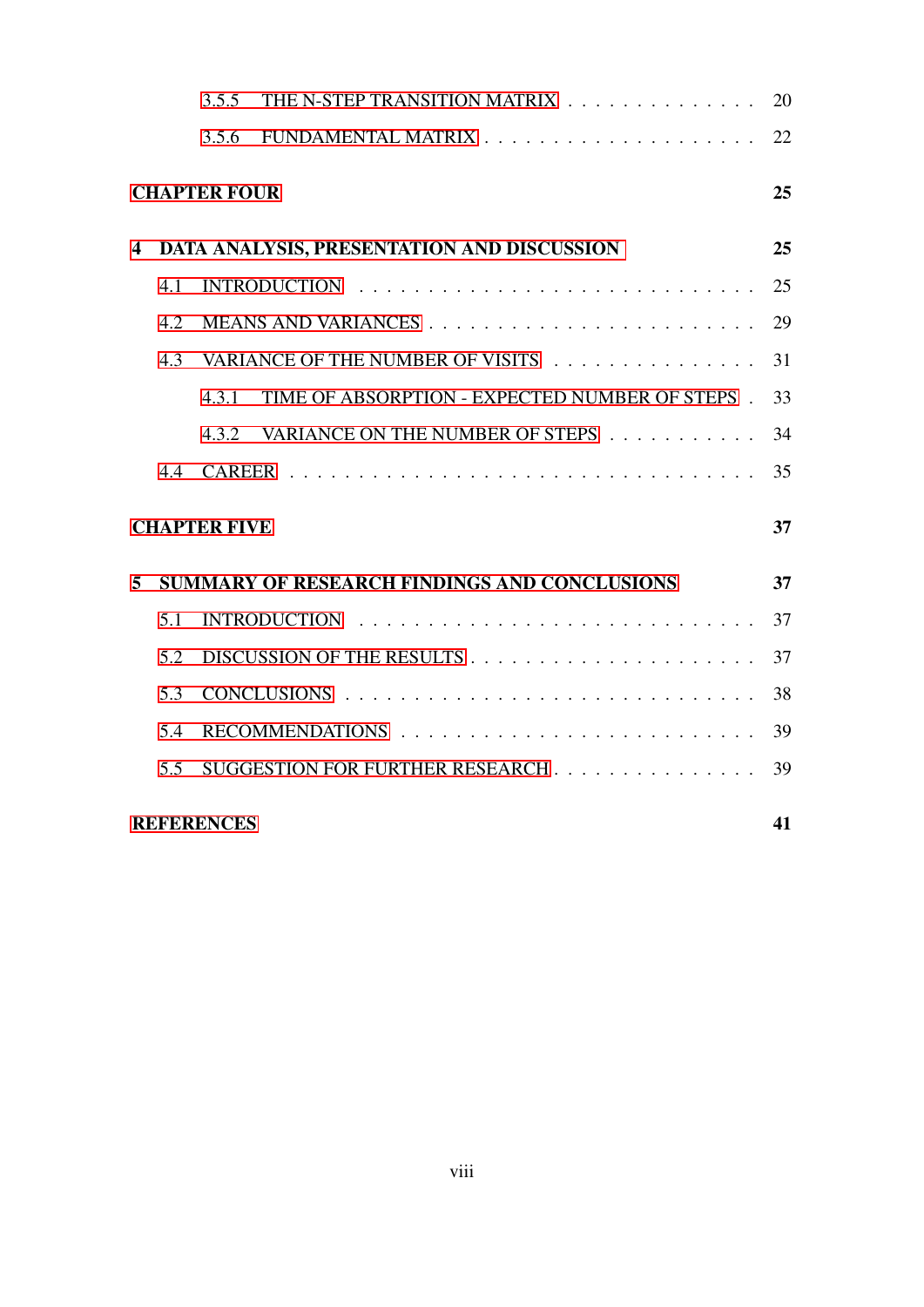# <span id="page-8-0"></span>List of Tables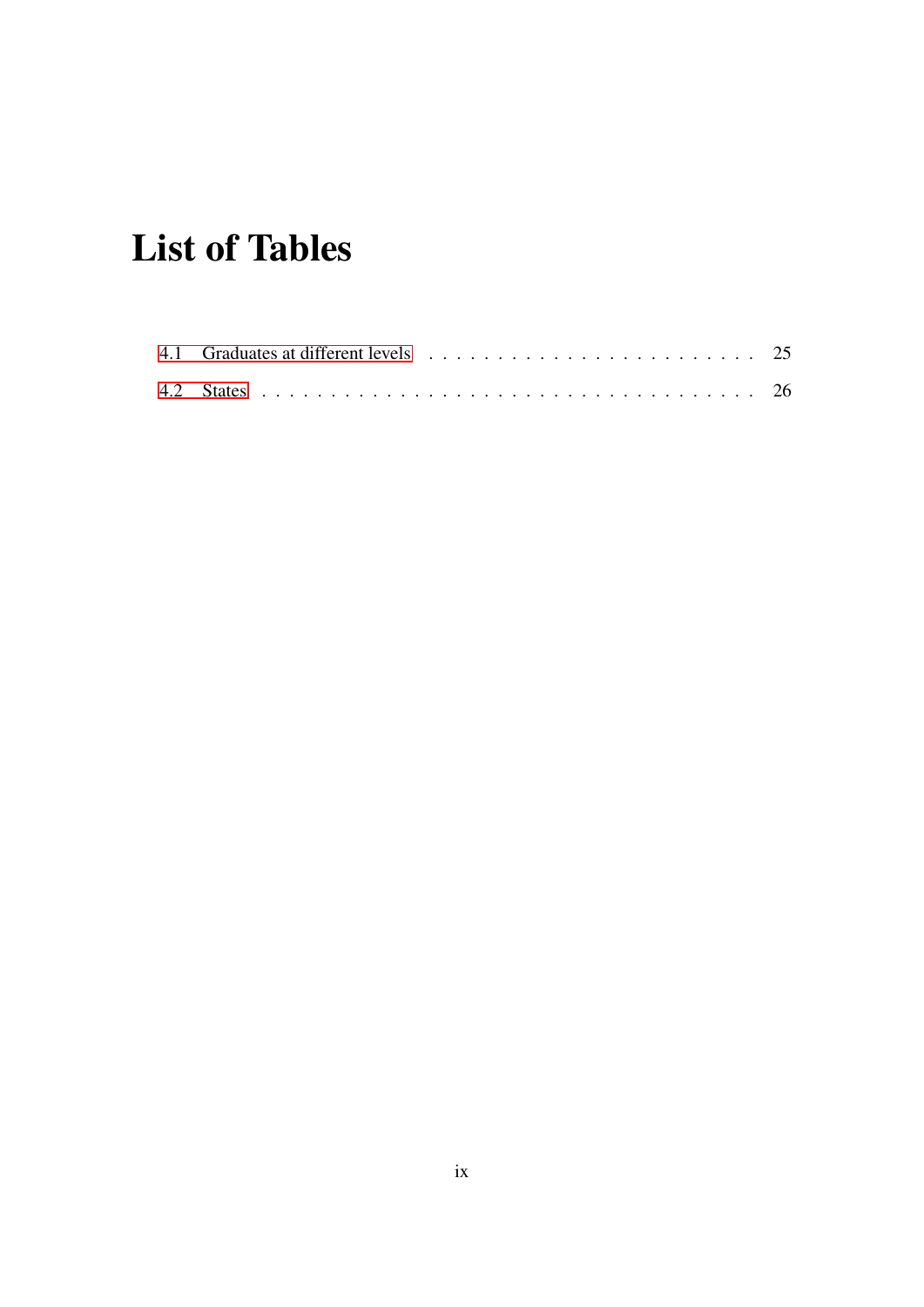# **NOTATION**

<span id="page-9-0"></span>K.C.P.E Kenya Certificate of Primary Education. 4, 16, 20, 25, 28

K.C.S.E Kenya Certificate of Secondary Education. 4, 16, 18, 20, 25, 28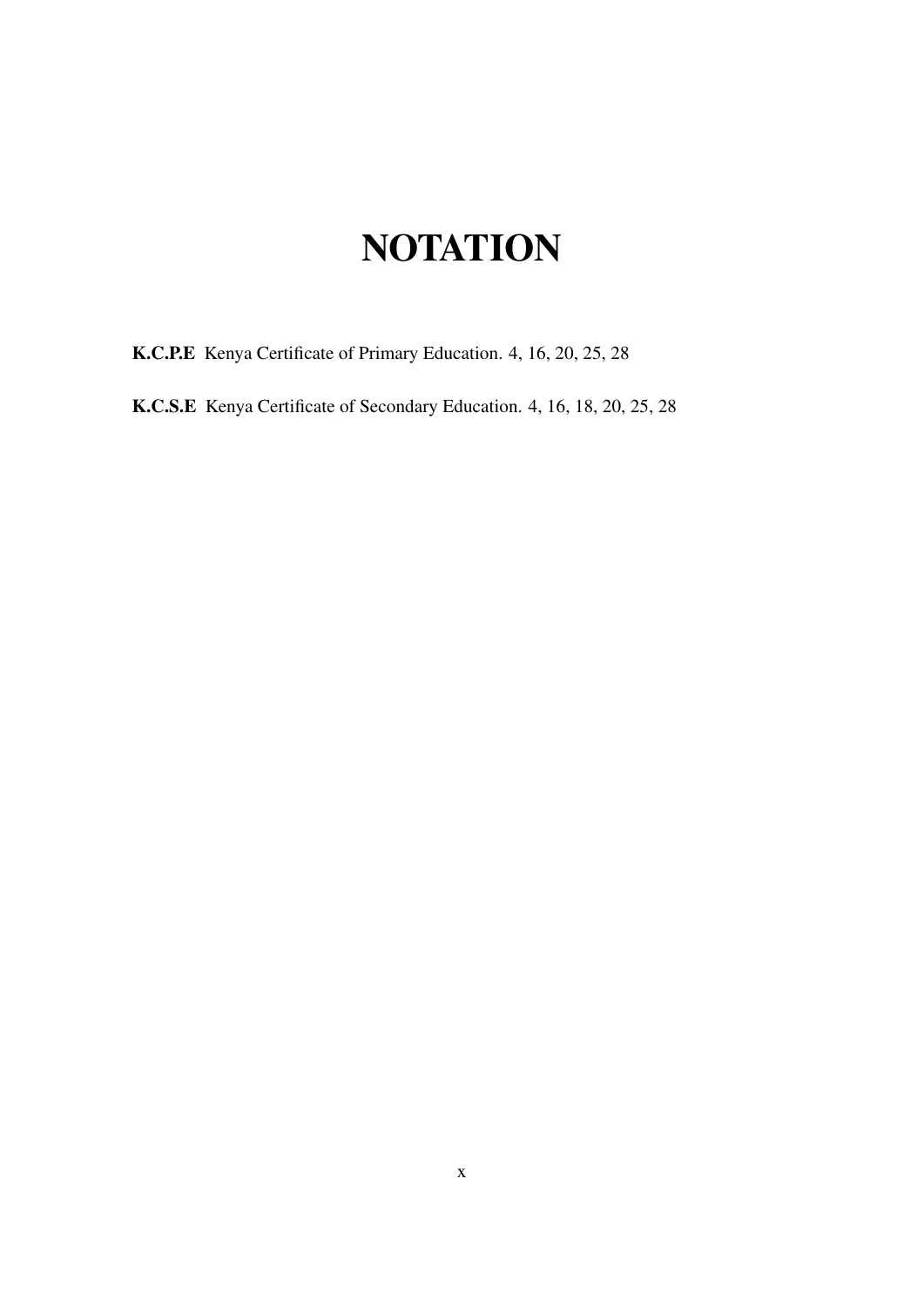# <span id="page-10-0"></span>Chapter 1

# INTRODUCTION

### <span id="page-10-1"></span>1.1 BACKGROUND

Career is defined by the Oxford English Dictionary as a person's "course or progress through life (or a distinct portion of life)". Career is what someone does for a living. It is a chosen pursuit; a profession or an occupation and people take different paths to arrive at their careers as well as ending up at different levels of education.

Career is an integral part of one's life and his/her life depends so much on his/her career. The desire and dream of every person is career and a lot of emphasis has been put on education as the way to having a good career all over the world.

Holyfield [\[10\]](#page-50-0) said that education is critical to breaking the cycle of poverty, an opportunity of poor parents to obtain education for their children so that they can help them in old age . Education is seen as a way of career and hence more income to the family. When Kenya got independence in 1963, the first president Mzee Jomo Kenyatta desired to eradicate poverty, ignorance and illiteracy. He farther stated that education is fundamental in improving a country's general welfare.

Generally, there are three main stages or levels of education, that is primary, secondary and college.

People get into their careers at different academic levels. Not all children who enroll in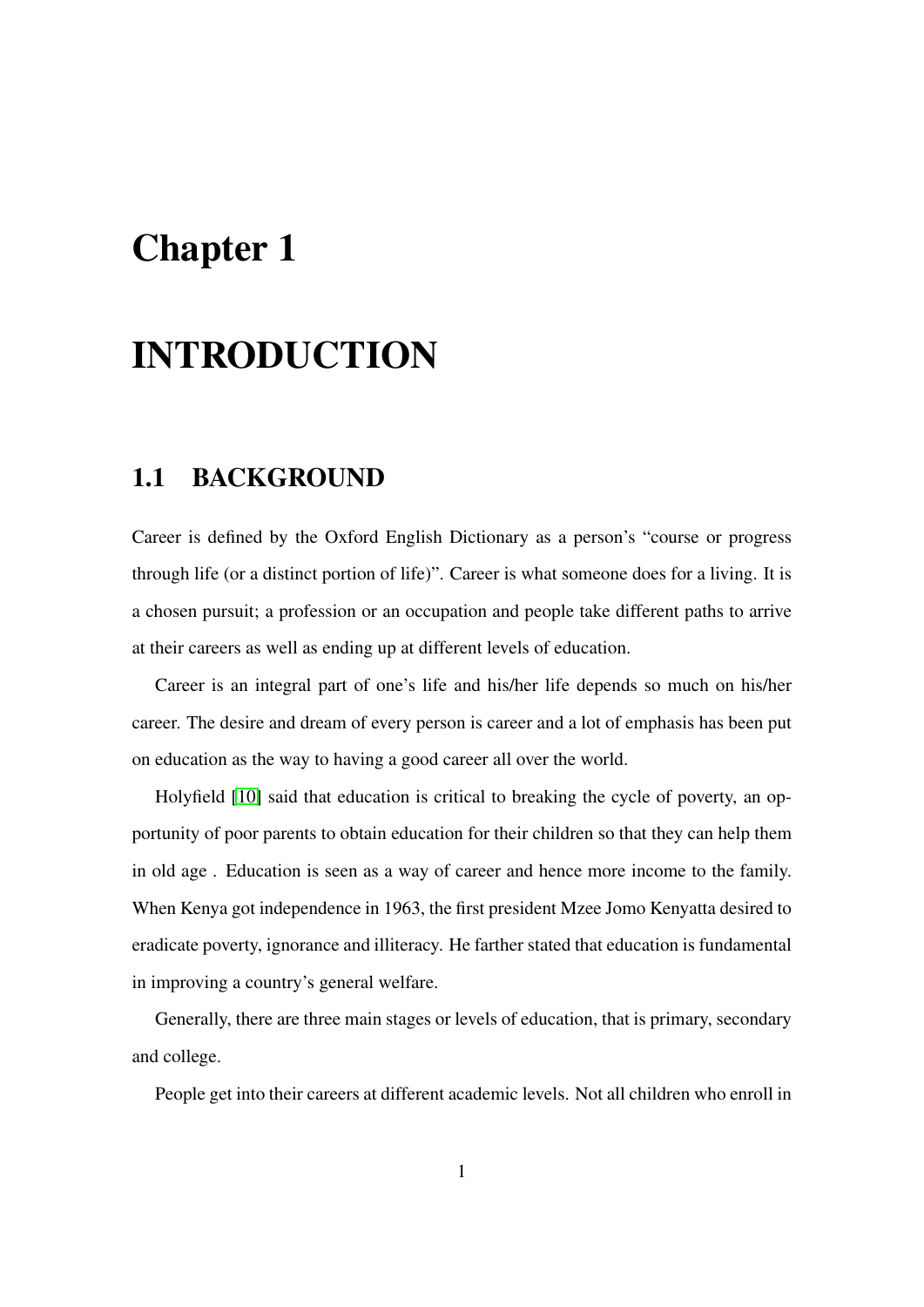class one go through all the three stages before they move to career. There are some that get into career even before completing primary education, others after completing primary education, others after completing secondary education and others after post secondary training.

Apart from primary graduates who go to career directly, there are some who go to college before career, some proceed to secondary, college before they settle on career and while the rest just drop out of the system. Also, apart from secondary graduates who go to career directly, there are those who go to college before career while the rest drop out of the system. There are drop outs in every stage. Some drop out by choice, others is because of circumstances. Some of the causes of drop out are sickness, death, poverty, cultural practices, peer pressure and academic weaknesses.

The level of education has a bearing on one's career. Higher level of education are associated with many benefits [\[6\]](#page-49-1). In contrast, more education is not always better. Therefore, as one pursues education, it is very important for one to think of the nature of career he/she wants to get into at an early stage of learning, like primary.

Most young people just go to school without serious thought of their destiny. They just choose subjects; maybe because they are offered in the school or their friends are doing the same or perhaps their parents/guardians want them to do them. It is necessary for young people to know the path to take to reach their careers.

Lack of serious thought about future career is a global problem. For instance in Southern California's San Fernado Valley School, they required every first-year student to submit a description of their plans for some post-secondary education or training [\[4\]](#page-49-2). The reports would be reviewed and counselors would talk to students with low expectations. Their good work is appreciated and welcomed, but there are things that counselors cannot do.

Traditionally, good education means good career, but presently, this is not the case. Statistics show that one in three college/university graduates could not find employment requiring a college/university degree. In fact, presently most jobs/careers advertised there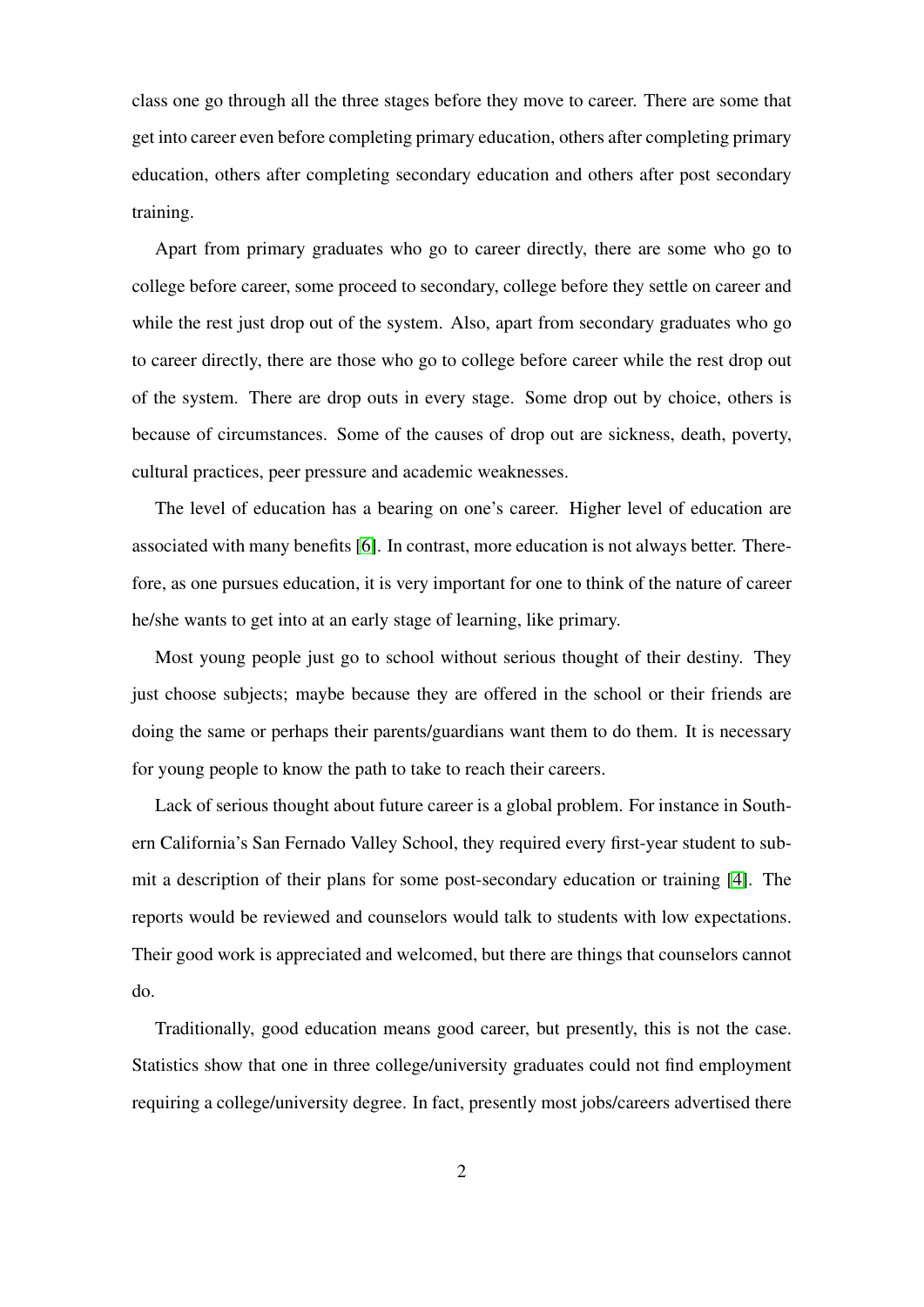is a lot of emphasis on experience. Experience rather than education seems to carry weight [\[4\]](#page-49-2). Also it is unfortunate that these days more people get jobs because of who they know and not what they know [\[18\]](#page-50-1). Mr. Mwai Kibaki, the former president of Kenya, in his speech during the 3rd global Youth Employment Summit 2006 at Kenyatta International Conference Centre, was concerned about unemployment among young people all over the world, especially developing countries like Kenya. He noted that this group of young people that make 75 percent of the total population should not be ignored.

In this study we want to determine the chances of a young person getting a career after achieving some level of education. At any one time a young person is in either of the four states. Primary, secondary, college state and finally a career.

We will also assume that a given observation period, say the  $t<sup>th</sup>$  period, the probability that a young person is in a particular level of education depends only on his/her status at the  $(t-1)$ <sup>th</sup> period. Such a system is called a markov chain or markov process.

A Markov Chains model is used to analyze one's career given his/her level of education. A questionnaire was administered to people from different estates in Kisumu city. The data collected was analyzed to come up with transitional probabilities that forms a transitional probability matrix. The matrices formed were used to analyze the young people's career and establish probability of acquiring a career after every level of education.

# <span id="page-12-0"></span>1.2 STATEMENT OF THE PROBLEM

There are some people who get to careers at low academic levels while others get them at higher academic levels. Many young people start schooling without careers in mind. Most of them do not explore their future career until a later date of their schooling. Sometimes even parents and guardians also take their children to school without clear thought to future career. If people do not identify their careers early in life, they waste time and resources doing irrelevant things. That is, doing what they never aimed at. On the other hand, when they identify their career earlier, they are able to focus and develop their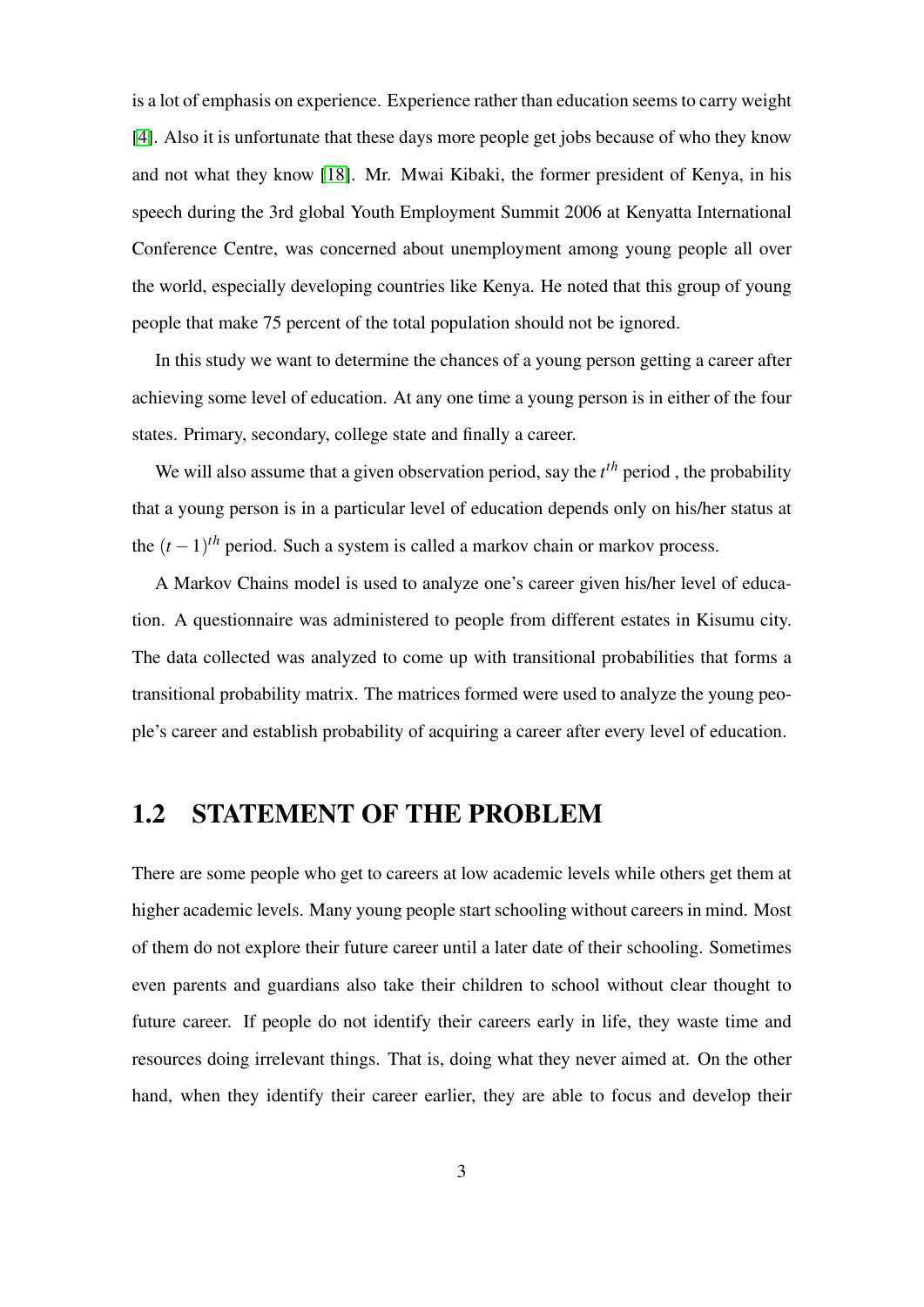career paths early enough right from lower primary and hence reach their goal. Parents, governments and all who facilitate the education of the young people should know if their investment is in line with what these young people would like to be.

The current unemployment make it quite difficult to convince young people that there are gains in pursuing education to higher levels. The current study uses a markov chain model to analyze the chances of a young person getting career. The study to show the relationship between level of education and chances of getting a career.

# <span id="page-13-0"></span>1.3 OBJECTIVES OF THE STUDY

- i. To determine the long-run prediction of the proportion of young people who get careers in each level of education..
- ii. To use Markov chain model to analyze career choice of young people.

# <span id="page-13-1"></span>1.4 SIGNIFICANCE OF THE STUDY

The results of the study will enable the stakeholders, parents/guardians, statisticians/planners and teachers know how level of education affects career. This may help them know and plan how to advice young people. The study may encourage young people to explore their future career as early as primary school level.

### <span id="page-13-2"></span>1.4.1 ASSUMPTION

Young people take 8 years to graduate with Kenya Certificate of Primary Education (K.C.P.E), 4 years to graduate with Kenya Certificate of Secondary Education (K.C.S.E) and 4 years to train.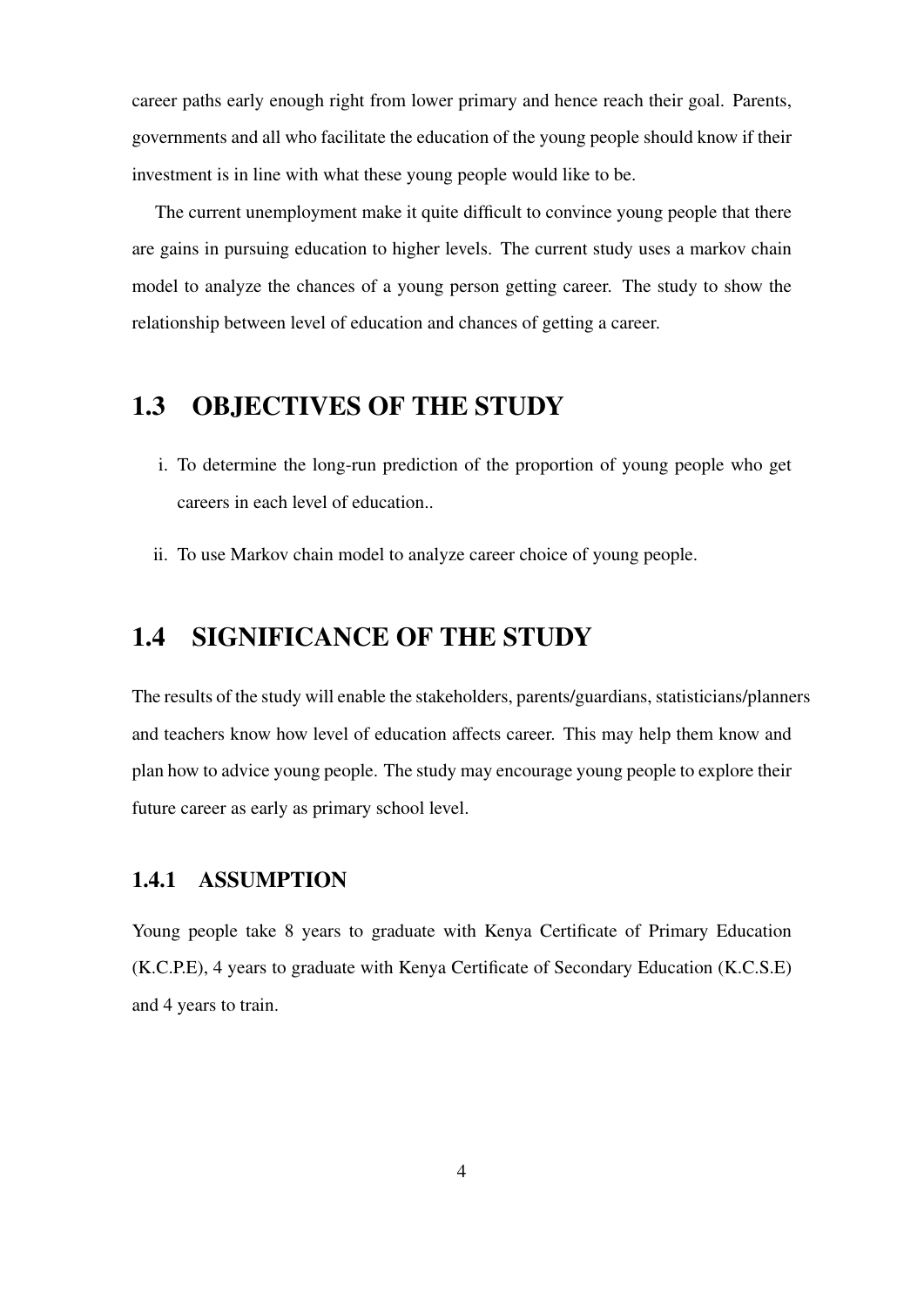### <span id="page-14-0"></span>1.5 BASIC CONCEPTS

### <span id="page-14-1"></span>1.5.1 STOCHASTIC PROCESS

A stochastic process is a set of random variables  $X_1, X_2, X_3, \ldots$  observed over time, where the subscript usually represents the time at which the random variables was observed. It is a process for which we do not know the outcome but can make estimates based on the probabilities of different events occurring over time.

### <span id="page-14-2"></span>1.5.2 MARKOV CHAINS

A Markov chain is a type of stochastic process where the future distribution of the given system depends only on the current value.

Given the state space  $S = 1, 2, 3, ..., N$ , a Markov chain is defined by a sequence of random variables,  $X_i \in S$ , for  $i = 1, 2, \ldots$  Such that:

$$
Prob(X_{n+1} = x/X_1 = x_1, X_2 = x_2, \dots, X_n = x_n) = Prob(X_{n+1} = x_{n+1}/X_n = x_n) \tag{1.1}
$$

The possible values of  $X_i$  form a countable set  $S(S_1, \ldots, S_N)$  called state space of the chain. A state is the location of a particular people in the system at a particular time.

The property gives rise to a  $N \times N$  transition matrix;

$$
\mathbf{P} = P_{ij} = Prob(X_{n+1} = j/X_n = i) \tag{1.2}
$$

It is a probability model describing the on going process of movement within the markov variable.

The Markovian stochastic process is memory-less. The knowledge of the current state is sufficient to predict what the future state will be and is independent of where the process has been in the past.

The Markov process can be classified according to characteristics of the state space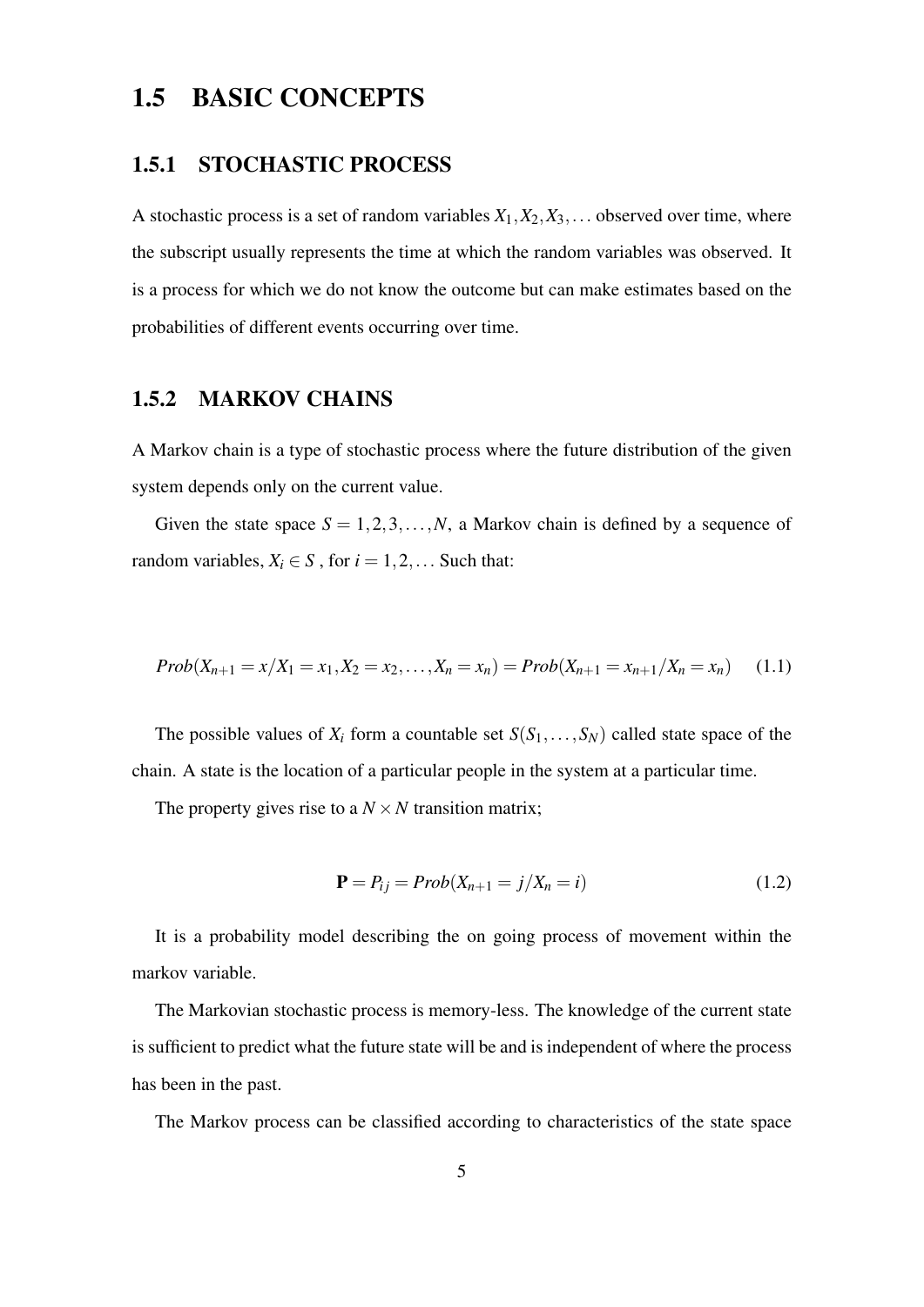being measured. A discrete or finite space is assumed for most purposes and implies there is a finite number of states that will be reached by the process.

The Markov process is also classified according to the time intervals of the observation of the process. The process may be observed at a restricted or discrete interval or can be observed continuously.

Markov chains are used to describe a process observed at discrete intervals with Markov process describes a process observed continuously. However Markov chains are special case of continuous time Markov processes where the process is continuous time Markov process observed at discrete intervals. therefore, Markov process can be used to collectively describe all processes and chains.

### <span id="page-15-0"></span>1.5.3 TRANSITION PROBABILITY

A transition probability is a probability of going from one state to another in one step, that is,  $P_{ij}$  = Probability of going from state *i* to state *j* in one step.

$$
P(X_{t+1} = S_j : X = S_j)
$$
\n(1.3)

for a markov chain with *n* states  $S_1, \ldots, S_n$ .

$$
P_{ij} \ge 0, \sum_{j=1}^{n} P_{ij} = 1
$$
\n(1.4)

### <span id="page-15-1"></span>1.5.4 MARKOV TRANSITION PROBABILITY MATRIX

Markov transition probability matrix is a square matrix describing the probabilities of moving from one state to another in a dynamic system. In each row are probabilities of moving from from the state represented by that row, to the other states. Thus the rows of a markov transition probability matrix each add to one.

It is formed from the records of moving from one state to another. It has the following properties: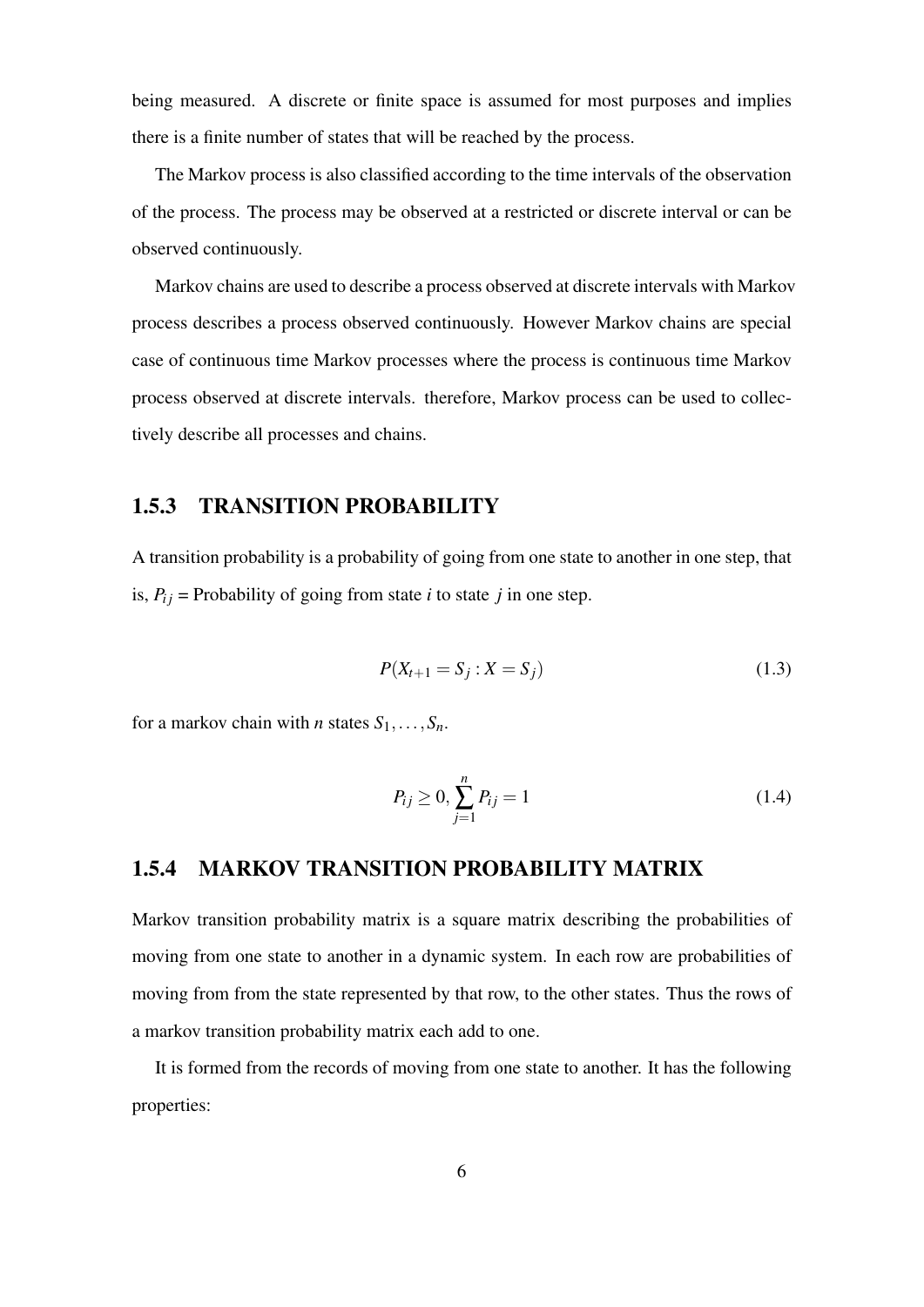- (i)  $P_{ij}$  are conditional.
- (ii)  $P_{ij} \geq 0, \forall i, j$
- (iii)  $\sum_{k \in S} P_{ik} = 1$ . If  $\sum_{i \in S} P_{ik} = 1$ , then **P** is a double stochastic.
- (iv) For  $X_0 = i$ , the distribution of  $X_n$  is given by  $P_{ij}^{(n)} = P(X_n = j/X_0 = i) = P(X_{n+m} = i)$  $j/X_m = i$

### <span id="page-16-0"></span>1.5.5 MARKOVIAN PROPERTY

A discrete time and discrete state space stochastic process is a markovian if and only if the conditional probabilities

$$
Prob(X_{n+1}/X_0,...,X_n) = \frac{Prob(X_0,...,X_n,X_{n+1})}{Prob(X_0,...,X_n)}
$$
(1.5)

do not depend on  $X_0, \ldots, X_n$  in full, but only on the most recent state  $X_n$ :

$$
Prob(X_{n+1}/X_0,\ldots,X_n)=Prob(X_{n+1}/X_n)
$$

The likelihood of going to any next state at time  $n + 1$  depends only on the state we find ourselves in at time *n*. The system is said to be memoryless.

For a Markovian chain one has

$$
Prob(X_0, ..., X_T) = Prob(X_0) \prod_{n=1}^{T} Prob(X_n/X_{n-1})
$$
\n(1.6)

#### <span id="page-16-1"></span>1.5.6 TRANSIENT STATE

Transient state is a transitional state. It is possible to move from it.

### <span id="page-16-2"></span>1.5.7 ABSORBING STATE

Absorbing state *i* is an absorbing if once entered cannot be left. That is,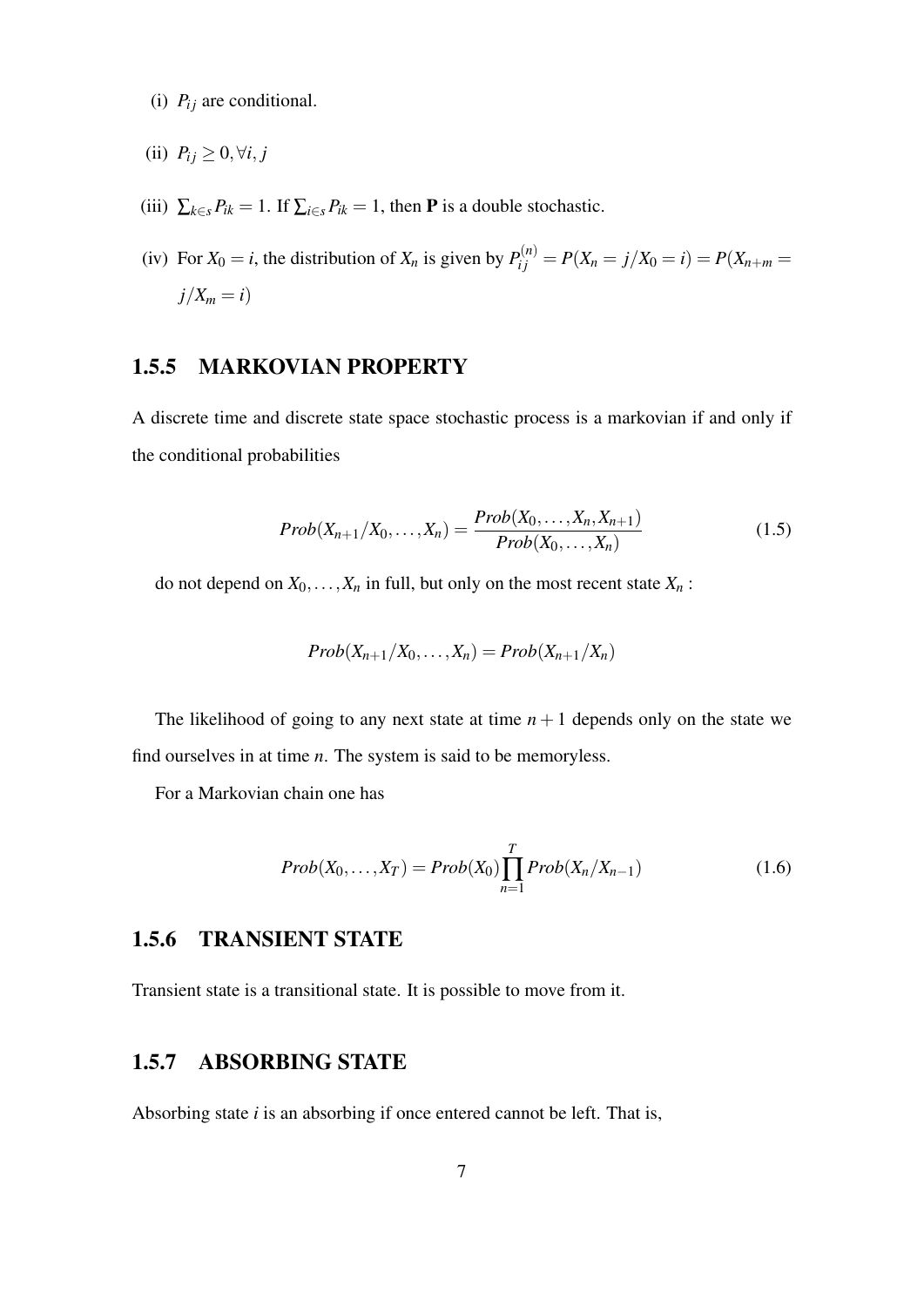$p_{ii} = 1$  and  $p_{ij} = 0$  for  $i \neq j$ 

### <span id="page-17-0"></span>1.5.8 ABSORBING MARKOV CHAIN

When the chain has at least one absorbing state and it is possible to transition from each non-absorbing state to some absorbing state (perhaps in multiple steps) then it is absorbing.

#### Properties of Absorbing Markov chain are:

- (a) Regardless of the initial state, in a finite number of steps, the chain will enter its absorbing state and then stay in that state.
- (b) The powers of transition matrix get closer and closer to some particular matrix.
- (c) The long-run trend depends on the initial state.
- (d) Let P be the transition matrix of an absorbing markov chain. The matrix can be arranged in this form.

$$
\mathbf{P} = \begin{bmatrix} \mathbf{Q} & \mathbf{R} \\ \mathbf{O} & \mathbf{I}_k \end{bmatrix} \tag{1.7}
$$

where  $I_k$  is the identity matrix where *k* equal the number of absorbing states. **O** is a matrix of all zeros.

#### <span id="page-17-1"></span>1.5.9 CANONICAL FORM OF AN ABSORBING MARKOV CHAIN

Assume an absorbing Markov Chain has *t* transient states and *r* absorbing states, the transitional probability matrix P will take the following canonical form:

$$
\mathbf{P} = \begin{bmatrix} \mathbf{Q} & \mathbf{R} \\ \mathbf{O} & \mathbf{I} \end{bmatrix} \tag{1.8}
$$

Where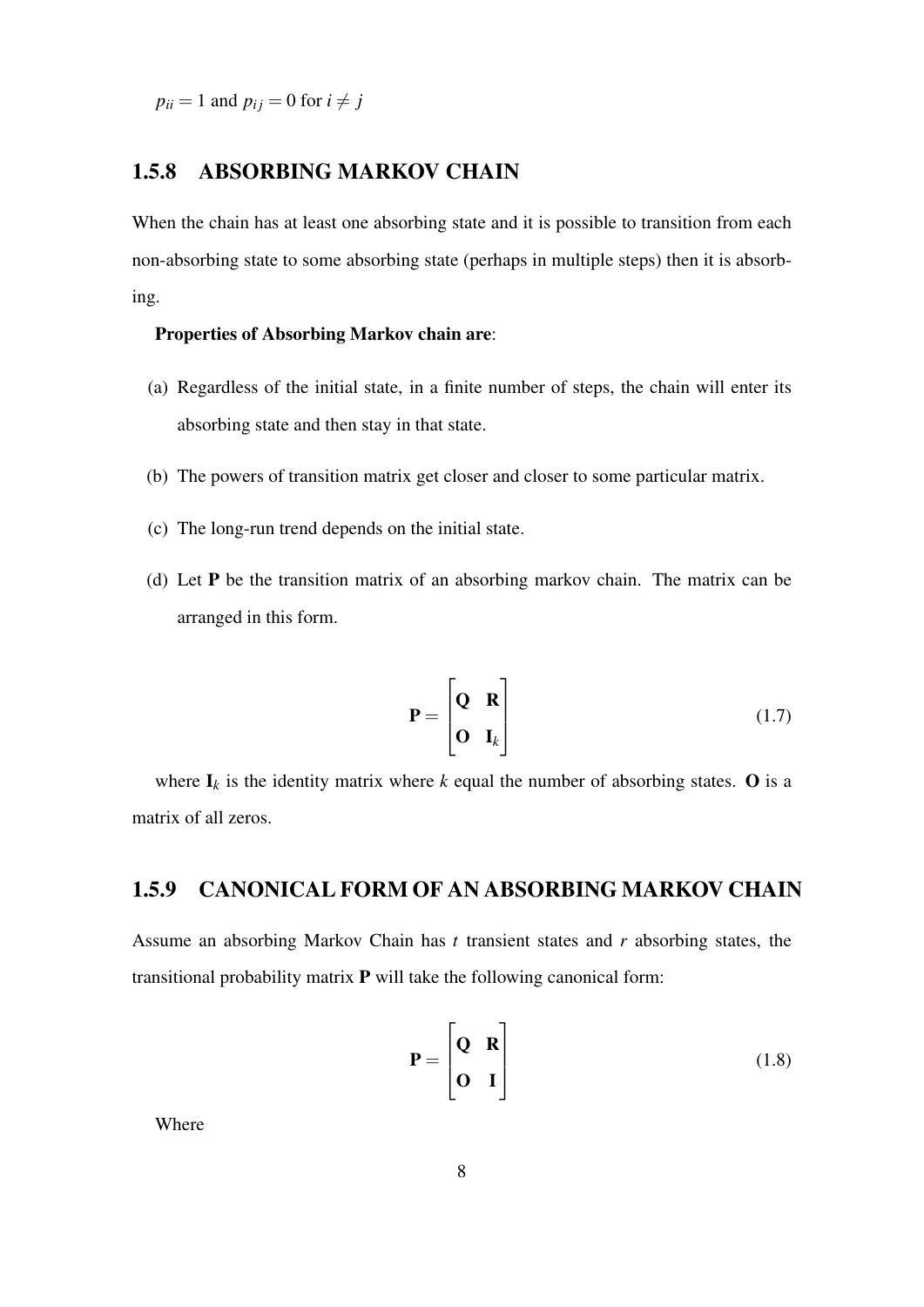- Q is a  $t \times t$  matrix.  $q_{ij}$  is the probability that a young person who is in state *i* at time  $t-1$  will be in state *j* at time *t*.

$$
-i, j=1,2,3,\ldots,t
$$

- **R** is a non-zero  $t \times r$  matrix.  $r_{ik}$  is the probability that a young person in state *i* at time  $t - 1$  will get career with final state  $k$  at time  $t$ .
- $i = 1, 2, 3, \ldots, t$  and  $k = 1, 2, 3, \ldots, r$
- O is an *r* ×*t* zero matrix and
- **I** is and  $r \times r$  identity matrix

$$
\mathbf{P}^n = \begin{bmatrix} \mathbf{Q}^n & \mathbf{R}^n \\ \mathbf{O} & \mathbf{I} \end{bmatrix} \tag{1.9}
$$

Where,

 $\sim \mathbf{Q}^n$  is a *t*  $\times$  *t* matrix is the probability that a young person who is in state *i* will be in state *j*, *n* years later.  $i, j = 1, 2, \ldots, t$ .

Every entry of  $Q<sup>n</sup>$  must approach zero as *n* approaches infinity.

- **-**  $\mathbb{R}^n$  stands for the  $t \times r$  matrix in the upper right-hand corner of  $\mathbb{P}^n$ .
- **-**  $\mathbf{R}^{n}$  =  $(\mathbf{I} + \mathbf{Q} + \mathbf{Q}^{2} + ... + \mathbf{Q}^{n-1})\mathbf{R}$  is a *t* × *r* matrix which gives the probability that a young person who is in state *i* will have a career *k* within *n* years.  $i = 1, 2, 3, \ldots$  and  $k = 1, 2, \ldots, r$ .
- $\sim$  **O** is an  $r \times t$  matrix of zeros which gives transition probabilities from absorbing states to non-absorbing states in *n* steps.
- I is  $r \times r$  identity matrix which gives the transition probabilities between absorbing states in *n* steps.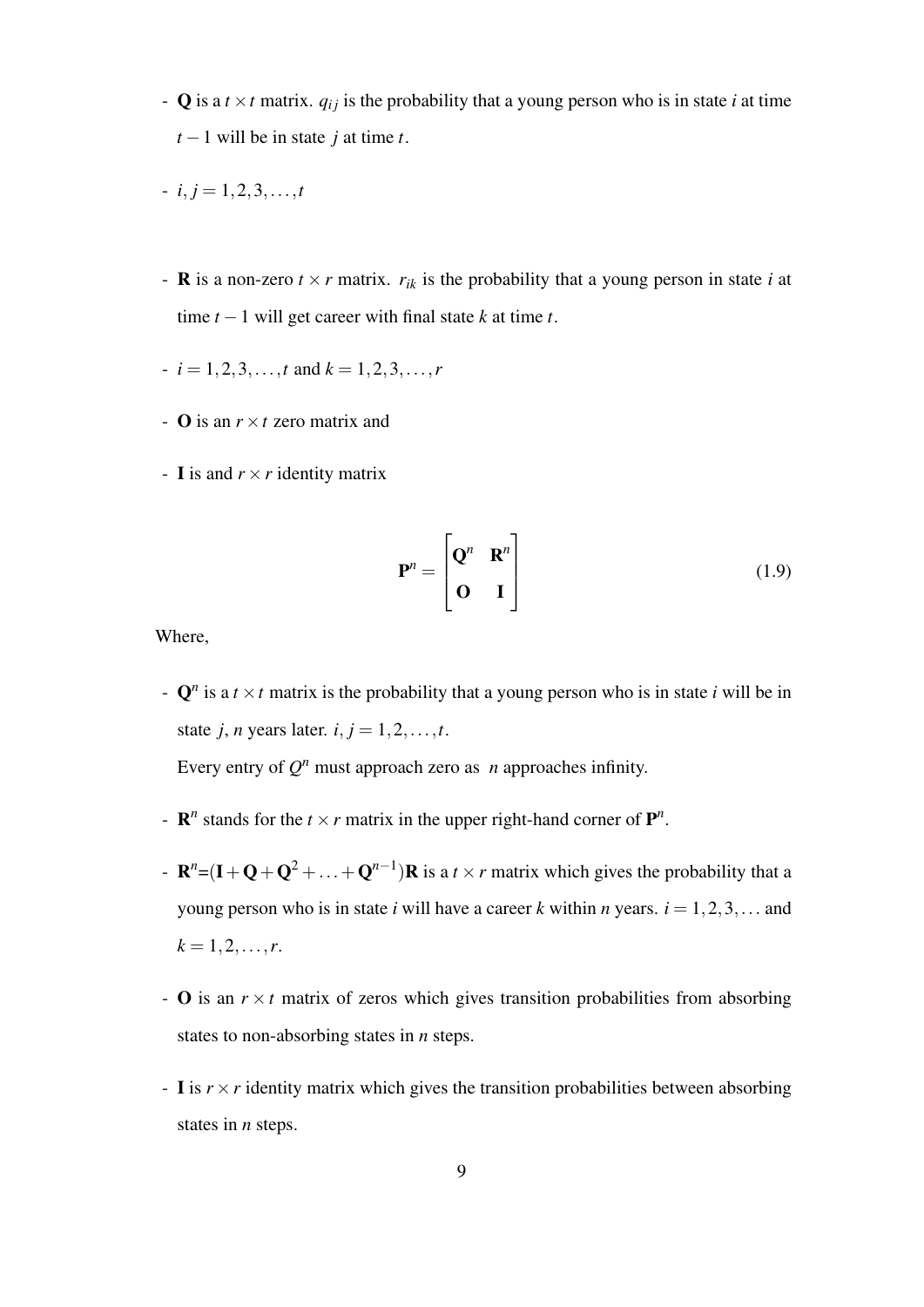### <span id="page-19-0"></span>1.5.10 THE FUNDAMENTAL MATRIX

The Fundamental matrix is defined as

$$
\mathbf{F} = (\mathbf{I} - \mathbf{Q})^{-1} = \mathbf{I} + \mathbf{Q} + \mathbf{Q}^2 + \dots
$$
 (1.10)

where

- I has the same size as Q
- The *ij* entries in **F** shows the number of visits to state *j* that are expected to occur before absorption, given that the current state is *i*.

The product FR gives the matrix of probabilities that an initial non-absorbing state will lead to a particular absorbing state.

### <span id="page-19-1"></span>1.5.11 HADAMARD PRODUCT

Hadamard Product is a binary operation that takes two matrices of the same dimension, and produces another matrix where each element  $i j$  is the product of elements  $i j$  of the original two matrices.

Let A and B be  $m \times n$  matrices. The Hadamard Product of A and B is defined by  $[\mathbf{AB}]_{ij} = [\mathbf{A}]_{ij}[\mathbf{B}]_{ij}$  for all  $1 \le i \le m, 1 \le j \le n$ . For example, If  $A =$  $\sqrt{ }$  *a*<sup>11</sup> *a*<sup>12</sup> *a*<sup>13</sup> *a*<sup>21</sup> *a*<sup>22</sup> *a*<sup>23</sup> *a*<sup>31</sup> *a*<sup>32</sup> *a*<sup>33</sup> 1  $\begin{array}{c} \begin{array}{c} \begin{array}{c} \begin{array}{c} \end{array} \end{array} \\ \begin{array}{c} \end{array} \end{array} \end{array}$ 

The first *t* states are transient and the last *r* states are absorbing. The  $i j<sup>th</sup>$  entry,  $p_{ij}^n$  of the matrix  $P^n$  gives the probability that the Markov chain, starting in state  $s_i$  will be in state *s<sup>j</sup>* after *n* steps by Chapman-Kolmogorov theorem. The canonical form of the matrix  $\mathbf{P}^n$  is given as:

and 
$$
\mathbf{B} = \begin{bmatrix} b_{11} & b_{12} & b_{13} \\ b_{21} & b_{22} & b_{23} \\ b_{31} & b_{32} & b_{33} \end{bmatrix}
$$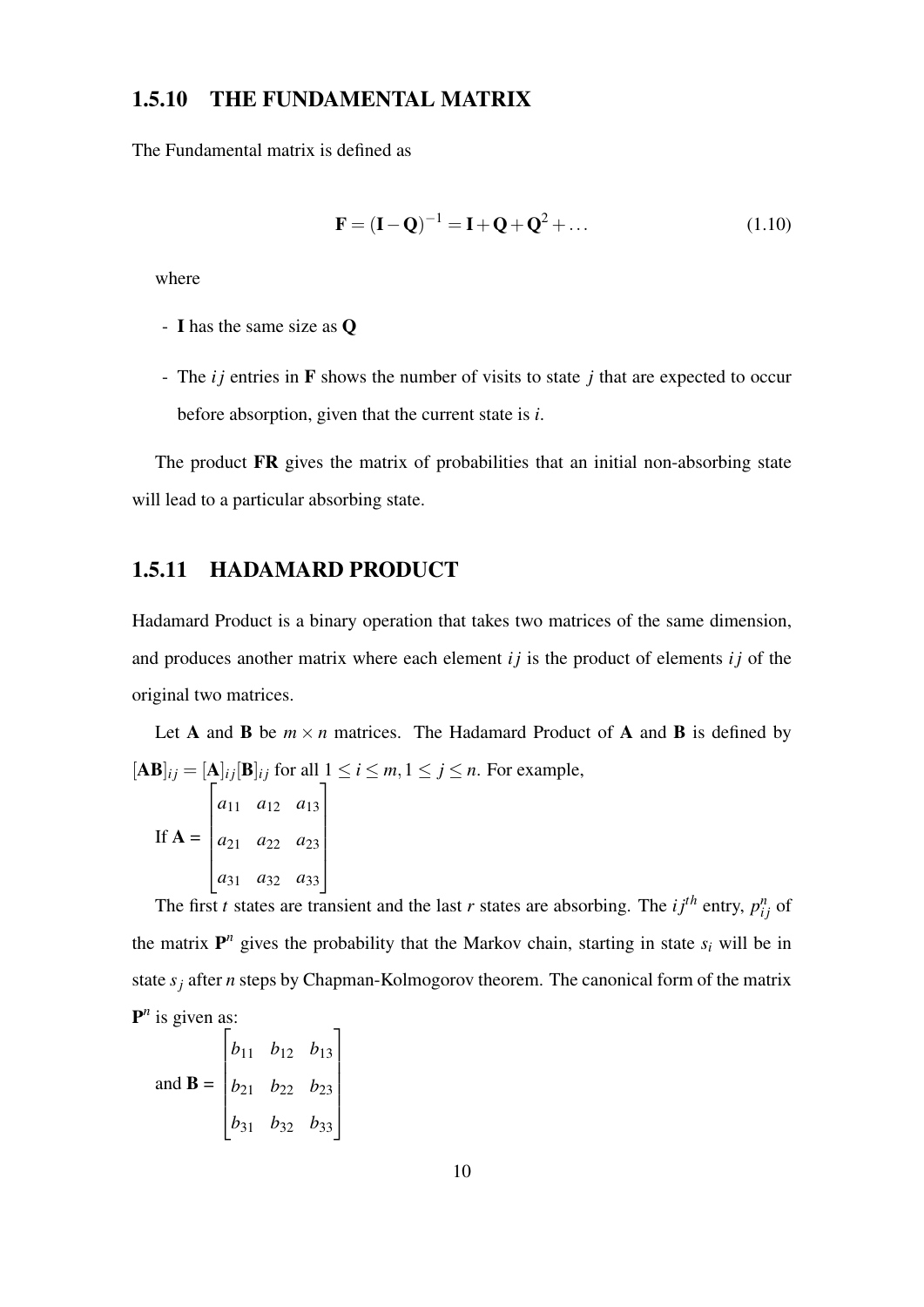then

$$
\mathbf{AB} = \begin{bmatrix} a_{11}b_{11} & a_{12}b_{12} & a_{13}b_{13} \\ a_{21}b_{21} & a_{22}b_{22} & a_{23}b_{23} \\ a_{31}b_{31} & a_{32}b_{32} & a_{33}b_{33} \end{bmatrix}
$$
(1.11)

### <span id="page-20-0"></span>1.5.12 VARIANCE AND STANDARD DEVIATION

The Variance is the average squared differences from the mean. The Standard deviation is a measure of how spread out a distribution is. It is the square root of Variance. They are measures of variability.

### <span id="page-20-1"></span>1.5.13 SAMPLE AND SAMPLING

Sample is a subset of your population by which you select to be participants in your study. Sampling is the selecting a portion of the population in your research area, which will be a representation of the whole population.

### <span id="page-20-2"></span>1.5.14 STRATIFIED RANDOM SAMPLING

It is a method of sampling that involves the division of a population into smaller groups known as strata.

### <span id="page-20-3"></span>1.5.15 MULTINOMIAL DISTRIBUTION

A Multinomial Distribution is the probability distribution of the outcomes from a multinomial experiment. A multinomial experiment is a statistical experiment that has the following properties.

- (a) The experiment consists of a fixed number of trials.
- (b) All outcomes of each trial must be classified into exactly one of several (*k*) categories.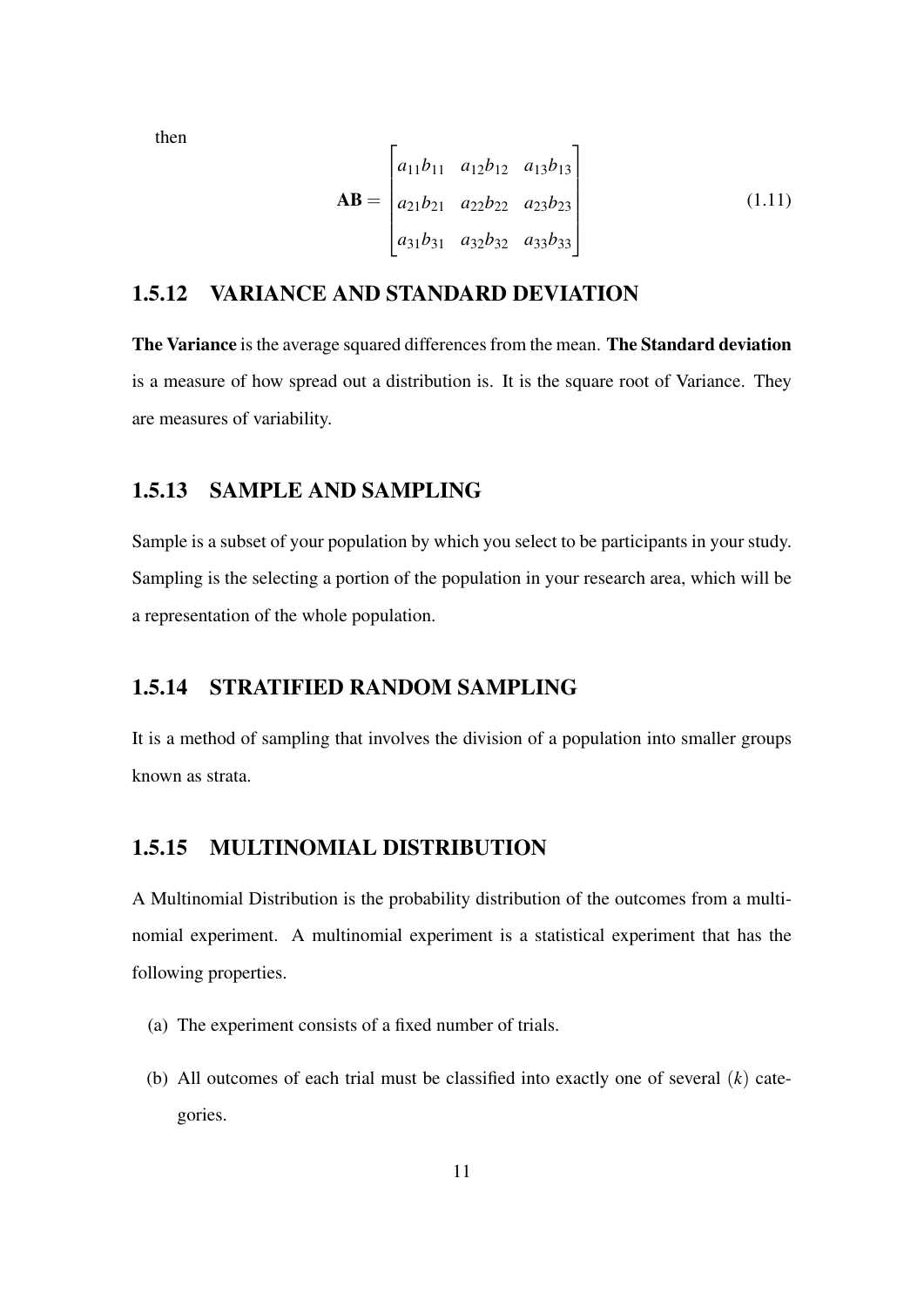- (c) The trials are independent.
- (d) The probabilities for the different categories remain constant for each trial.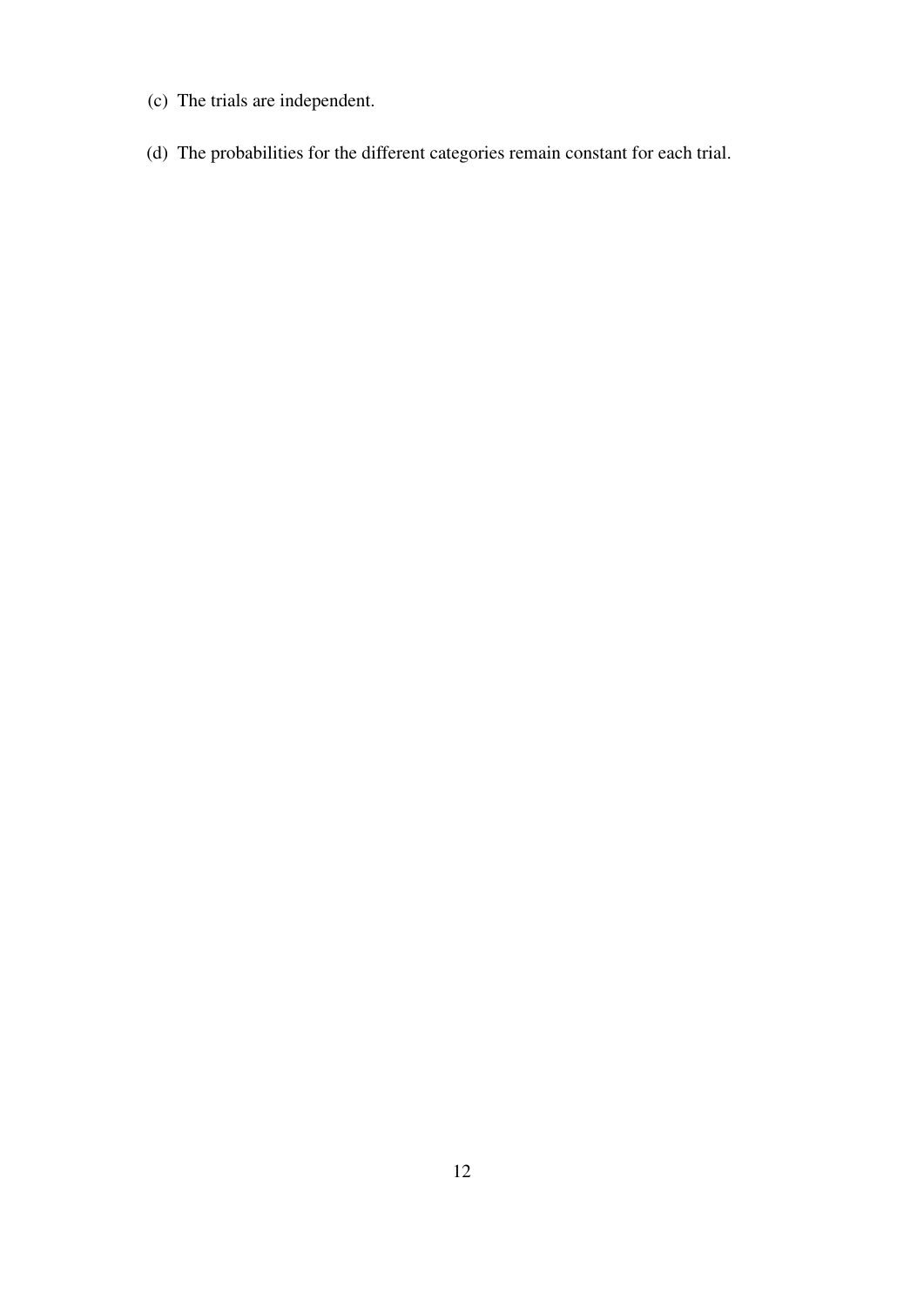# <span id="page-22-0"></span>Chapter 2

# LITERATURE REVIEW

### <span id="page-22-1"></span>2.1 INTRODUCTION

Markov chains was named after the Russian mathematician Andrew Andreevich Markov (1856−1922) who started the theory of stochastic processes. A Markov chain is a type of stochastic process where the future distribution of the given system depends only on the current value. Physical or mathematical systems that have *n* possible states and at any one time, the system is in one and only one of its *n* states motivate the study of stochastic processes. Further assuming that at a given observation period, say *k th* period, the probability of the system being in a particular state depends only on its status at the  $(k-1)$ <sup>th</sup> period then a Markov Chain can be used to make future predictions. A number of studies were done.

# <span id="page-22-2"></span>2.2 REVIEW OF RELEVANT LITERATURE

Markov chains are applicable in many areas, for example, internet applications, economics and finance, gambling, music, baseball and statistical testing [\[8\]](#page-49-3), population genetics [\[2\]](#page-49-4), geology and stratigraphy [\[13\]](#page-50-2); Harbaugh and Bonham-Cater [\[7\]](#page-49-5); Norris, [\[15\]](#page-50-3); Smeach and Jernigan, [\[16\]](#page-50-4). Anthony and Taylor [\[1\]](#page-49-6) also used Markov Chain to explore air pollution levels. Many researchers have used it in career policy issues. They include, Kim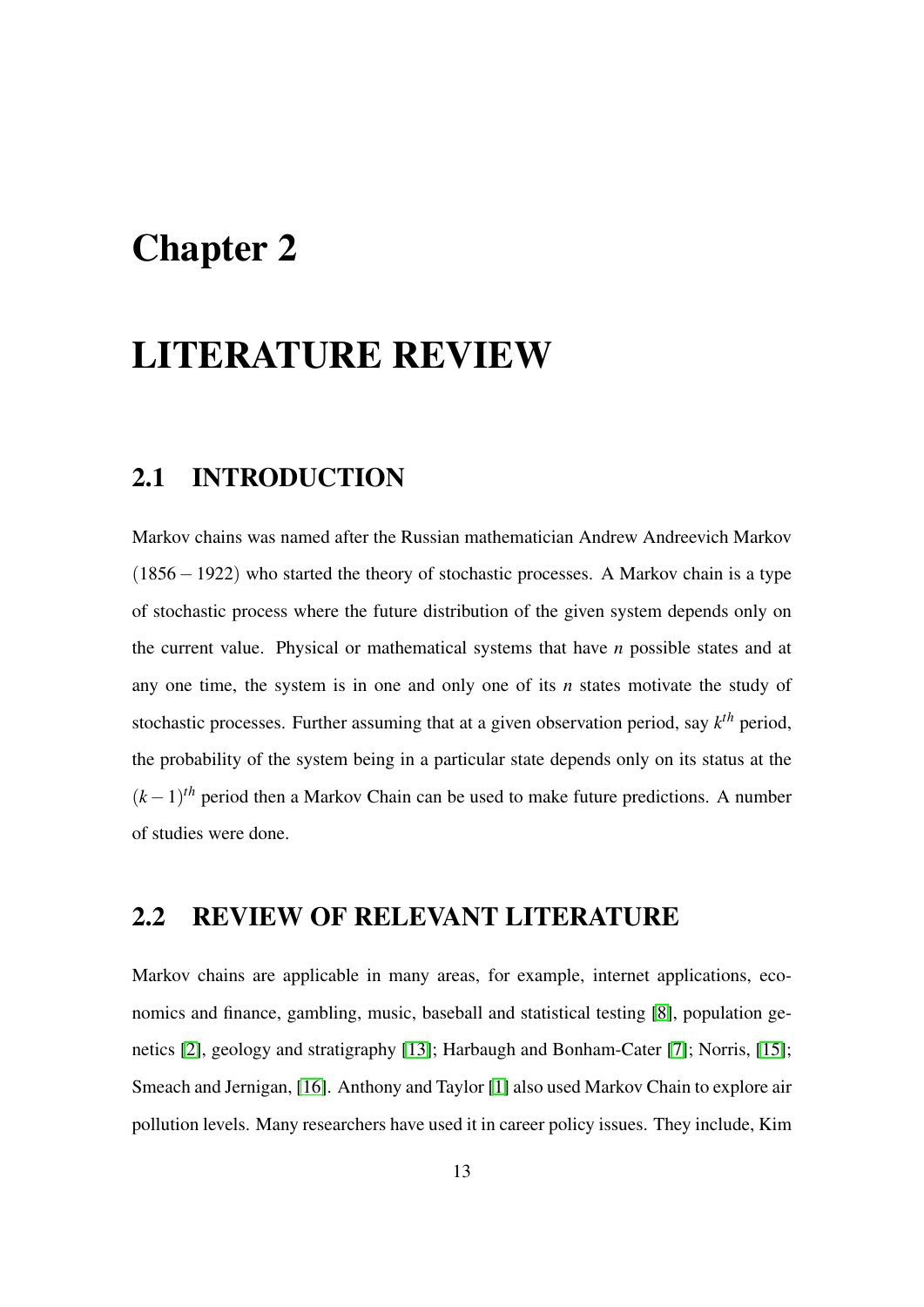and Smith [\[12\]](#page-50-5), Heyman and Sobel [\[9\]](#page-50-6), Zanakis and Maret [\[19\]](#page-50-7), Calantone and Darmon [\[5\]](#page-49-7).

Markov chain has also become a standard tool of medical decision making.

Damjan, Vasja and Darko [\[17\]](#page-50-8) did a study on manpower planning for the Slovenian armed forces. They identified 120 types of military segments. then administrative data was used to estimate the transitions between the segments for the 2001-2005 period. Markov chain models were then used and 5-year, 10-year and 20-year projections were calculated. significant gaps were found in the projected sizes of the segments compared to the official targets.

"What is it that influences children one way or another?"[\[3\]](#page-49-8).

Igboanugo and Onifade in [\[11\]](#page-50-9) used the Markovian statistical tool to unravel the dynamics of staff stock and flow in a typical first generation Nigerian University. They used a forty-year data of staff transition within the six well defined states which were condensed from sixteen states. The six states were transformed into frequency distribution which was ultimately used to estimate the transition probability matrix. The states are the status a Markov chain staff undergoes in the transition process towards the final position of retirement, for those who would go there.

Igboanugo and Onifade [\[11\]](#page-50-9) obtained transitional probabilities which they organized in canonical form in order to conform to the theory of Markov Chain.

Igboanugo and Onifade [\[11\]](#page-50-9) used a quota sampling method. Markov chain was used to analyse the data collected. They came up with Markov Transitional Diagram which was developed to a transitional probability matrix. Then they used the transitional probabilty matrix to derive the fundamental matrix. The fundamental matrix was used to get the various means and variances in transient states.

The findings were that 47 percent of newly recruited staff exit the employment system through the normal retirement while 53 percent leave by either voluntary withdrawal or wastage. Some of the causes of attrition is staff moving to greener pastures and some disciplinary cases.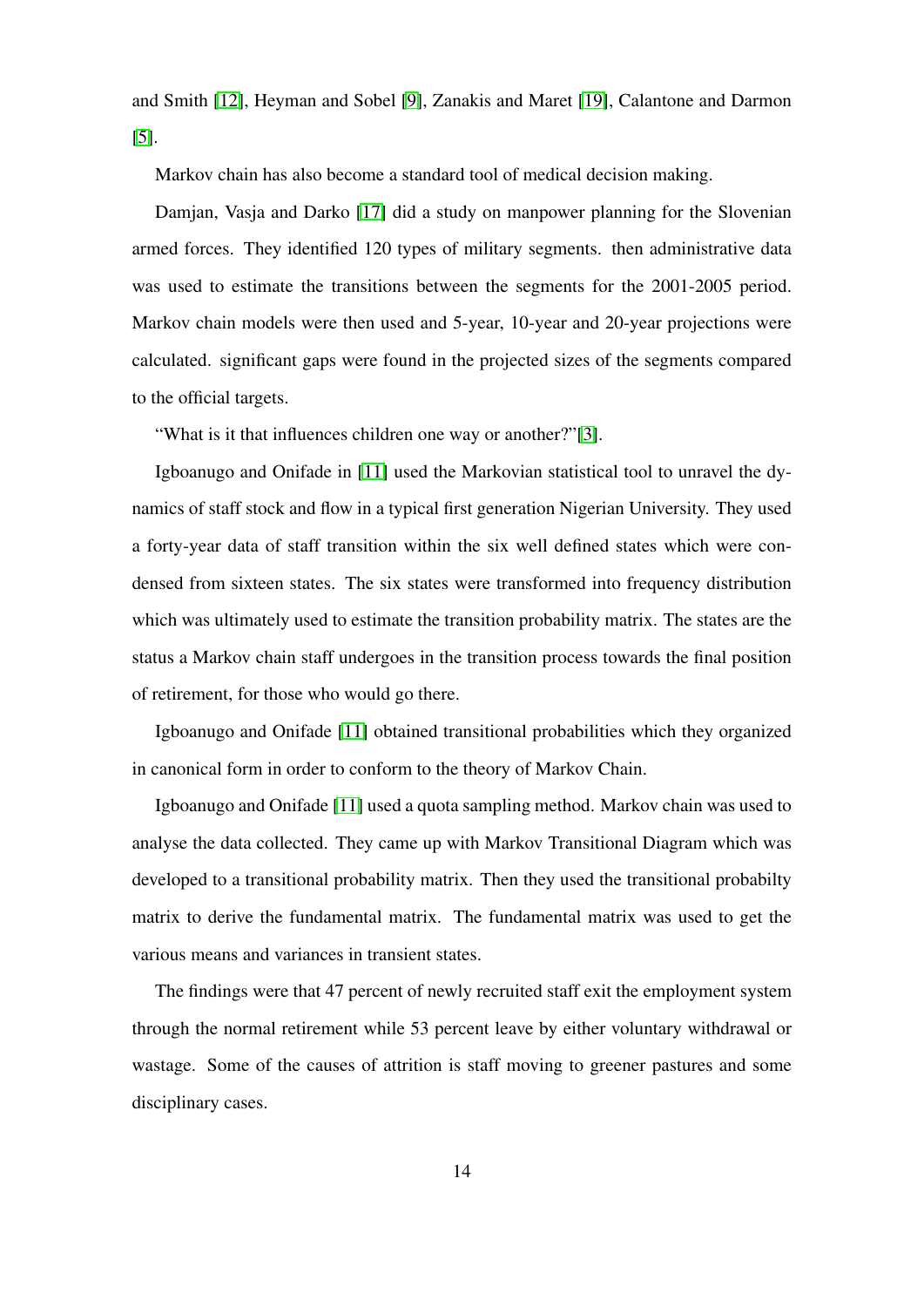Over the school's front door at Ridge School of Technical Arts is the saying, "Work is one of our greatest blessings. Everyone should have an honest occupation."[\[16\]](#page-50-4).

Some young people may identify their career early enough, and get education towards the goal, but unfortunately miss it because by the time they graduate the career opportunities have reduced or all non-existent [\[4\]](#page-49-2). J. Rawe reported that mechanical engineering student Elisabeth Rareshide, aged 22,who graduated with an "A"average from Rice University in Houston had to scramble to get work [\[4\]](#page-49-2), still confirms that education is still one the requirements in ones career.

Young people must honestly evaluate where their best opportunities lie and which ones they can use to their best advantage [\[4\]](#page-49-2).

Employees need skill in order to attain career. Many organizations have developed career development programs to support and motivate employees to continuous and life long learning (Filpszak and Hequet cited in Lankard/Brown's article 1996).

Joann Deml, career advisor for the University of Wisconsin Stout and Lia Reich (2001), graduate student in counseling, discussed the factors that enrich young people's potential for career success. This will enable them identify the career with maximum satisfaction. Though young people will keep on moving from one job to the other, they need to settle where they can have optimum output. This is a practice that can continue the rest of their lives (*J*.*Deml and L*.*Reich*, *personal communication*, *June* 18, 2000)

There are several students both in schools and colleges/university who are still struggling with career choice [\[14\]](#page-50-10). This has led to some going into careers which they never desired. Hence change of career because of lack of job satisfaction.

It would be necessary for young people to identify people with careers they want to pursue and let them know the path they should take to reach where they want to be [\[14\]](#page-50-10).

The analysis by Markov chains can help a young man to know the career path to take.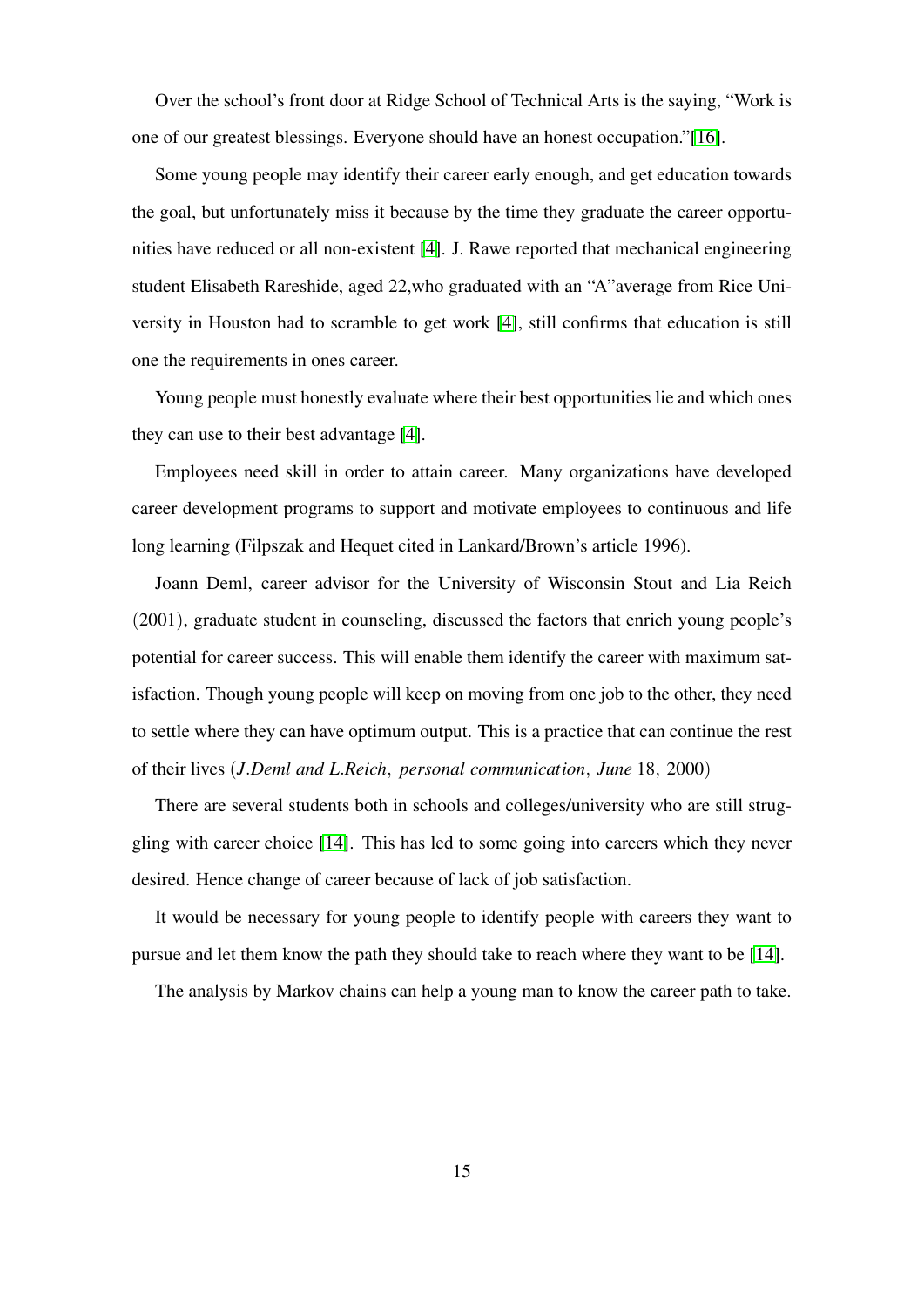# <span id="page-25-0"></span>Chapter 3

# RESEARCH METHODOLOGY

### <span id="page-25-1"></span>3.1 INTRODUCTION

The chapter defines the location of the study, target population, study sample, research design and model development. A Markov Chain is used with a  $4 \times 4$  Transition matrix. A state is the level of education attained by the young person ( K.C.P.E, K.C.S.E and College) and their eventual Career. The first three states are transient and the last one is an absorbing one. The four states enabled the researcher to get a model to study how people transit from a level of education to career.

# <span id="page-25-2"></span>3.2 LOCATION OF THE STUDY

The study was done in Kisumu city. This is the third largest city in Kenya, on the shores of Lake Victoria. It was formerly called Port Florence. It is at an elevation of 1131 metres. It is a cosmopolitan city with a lot of commercial activities.

# <span id="page-25-3"></span>3.3 TARGET POPULATION

Target population was people with career between 15 and 39 years in Kisumu city. It has a population of about 216479 people, according to World population review.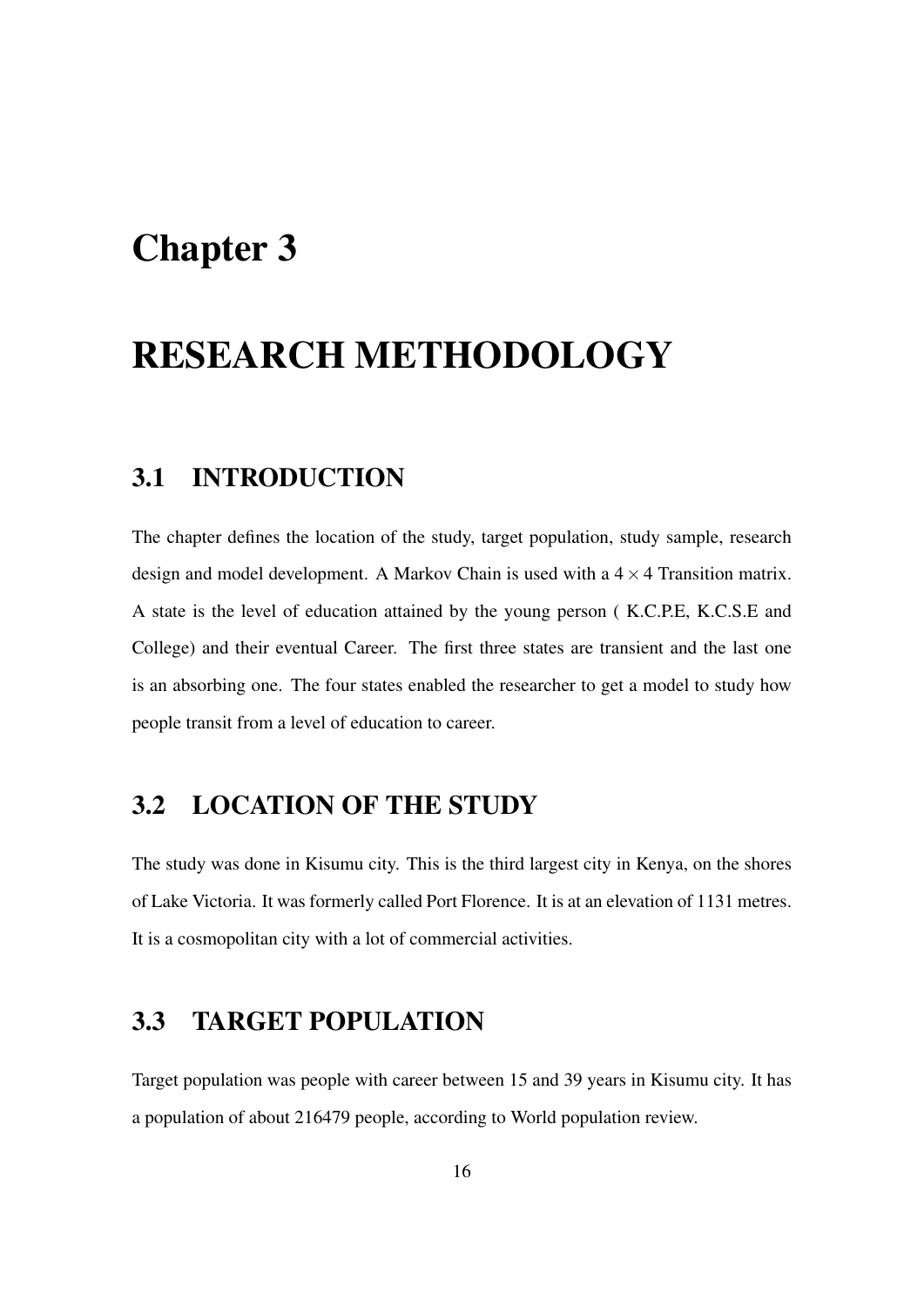### <span id="page-26-0"></span>3.4 THE STUDY SAMPLE

According to census conducted by the Kenya National Bereau of standards in 2009, the population of Kisumu city was 390,164 people. Out of which 185,821 were people within the ages of 15 and 39 years. With the national population growth rate of 2.8 percent per year, it is projected that in 2014 (the year the study was done) the population in Kisumu city would be about 486,622 people and the population of young people would be 213,334 people.

Stratified sampling was used to divide the city into seven main zones or estates. That is, Milimani, Mamboleo, Manyatta, Nyalenda, Otonglo, Nyamasaria and City centre.

Simple random sampling was used to pick 410 young people with career and at least KCPE certificate from each of the seven estates. Hence a total of 2870 people were interviewed.

### <span id="page-26-1"></span>3.5 THE MODEL

### <span id="page-26-2"></span>3.5.1 INTRODUCTION

Markov chains is a process that consists of finite number of states and some known probabilities  $p_{ij}$ , where  $p_{ij}$  is the probability of moving from state *i* to *j*. Sometimes these states are called current state and next state. Movement from one state to another is called transition or step.

The Markov Chain Model used has *t* non-absorbing states (1,2,...,*t*) corresponding to education levels and *r* absorbing states corresponding to career.

So  $N = t + r$ , where *N* is the total possible states from KCPE to Career.

This study addresses the steps for reaching one's career. Markov chains is a tool to be used to describe states thereby predicting one's career prospect. The independence from the previous states meets the criteria for the Markov property. Therefore, this model is called markov process.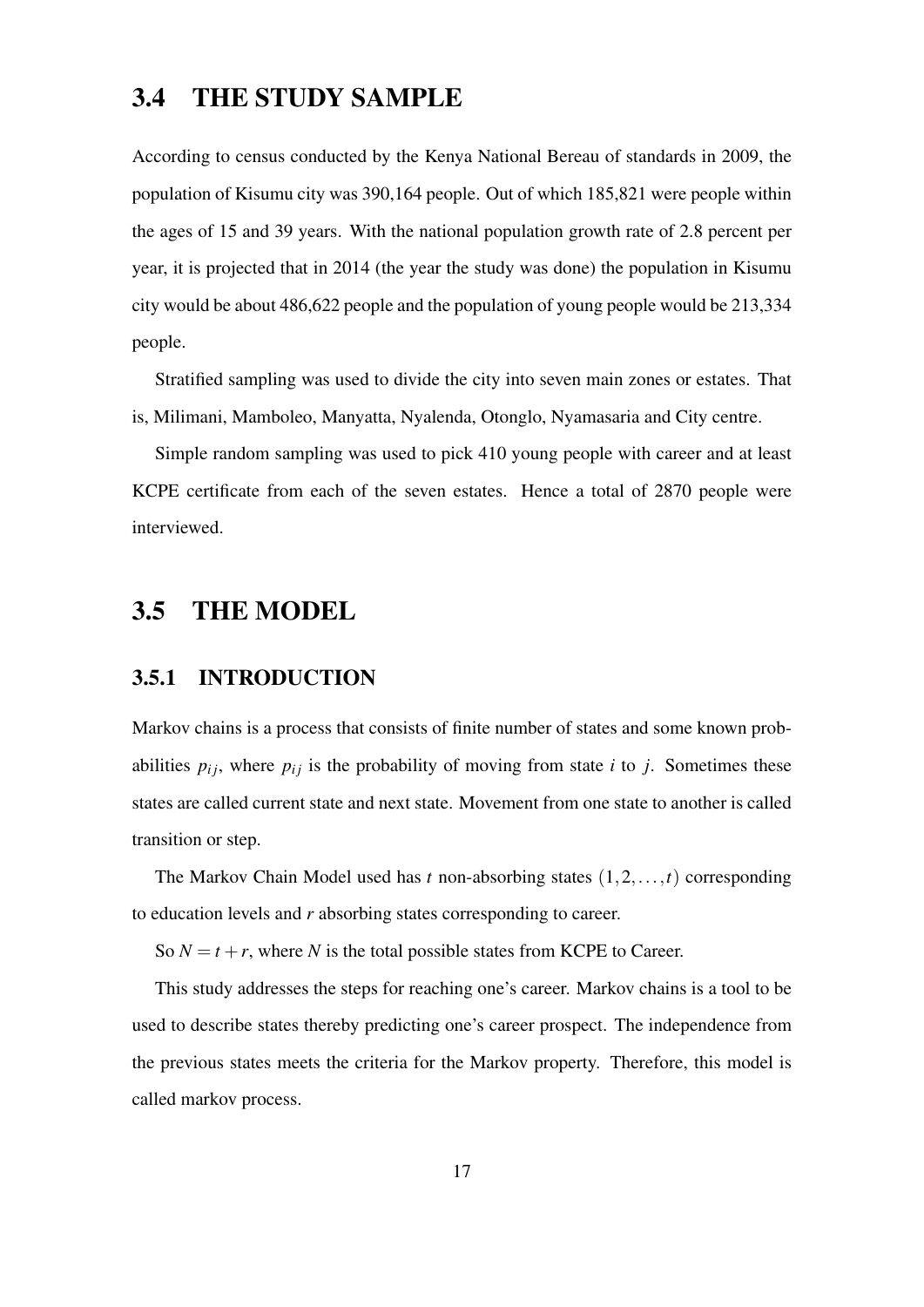For this study, it is required that the random variable be discrete and have a finite number states, in this case four. Markov chains will be used to analyze the four states. The Markov property states that the conditional probability distribution for the system at the next step (and in fact at all future steps) depends only on the current state of the system, and not additionally on the state of the system at previous steps. This simply means that the probability of being in state *i* on the *n*th step given that we know the state for all previous steps  $(1,2,3,...,n)$  is the same as just knowing the state during step *n* (the most recent event). The career one will pursue will depend on his or her present state. It does not depend on the previous steps (previous careers or previous academic achievement).

### <span id="page-27-0"></span>3.5.2 TRANSITIONS

State *j* is reachable or accessible from state *i*,  $(i \rightarrow j)$  if there is a path from *i* to *j*. In this study, these levels of education and stages are called states. That is, KCPE is state 1  $(S_1)$ , K.C.S.E is state 2  $(S_2)$ , College is state 3  $(S_3)$  and Career is state 4  $(S_4)$ . One's career depends on his or her latest level of education. The changes of state in the system are called transitions, and the probabilities associated with various state-changes are called transition probabilities. The set of all states and transition probabilities completely characterizes a Markov chain.

### <span id="page-27-1"></span>3.5.3 MATRIX OF TRANSITION

 $P_{ij}$  is the probability that a young person in state *i* in time  $t - 1$  will be in state *j* at the time *t*.

Let  $n_{ij}(t)$  represent the number of young people in state *i* at time  $t - 1$  who will be in state *j* in time *t* and  $n_i(t-1)$  represent the number of young people in state *i* at time  $t-1$ .

Assuming the multinomial distribution, the transition probabilities were estimated by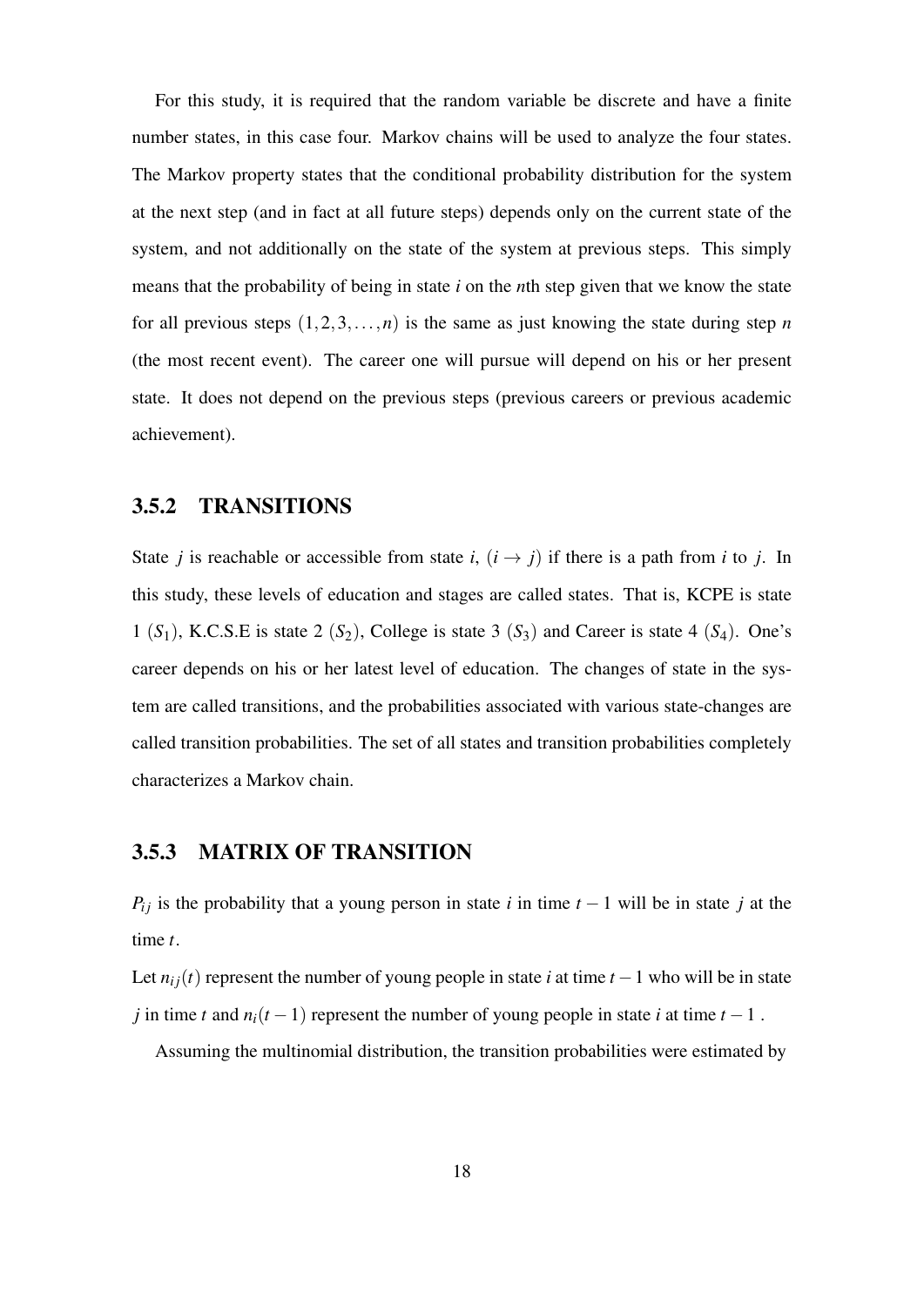$$
P_{ij} = \frac{n_{ij}(t)}{n_i(t-1)}\tag{3.1}
$$

where  $i, j = 1, 2, ..., N$ .

The fraction above is the proportion of young people who were in state  $i$  at time  $t - 1$ who ended up in state *j* at time *t*.

### <span id="page-28-0"></span>3.5.4 MATRIX OF TRANSITIONAL PROBABILITIES

From the transitional probabilities, a matrix of transitional probabilities was got. Transitional probability matrix  $P = [p_{ij}], i, j$ . Since  $p_{ij}$  are conditional probabilities, they must satisfy the properties for all *i* and *j* for all *i*.

The Transition matrix is a  $4 \times 4$  matrix containing the transition probabilities  $p_{ij}$  for moving from the current state in the process to the next state is shown below.

$$
\mathbf{P} = \begin{bmatrix} p_{11} & p_{12} & p_{13} & p_{14} \\ p_{21} & p_{22} & p_{23} & p_{24} \\ p_{31} & p_{32} & p_{33} & p_{34} \\ p_{41} & p_{42} & p_{43} & p_{44} \end{bmatrix}
$$
(3.2)

The matrix **P** is said to be stochastic because all  $p_{ij}$  values lies within the interval  $(0,1)$ , inclusive and the sum of each row adds identically to 1. The above transitional probability matrix to be written in canonical form:

#### $\sqrt{ }$  $\overline{1}$  $|0 I|$ Q R 1  $\mathbf{I}$ Where

- **Q** is a  $3 \times 3$  matrix
- Q is the square matrix with rows and columns representing the transient states of the system. It is the probability of transitioning from some transient state to another.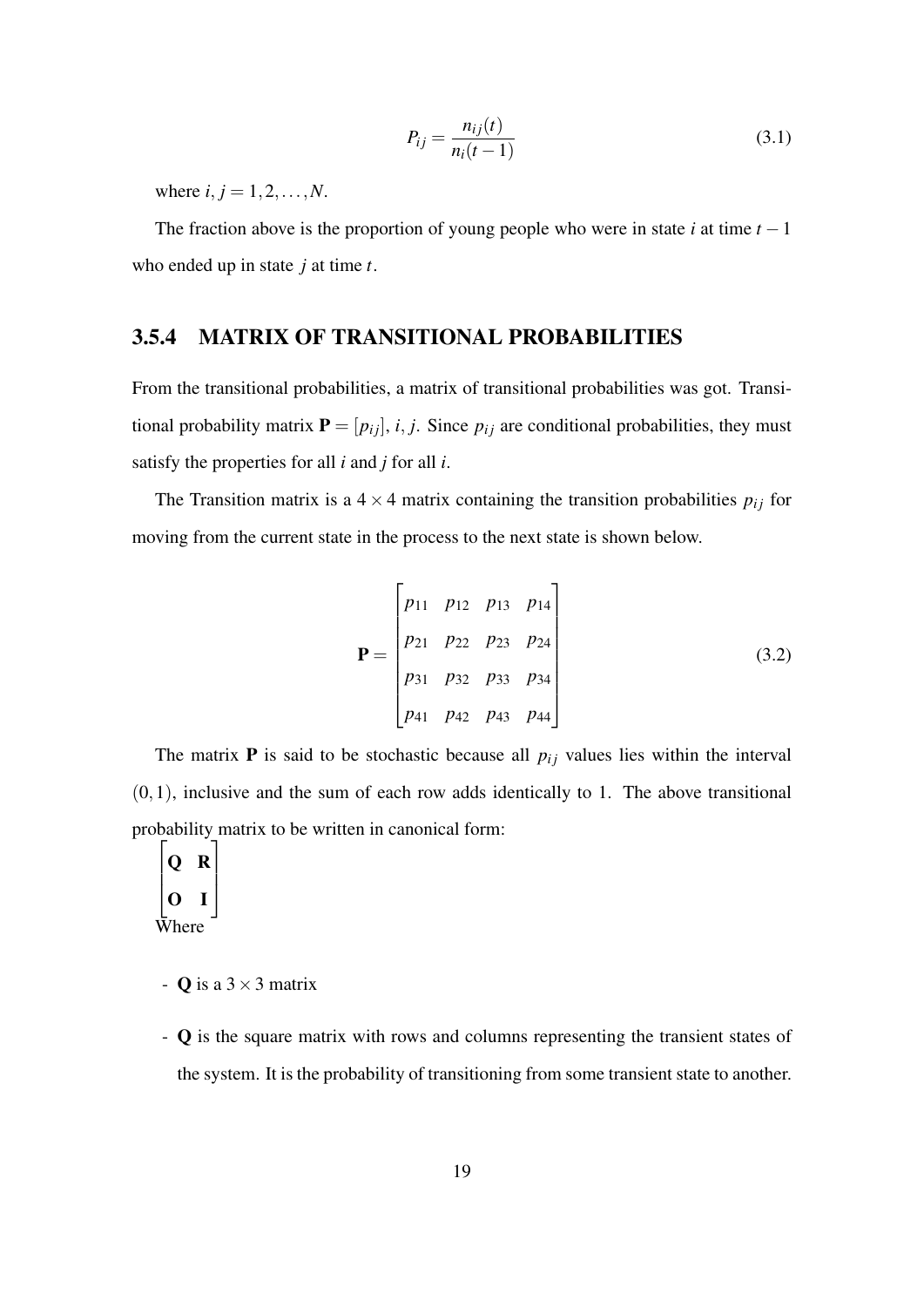- *qi j* is the probability that a young person who is in state *i* at time *t* − 1 will be in state *j* at time *t*. where  $i, j = 1, 2, 3$
- **R** is a non-zero  $3 \times 1$  matrix.

Transitions from non-absorbing states to absorbing states are possible. Its rows represent the transient states and whose columns represent the absorbing state. The entries represent the probability of being absorbed from the transient state to the respective absorbing state in one transition. It is the probability of transitioning from some transient state to some absorbing state.

 $r_{ik}$  is the probability that a young person in state *i* at time  $t - 1$  will get career with final state *k* at time *t*. where  $i = 1, 2, 3$  and  $k = 1$ . **R** is a long-run distribution to career.

**O** is a  $1 \times 3$  zero matrix. Matrix of zeros represent transition from absorbing state to non-absorbing state which is impossible. The probability is zero.

Transitions between non-absorbing states are possible.

I is  $1 \times 1$  identity matrix with the rows and columns being the absorbing state of the system. Identity matrix is used to represent transition probabilities between absorbing states. The probability is one.

There is one absorbing state which is career. The other three are transient states, which are K.C.P.E, K.C.S.E and College.

#### <span id="page-29-0"></span>3.5.5 THE N-STEP TRANSITION MATRIX

The entry  $p_{ij}^{(n)}$  of the matrix  $\mathbf{P}^n$  is the probability of being in state  $s_j$  after *n* steps, when the chain is started in state *s<sup>i</sup>* . The *n*-step transition probability matrix takes the form

$$
\mathbf{P}^n = \begin{bmatrix} \mathbf{Q}^n & \mathbf{R}^n \\ \mathbf{O} & \mathbf{I} \end{bmatrix}
$$

*n*-step transition probability matrix can be found by multiplying the single -step probability matrix by itself *n* times. The solution of *n*-step transition matrix gives the state of a young person *n*-step (years later). The elements of *n*-step transition probability matrix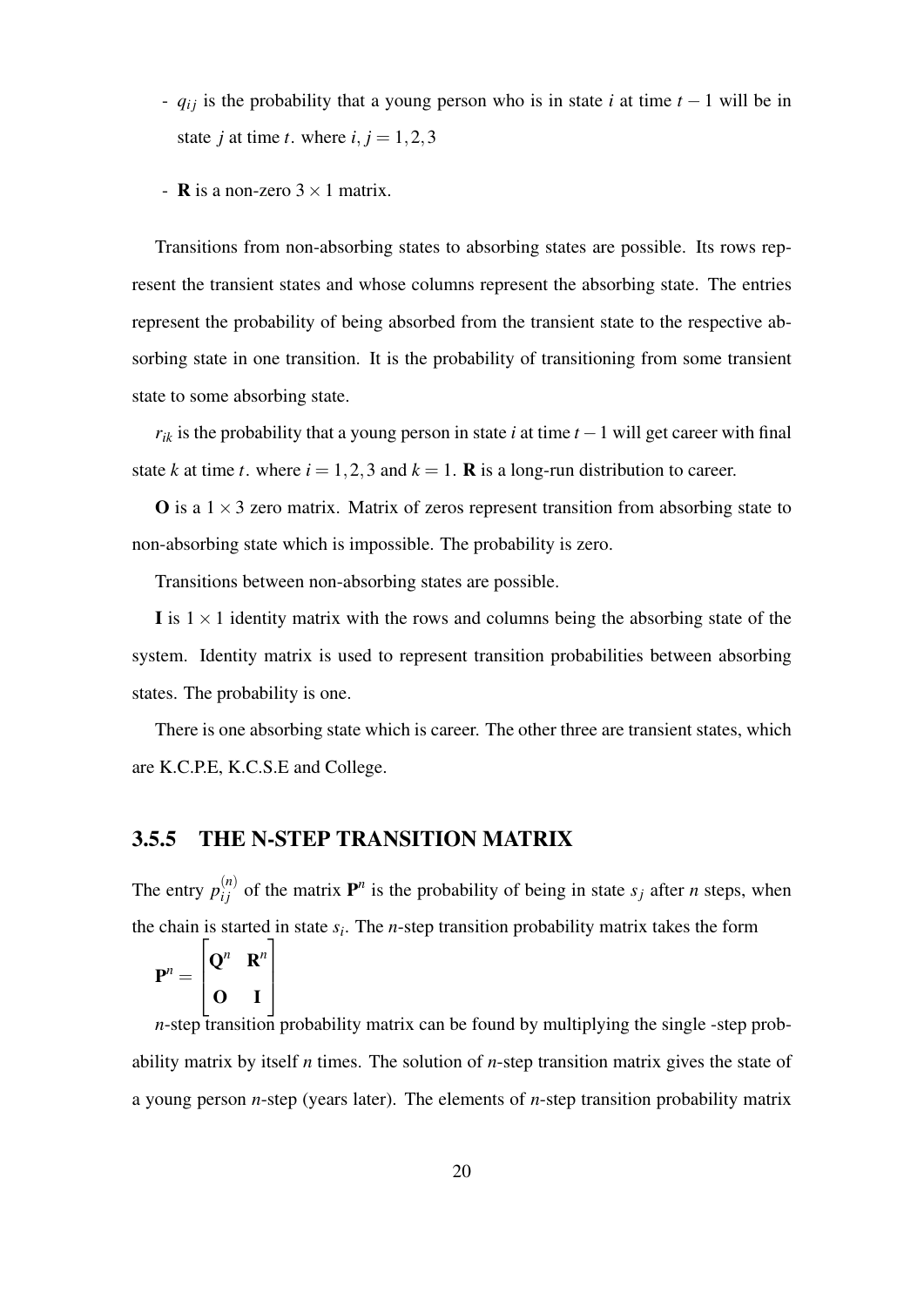represents the probabilities that a young person in a given state will be in the next state *n*-steps later.

The form  $\mathbf{P}^n$  shows that the entries of  $\mathbf{Q}^n$  gives the probabilities for being in each of the transient states after *n* steps for each possible transient starting state.

 $Q<sup>n</sup>$  is a 3  $\times$  3 matrix is the probability that a young person who is in state *i* will be in state *j*, *n* steps later. *i*, *j* = 1, 2, 3. Every entry of  $\mathbf{Q}^n$  must approach zero as *n* approaches infinity.

In an absorbing Markov chain, the probability that the process will be absorbed is 1. That is,  $\mathbf{Q}^n \to 0$  as  $n \to \infty$ .

 ${\bf R}^n$  stands for the 3  $\times$  1 matrix in the upper right-hand corner of  ${\bf P}^n$ .  ${\bf R}^n = (I + {\bf Q} + {\bf Q}^2 +$  $\dots+Q^{n-1}$ )**R** is a 3 × 1 matrix which gives the probability that a young person who is in state *i* will have a career *k* within *n* years.  $i = 1, 2, 3$  and  $k = 1$ .

 $\bf{O}$  is a  $1 \times 3$  matrix of zeros which gives transition probabilities from career to nonabsorbing states(KCPE, KCSE and College) in n steps.

$$
P^{2} = \begin{bmatrix} Q^{2} & (I + Q)R \\ 0 & I \end{bmatrix}
$$

$$
P^{3} = \begin{bmatrix} Q^{3} & (I + Q + Q^{2})R \\ 0 & I \end{bmatrix}
$$

$$
P^{4} = \begin{bmatrix} Q^{4} & (I + Q + Q^{2} + Q^{3})R \\ 0 & I \end{bmatrix}
$$

I is  $1 \times 1$  identity matrix which gives the transition probabilities between career in n steps.

In general,

$$
\mathbf{P}^{n} = \begin{bmatrix} \mathbf{Q}^{n} & (\mathbf{I} + \mathbf{Q} + \mathbf{Q}^{2} + \dots + \mathbf{Q}^{n-1})\mathbf{R} \\ \mathbf{O} & \mathbf{I} \end{bmatrix}
$$
(3.3)

 $p_{ij}^{(2)}$  represents the probability of transition a young person from state *i* to *j* in two steps.  $p_{ij}^{(n)}$ represents the *n*-step transition probability of a young person from state *i* to state *j* for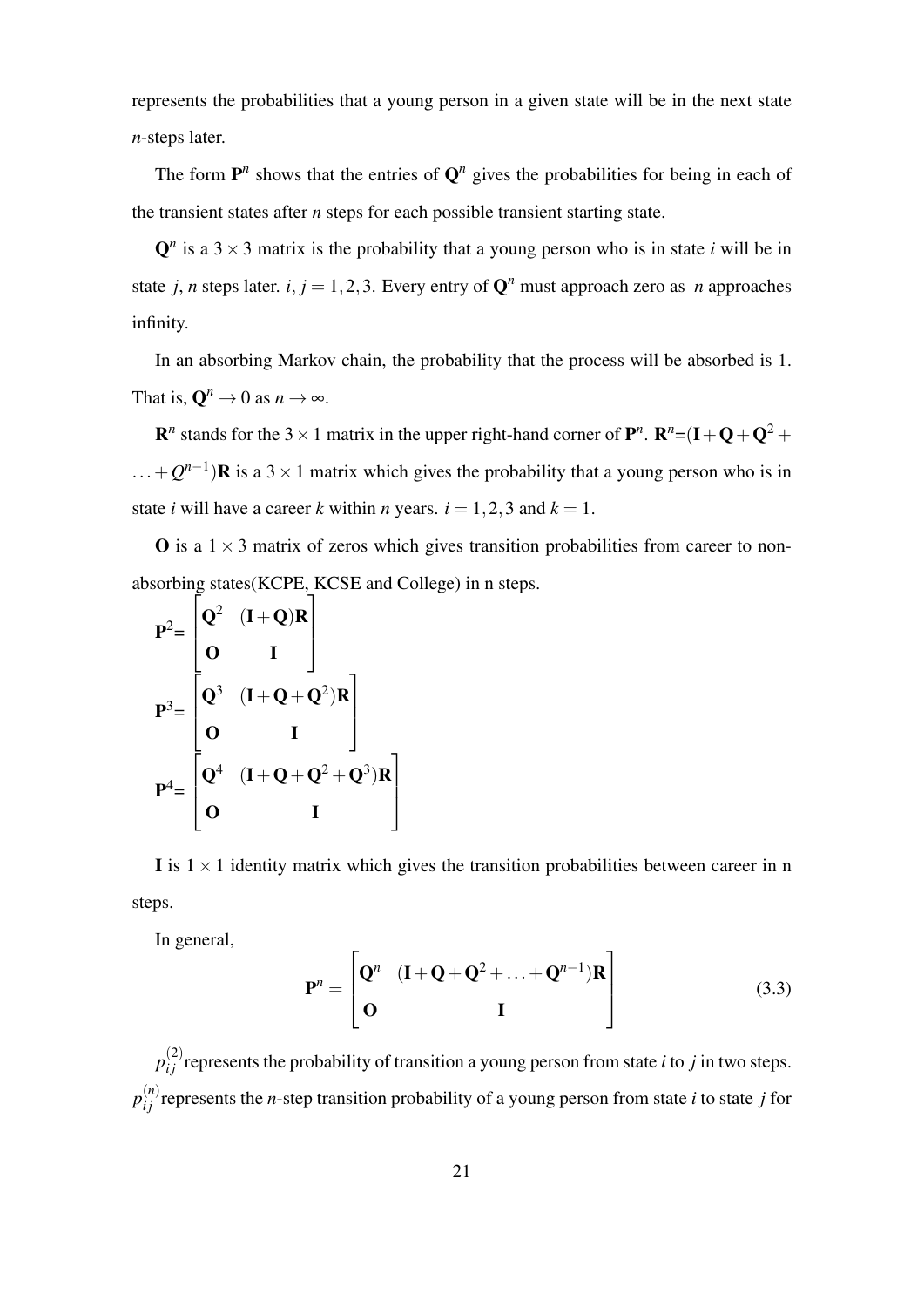$n = 2, 3, \ldots$ 

As the powers of P is higher and higher, a young person tends towards a career. The probability is 1 that the young person will eventually get a career.

In a finite number of steps the young person will enter into career and then stay in that state regardless of the original state of an absorbing Markov chain.

The powers of the transition probability matrix  $P$  get closer and closer to some particular matrix.

### <span id="page-31-0"></span>3.5.6 FUNDAMENTAL MATRIX

F is the expected number of visits to a transient state *j* starting from a transient state *i*, before being absorbed. F which is the mean, gives the expected number of times in transient states that a young person at KCPE, KCSE or College transit within one another before they eventually get a career after a long-run transition.

Since

$$
(\mathbf{I} - \mathbf{Q})(\mathbf{I} + \mathbf{Q} + \mathbf{Q}^2 + \dots + \mathbf{Q}^{n-1}) = \mathbf{I} - \mathbf{Q}^n
$$
 (3.4)

Given that as *n* approaches infinity,  $Q^n$  approaches zero.

Then

$$
(\mathbf{I} + \mathbf{Q} + \mathbf{Q}^2 + \dots + \mathbf{Q}^{n-1}) = \frac{1}{\mathbf{I} - \mathbf{Q}} = (\mathbf{I} - \mathbf{Q})^{-1}
$$
(3.5)

Therefore

$$
\mathbf{P}^n = \begin{bmatrix} \mathbf{Q}^n & (\mathbf{I} - \mathbf{Q})^{-1} \mathbf{R} \\ \mathbf{O} & \mathbf{I} \end{bmatrix} = \begin{bmatrix} \mathbf{O} & (\mathbf{I} - \mathbf{Q})^{-1} \mathbf{R} \\ \mathbf{O} & \mathbf{I} \end{bmatrix}
$$
(3.6)

In an absorbing markov chain, the matrix  $\mathbf{I} - \mathbf{Q}$  has an inverse F and  $\mathbf{F} = (\mathbf{I} - \mathbf{Q})^{-1} =$  $\mathbf{I} + \mathbf{Q} + \mathbf{Q}^2 + \ldots$ 

**, where**  $**I**<sub>3</sub>$  **is a 3 × 3 identity matrix.** 

The *ij*-entry  $f_{ij}$  of the matrix **F** is the expected number of times a young person is in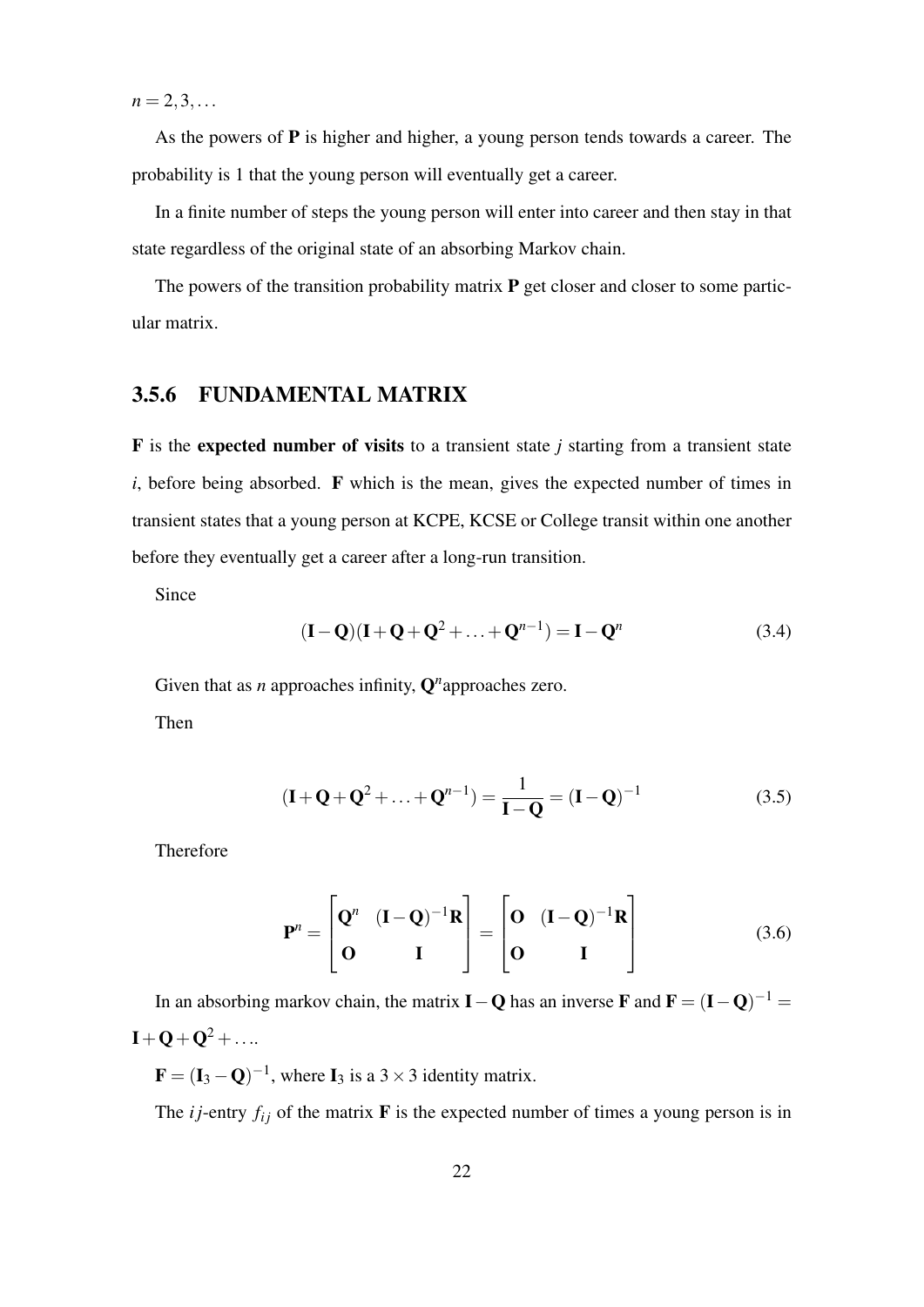transient state  $s_j$ , given that he/she starts in transient state  $s_i$ . **F** is called the fundamental matrix for P.

#### VARIANCE ON THE NUMBER OF VISITS

Variance on the number of visits to a transient state *j* with starting at a transient state *i* before being absorbed is the *ij*-entry of the matrix,

$$
\mathbf{Var}(f_{ij}) = \mathbf{F}(2\mathbf{F}_{dg} - \mathbf{I}) - \mathbf{F}_{sq}
$$
 (3.7)

**I** is an identity matrix.  $\mathbf{F}_{dg}$  is the diagonal matrix of **F**.  $\mathbf{F}_{sg}$  is square of each entry of F.

Given that  $\bf{F}$  is the expectations,

 $\text{Var}(f_{ij})$  is variance of the movements of the young person within the KCPE, KCSE and College before career.

#### TIME OF ABSORPTION - EXPECTED NUMBER OF STEPS

*t* is the expected number of steps before being absorbed when starting in transient state *i*. Let  $t_i$  be the expected number of steps before a young person gets a career, given that he/she starts in state *s<sup>i</sup>* , and let *t* be the column vector whose *i*th entry is *t<sup>i</sup>*

Then

.

$$
\mathbf{t} = \mathbf{F}\mathbf{c} \tag{3.8}
$$

where **c** is a column vector all of whose entries are 1 and  $\mathbf{t} = t_1, \dots, t_k$  is a vector where *ti* is the expected number of steps until young person gets a career starting from state *i*.

#### VARIANCE OF THE NUMBER OF STEPS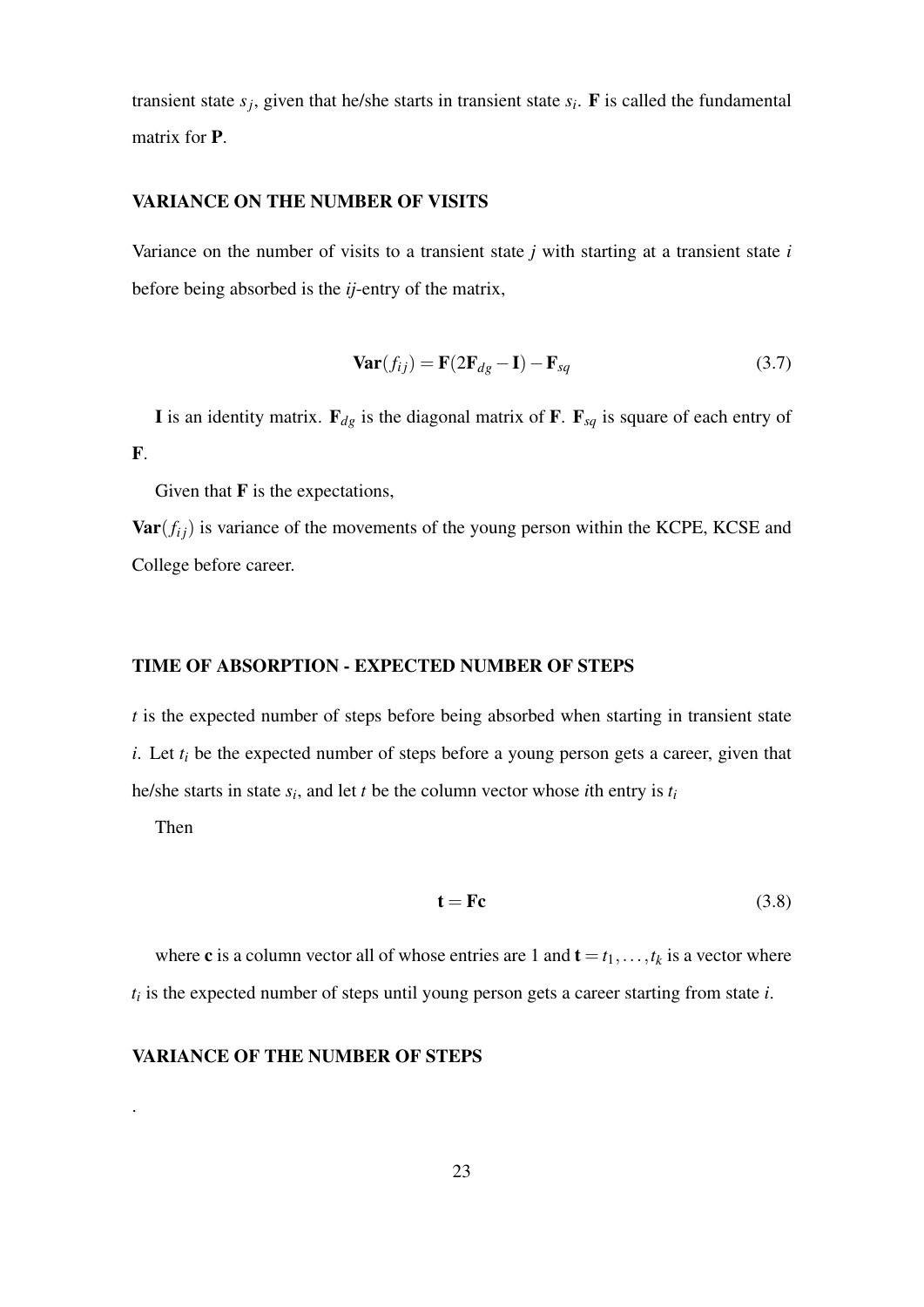The variance on the number of steps a young person makes before being in career when starting in transient state *i* is the *i*th entry of the vector

$$
(2\mathbf{F}-\mathbf{I})\mathbf{t}-\mathbf{t}_{sq} \tag{3.9}
$$

where **F** is the fundamental matrix **I** is a unit matrix  $\mathbf{t}_{sq}$  is the square of evry entry of *t* 

The expected number of times in any of the transient states for a starting state  $s_i$  is the sum of all the entries in the *i*th row of F

Therefore,

$$
\mathbf{t}_2 = (2\mathbf{F} - \mathbf{I})\mathbf{t} - \mathbf{t}_{sq}
$$

 $t<sub>2</sub>$  represents the variances associated with transition of young people among the three non-absorbing states.

#### **CAREER**

Fundamental matrix can be used to compute the ultimate probability of being absorbed into each of the absorbing states by the following formular:

$$
\mathbf{B} = \mathbf{F}\mathbf{R} = (1 - \mathbf{Q})^{-1}\mathbf{R}
$$
 (3.10)

**B** is a 3  $\times$  1 matrix with entries  $b_{ij}$ .  $b_{ij}$  is the probability that a young person will have career in state  $s_j$  if he/she starts in the transient state  $s_i$ .

Given that  $\mathbf{Q}^n \to 0$  as  $n \to \infty$ , thus

<span id="page-33-0"></span>
$$
\mathbf{P}^{\infty} = \begin{bmatrix} \mathbf{Q}^n & \mathbf{R}^n \\ \mathbf{0} & \mathbf{I} \end{bmatrix}
$$
 (3.11)

B=FR gives the probabilities that if a young person was originally in KCPE, KCSE or College, he/she ends in a career. B provides the long-run distribution of career of young people.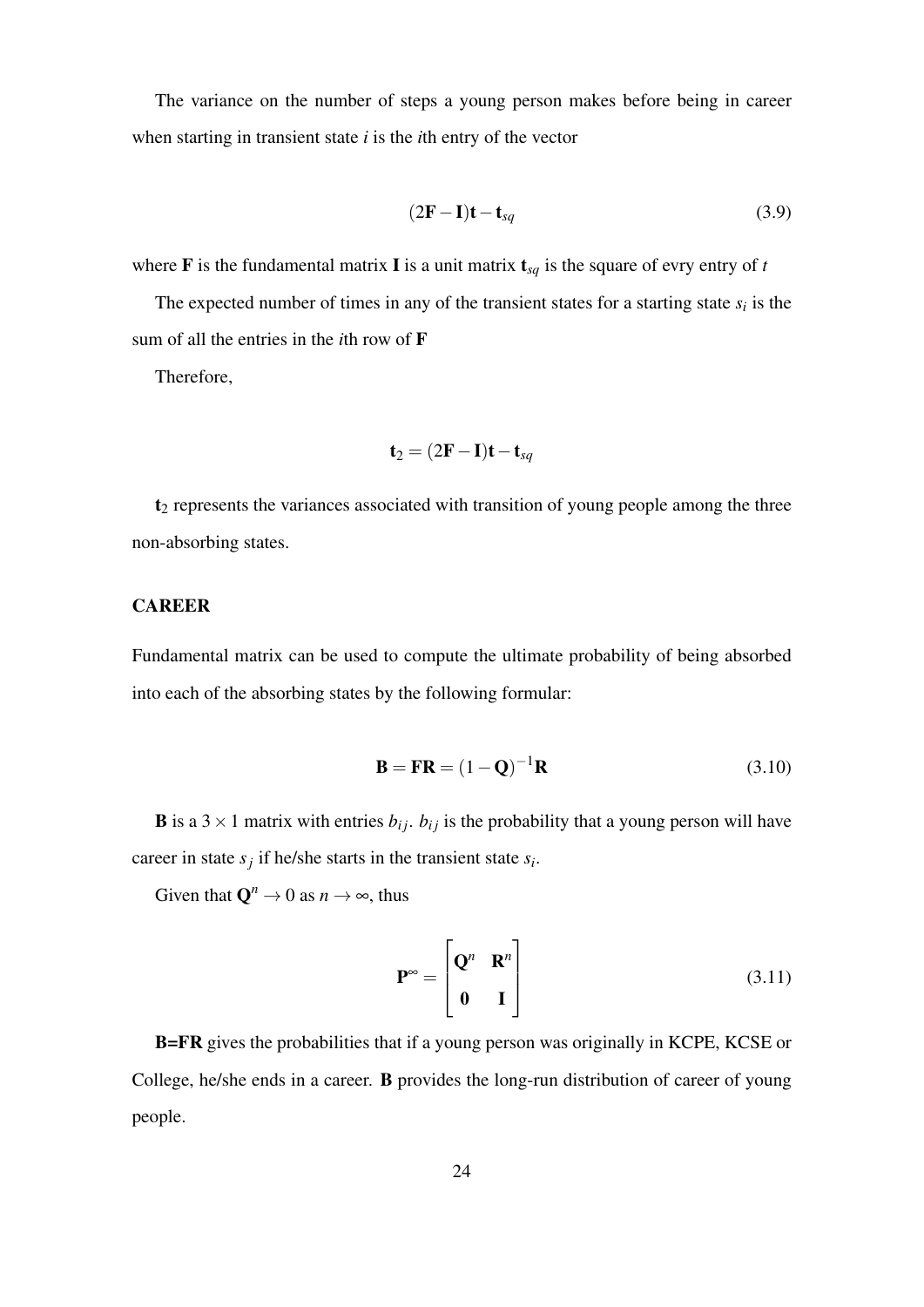# <span id="page-34-0"></span>Chapter 4

# DATA ANALYSIS, PRESENTATION AND DISCUSSION

# <span id="page-34-1"></span>4.1 INTRODUCTION

A Markov Chain is used to analyze the data gathered from people in Kisumu city.

The 2870 people who were interviewed had career and at least a KCPE certificate. The Table [4.1](#page-34-2) shows the graduates at different levels.

| <b>Level of education</b> | Number of people |  |
|---------------------------|------------------|--|
| <b>KCPE</b>               | 2870             |  |
| <b>KCSE</b>               | 2249             |  |
| College                   | 2057             |  |
| People with Career        | 2739             |  |

<span id="page-34-2"></span>Table 4.1: Graduates at different levels

Out of the 2870 who did K.C.P.E 2249 proceeded to do K.C.S.E, 107 went to college, 461 went direct for career and the rest 53 did not proceed. Out of the 2249 who did K.C.S.E 1950 proceeded to college, 235 went for career and the rest 64 did not proceed. And out of 2057 who graduated from college 2043 proceeded for career, while the rest 14 remained jobless. A total of 2739 got into career. At different levels young people dropped out due to various reasons. Some of the reasons are, terminal illnesses, indis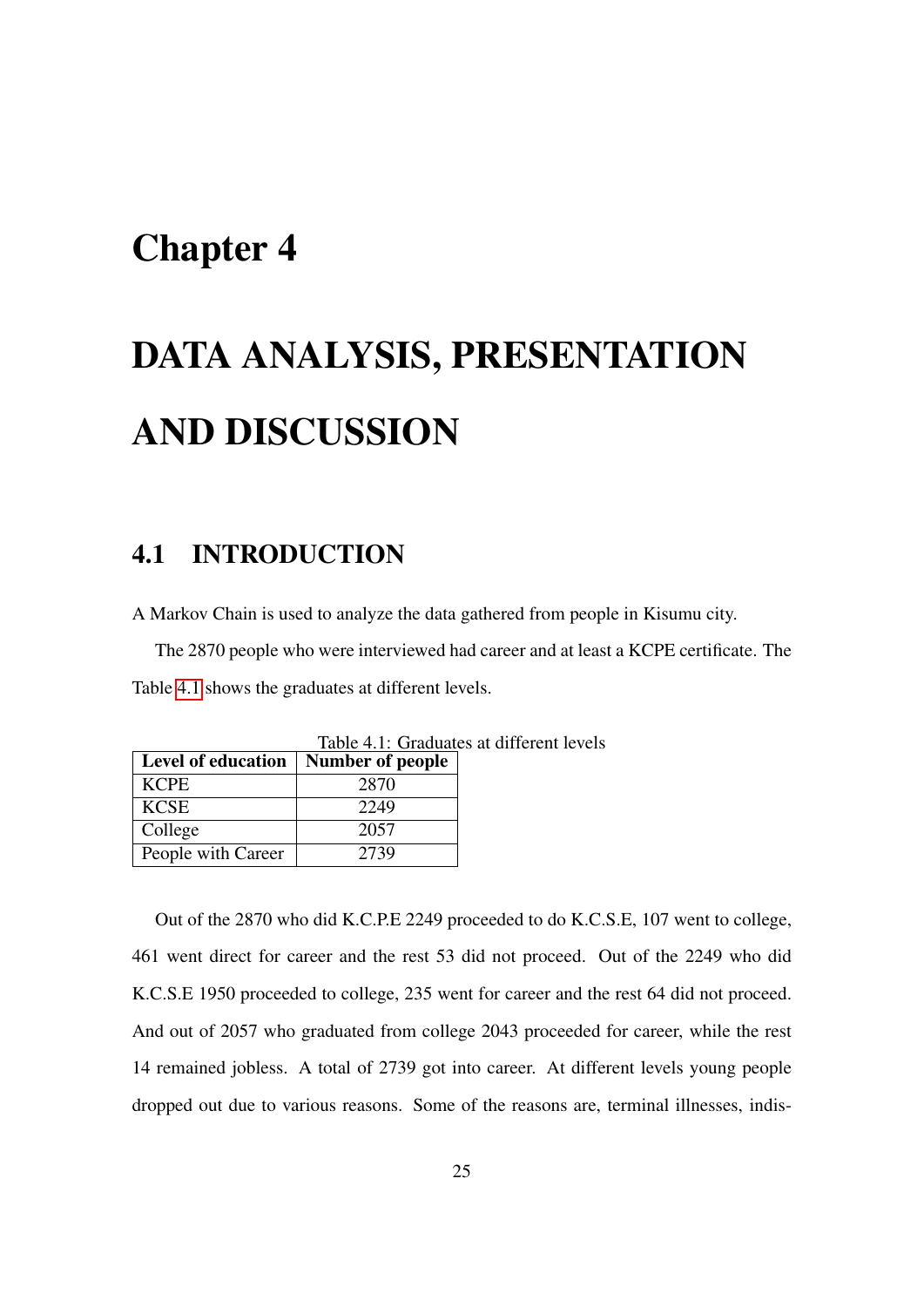cipline, poverty, being orphaned, relocation, incapacitation, degrading cultural practices (especially for girls), weaknesses in academics, social problems and other family problems. The reasons above have caused learners to drop out of learning institutions before achieving their dreams.

The frequency distribution table below shows the four states and the number of people in each state. It also shows the number that transist from one state to the next.

|                            |                |       |       | Table 4.2: States |  |
|----------------------------|----------------|-------|-------|-------------------|--|
| <b>Transitional states</b> | S <sub>1</sub> | $S_2$ | $S_3$ |                   |  |
|                            | 53             | 2249  | 107   | 461               |  |
| $\mathbf{S}_2$             |                | 64    | 1950  | 235               |  |
|                            |                |       |       | 2043              |  |
|                            |                |       |       | 131               |  |

Transitional probability matrix  $P = [p_{ij}], 1 \le i, j \le 4$ . Since  $p_{ij}$  are conditional probabilities, they must satisfy the properties

<span id="page-35-0"></span>
$$
p_{ij}\geq 0
$$

for *i* and *j*

Transition matrix is a  $4 \times 4$  matrix containing the transition probabilities  $p_{ij}$  for moving from the current state in the process to the next state.

*P<sub>ij</sub>* is the probability that a young person in state *i* in time  $t - 1$  will be in state *j* at the time *t*.

Let  $n_{ij}(t)$  represent the number of young people in state *i* at time  $t - 1$  who will be in state *j* in time *t* and  $n_i(t-1)$  represent the number of young people in state *i* at time  $t-1$ .

Assuming the multinomial distribution, the transition probabilities were estimated by

$$
P_{ij} = \frac{n_{ij}(t)}{n_i(t-1)}
$$

where  $i, j = 1, 2, ..., 4$ .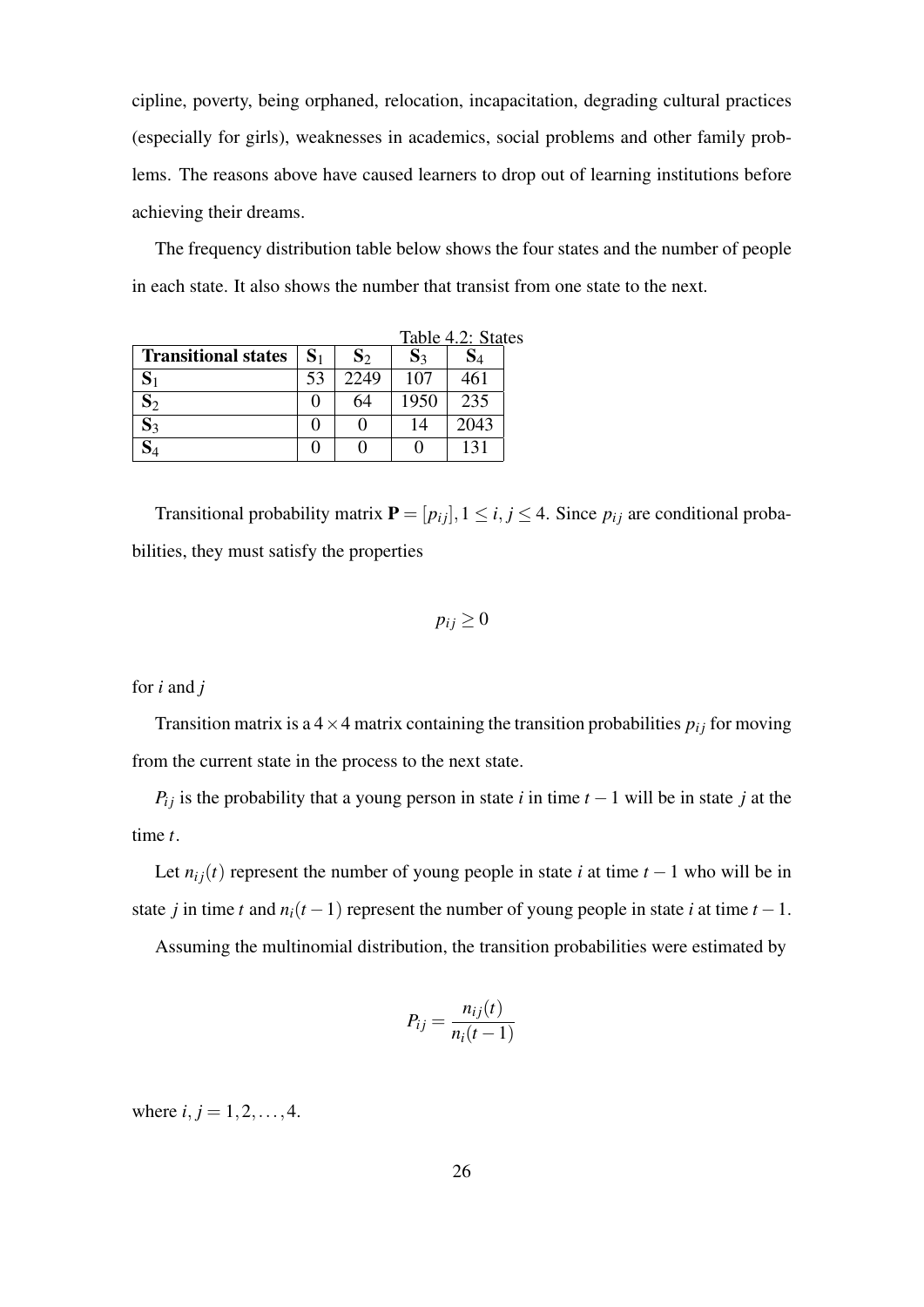The initial transition probabilities were used to make transition matrix shown below:

$$
\mathbf{P} = \begin{bmatrix} 53/2870 & 2249/2870 & 107/2870 & 461/2870 \\ 0 & 64/2249 & 1950/2249 & 235/2249 \\ 0 & 0 & 14/2057 & 2043/2057 \\ 0 & 0 & 0 & 2739/2739 \end{bmatrix}
$$

$$
= \begin{bmatrix} 0.018467 & 0.783624 & 0.037282 & 0.160627 \\ 0 & 0.028457 & 0.867052 & 0.104491 \\ 0 & 0 & 0.006806 & 0.993194 \\ 0 & 0 & 0 & 1 \end{bmatrix}
$$
(4.1)

The matrix  $P$  is said to be stochastic because all  $p_{ij}$  values lies within the interval  $(0,1)$ , inclusive and the sum of each row adds identically to 1.

 $p_{ij}$  gives transitional probabilities from state *i* to state *j*. The above transitional probability matrix is written in canonical form:

$$
\begin{bmatrix} Q & R \\ O & I \end{bmatrix}
$$

Where

$$
\mathbf{Q} = \begin{bmatrix} 0.018467 & 0.783624 & 0.037282 \\ 0 & 0.028457 & 0.867052 \\ 0 & 0 & 0.006806 \end{bmatrix} \tag{4.2}
$$

**Q** is a  $3 \times 3$  matrix,  $q_{ij}$  is the probability that a young person who is in state *i* at time *t* − 1 will be in state *j* at time *t*. Where  $i, j = 1, 2, 3$ .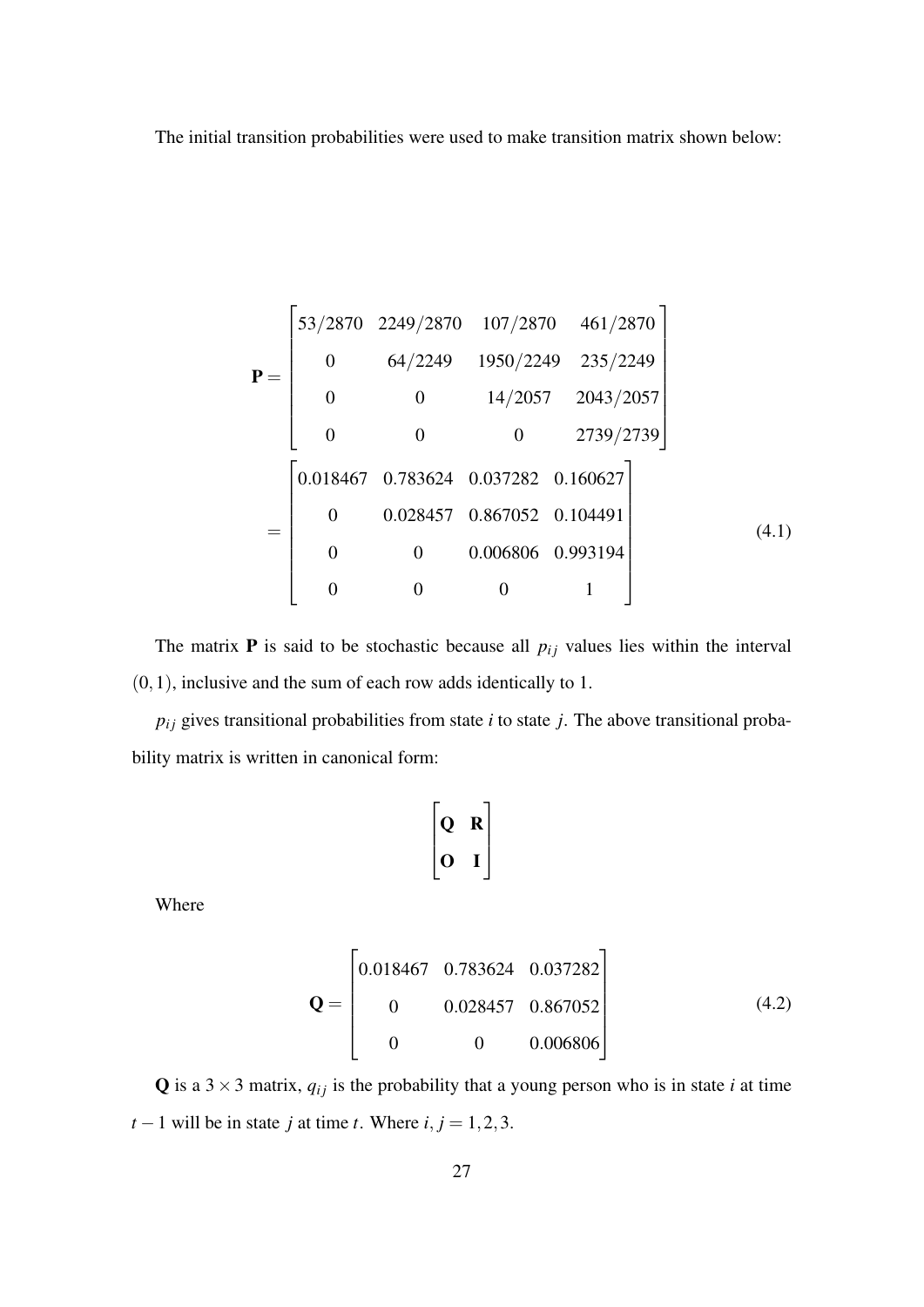The probability that a young person with K.C.P.E will remain with K.C.P.E, will have K.C.S.E and will have college certificate is 0.018467, 0.783624 and 0.037282 respectively. The probability that a young person with K.C.S.E will remain with K.C.S.E and will have college certificate is 0.028457 and 0.867052 respectively. The probability that a young person with college certificate will remain with college certificate is 0.006806.

$$
\mathbf{R} = \begin{bmatrix} 0.160627 \\ 0.104491 \\ 0.993194 \end{bmatrix}
$$
 (4.3)

**R** is a non-zero  $3 \times 1$  matrix,  $r_{ik}$  is the probability that a young person in state *i* at time *t* − 1 will get career with final state *k* at time *t*. Where  $i = 1, 2, 3$  and  $k = 1$ . **R** is a long-run distribution to absorbing state. The probability that a young person with K.C.P.E, K.C.S.E and college certificate getting career is 0.160627, 0.104491 and 0.993194 respectively.

$$
\mathbf{O} = \begin{bmatrix} 0 & 0 & 0 \end{bmatrix} \tag{4.4}
$$

**O** is a  $1 \times 3$  zero matrix and

$$
\mathbf{I} = \begin{bmatrix} 1 \end{bmatrix} \tag{4.5}
$$

I is  $1 \times 1$  identity matrix. Probability that one with career will have career is 1. There is one absorbing state which is career. There are three transient states, which are KCPE, KCSE and College. The entry  $p_{ij}^{(n)}$  of the matrix  $\mathbf{P}^n$  is the probability of being in state  $s_j$ after *n* steps, when the chain is started in state *s<sup>i</sup>* . The *n*-step transition probability matrix takes the form.

$$
\mathbf{P}^n = \begin{bmatrix} \mathbf{Q}^n & \mathbf{R}^n \\ \mathbf{O} & \mathbf{I} \end{bmatrix}
$$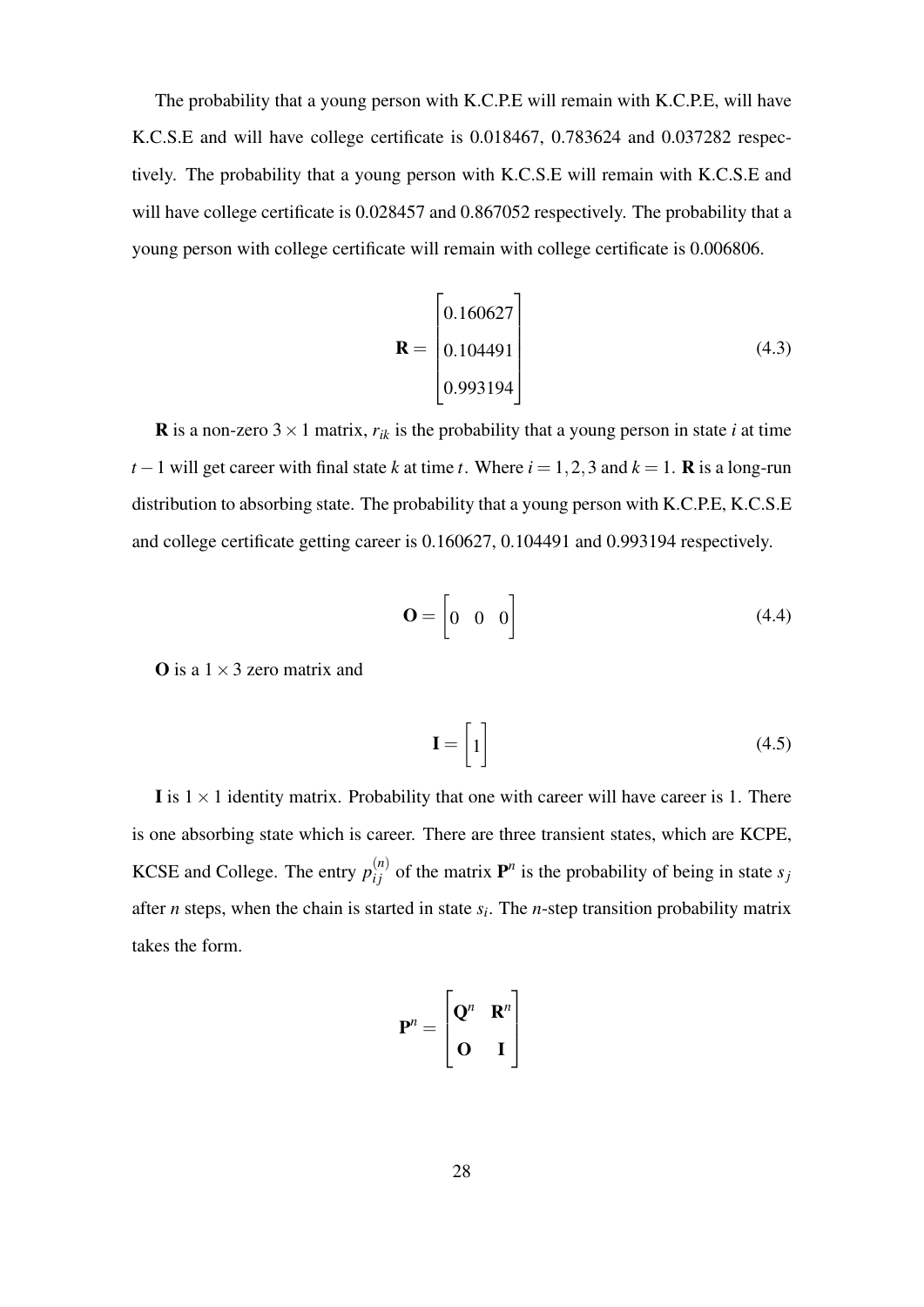$$
\mathbf{P} = \begin{bmatrix}\n0.018467 & 0.783624 & 0.037282 & 0.160627 \\
0 & 0.028457 & 0.867052 & 0.104491 \\
0 & 0 & 0.006806 & 0.993194 \\
0 & 0 & 0 & 1\n\end{bmatrix}
$$
\n
$$
\mathbf{P}^{2} = \begin{bmatrix}\n0.00341 & 0.036771 & 0.680385 & 0.282503 \\
0 & 0.008100 & 0.030575 & 0.968616 \\
0 & 0 & 0.000046 & 0.999955 \\
0 & 0 & 0 & 1\n\end{bmatrix}
$$
\n
$$
\mathbf{P}^{3} = \begin{bmatrix}\n0.000063 & 0.003718 & 0.036640 & 0.962647 \\
0 & 0.000023 & 0.000910 & 0.999068 \\
0 & 0 & 0.000000 & 1.000000 \\
0 & 0 & 0 & 1\n\end{bmatrix}
$$
\n
$$
\mathbf{P}^{4} = \begin{bmatrix}\n0.000012 & 0.000155 & 0.003475 & 0.999418 \\
0 & 0.0000000 & 0.000026 & 0.999975 \\
0 & 0 & 0.000000 & 1.000000 \\
0 & 0 & 0 & 1\n\end{bmatrix}
$$

As *n* increases the chances of young people getting career increases. That is, it becomes one.

# <span id="page-38-0"></span>4.2 MEANS AND VARIANCES

From P,

$$
\mathbf{Q} = \begin{bmatrix} 0.018467 & 0.783624 & 0.037282 \\ 0 & 0.028457 & 0.867052 \\ 0 & 0 & 0.006806 \end{bmatrix}
$$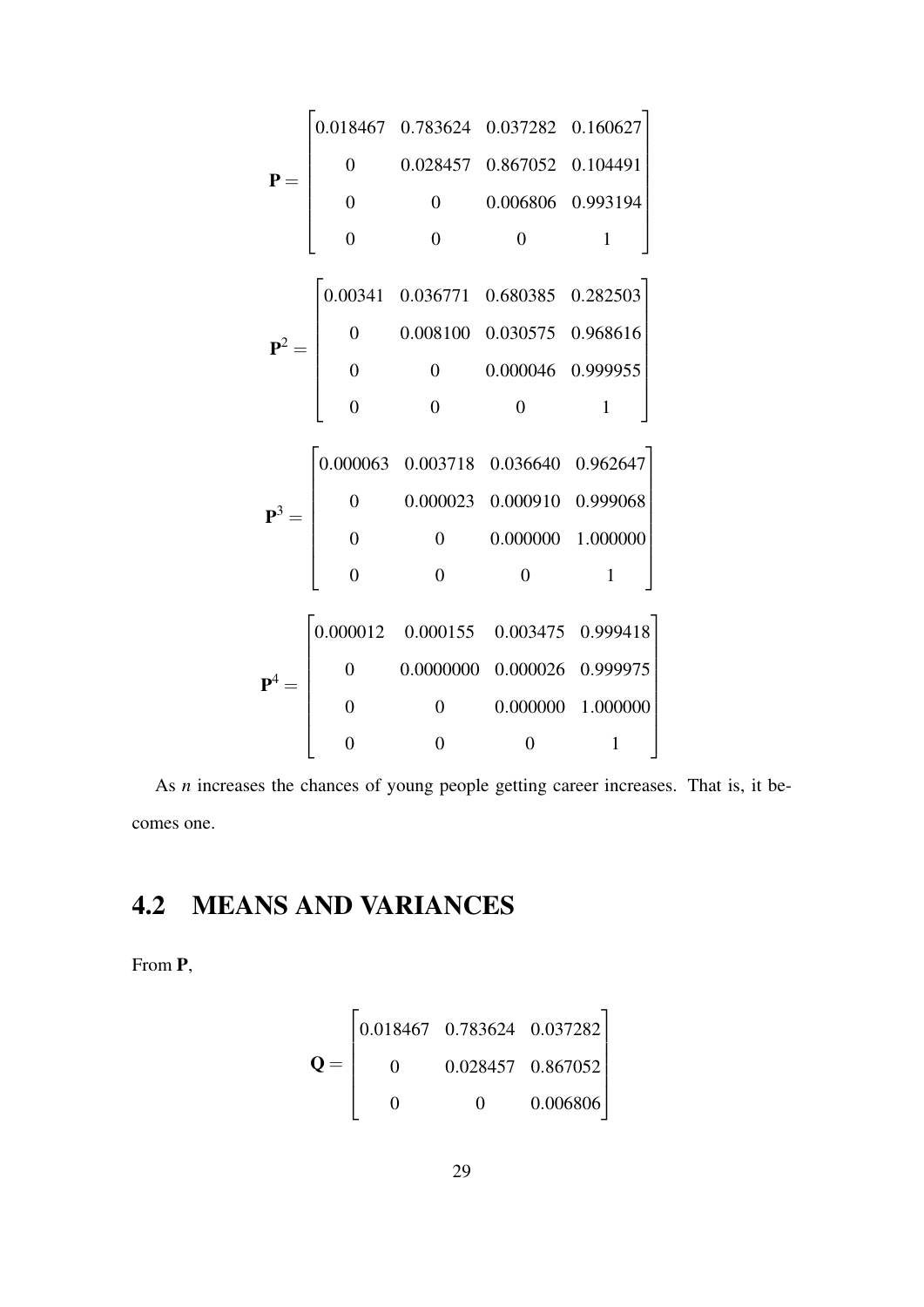Its fundamental matrix becomes,

$$
\mathbf{F} = (\mathbf{I}_3 - \mathbf{Q})^{-1}
$$

where  $I_3$  is a 3  $\times$  3 identity matrix.

$$
\mathbf{I}_3 - \mathbf{Q} = \begin{bmatrix} 1 & 0 & 0 \\ 0 & 1 & 0 \\ 0 & 0 & 1 \end{bmatrix} - \begin{bmatrix} 0.018467 & 0.783624 & 0.037282 \\ 0 & 0.028457 & 0.867052 \\ 0 & 0 & 0.006806 \end{bmatrix}
$$

$$
= \begin{bmatrix} 0.981533 & -0.783624 & -0.037282 \\ 0 & 0.971543 & -0.867052 \\ 0 & 0 & 0.993194 \end{bmatrix}
$$

$$
\mathbf{F} = \frac{1}{0.947111} \begin{bmatrix} 0.964931 & 0.778291 & 0.71564 \\ 0 & 0.974853 & 0.953602 \\ 0 & 0 & 0.953602 \end{bmatrix}
$$

$$
= \begin{bmatrix} 1.018815 & 0.821752 & 0.755628 \\ 0 & 1.029291 & 1.006853 \\ 0 & 0 & 1.006853 \end{bmatrix}
$$
(4.6)

 $f_{ij}$  is the average number of times that a young person starting from  $s_i$  is in  $s_j$ . The average number of times that a young person who started from KCPE visit KCPE, KCSE and College is  $1.018815 \approx 1, 0.821752 \approx 1$  and  $0.755628 \approx 1$  respectively.

The average number of times that a young person who started from KCSE visit KCPE, KCSE and College is 0, 1.029291  $\approx$  1 and 1.006853  $\approx$  1 respectively.

The average number of times that a young person who started from College qualification visit KCPE, KCSE and College is 0, 0 and  $1.006853 \approx 1$  respectively

From the results above, it shows that on average a young person can only visit any state once.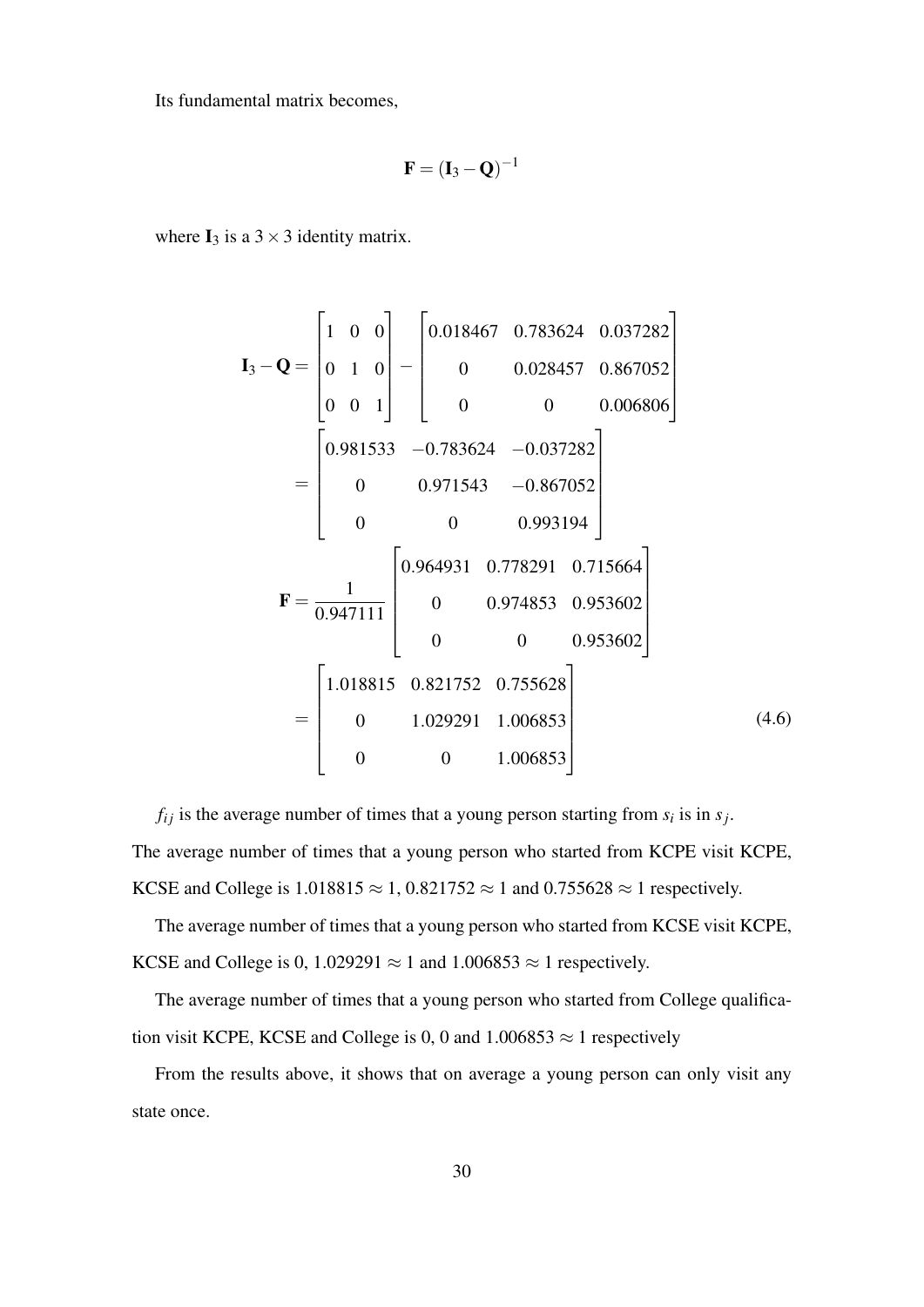# <span id="page-40-0"></span>4.3 VARIANCE OF THE NUMBER OF VISITS

The variance is  $\text{Var}(f_{ij}) = \textbf{F}(2\textbf{F}_{dg} - \textbf{I}) - \textbf{F}_{sq}$ 

From F

$$
\mathbf{F}_{dg} = \begin{bmatrix} 1.018815 & 0 & 0 \\ 0 & 1.029291 & 0 \\ 0 & 0 & 1.006853 \end{bmatrix}
$$
 (4.7)

and

$$
\mathbf{I} = \begin{bmatrix} 1 & 0 & 0 \\ 0 & 1 & 0 \\ 0 & 0 & 1 \end{bmatrix}
$$
 (4.8)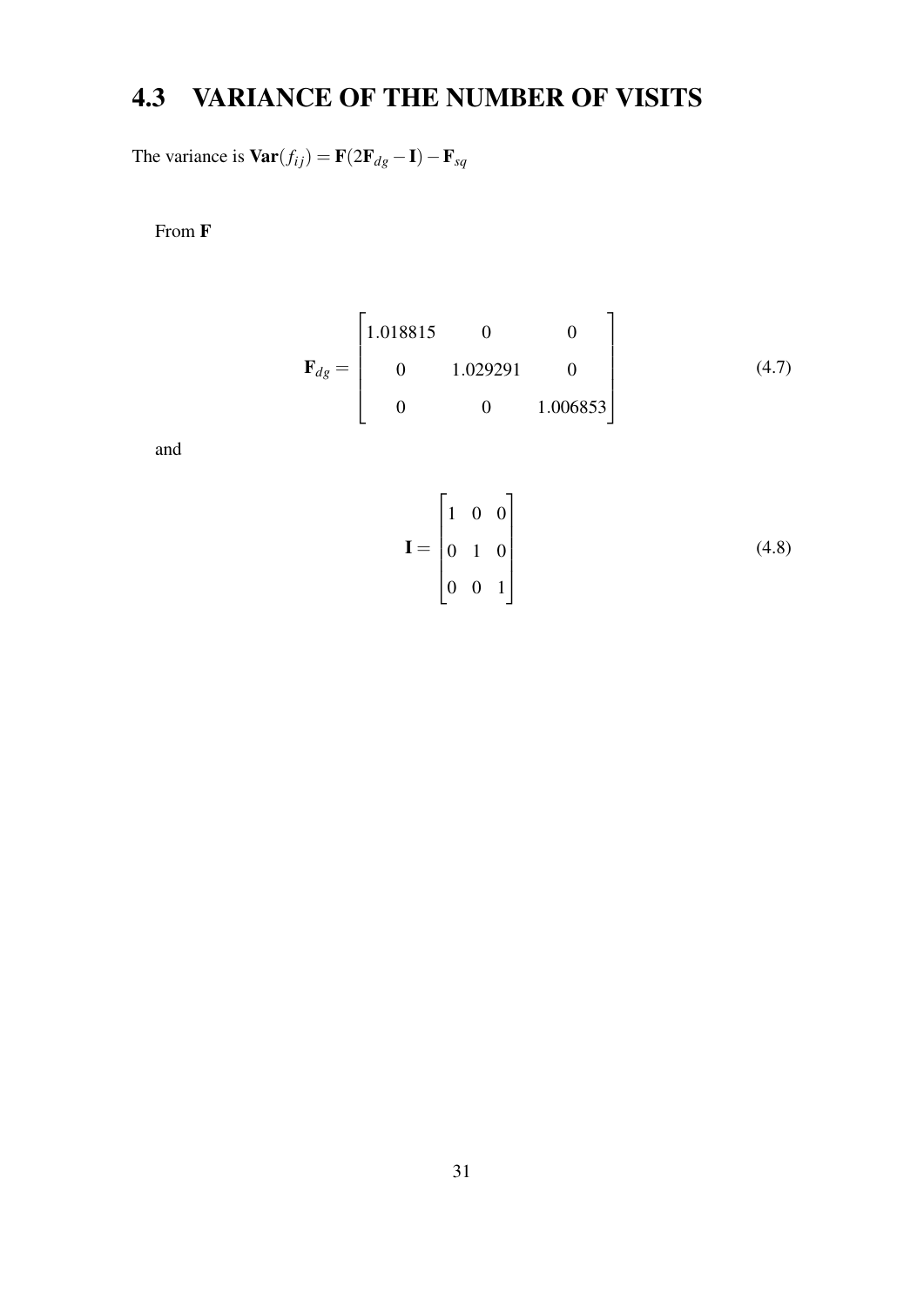$$
\mathbf{F}_{sq} = \begin{bmatrix}\n1.018815^2 & 0.821752^2 & 0.755628^2 \\
0^2 & 1.029291^2 & 1.006853^2 \\
0^2 & 0^2 & 1.006853^2\n\end{bmatrix}
$$
\n
$$
= \begin{bmatrix}\n1.037984 & 0.675276 & 0.570974 \\
0 & 1.059440 & 1.013753 \\
0 & 0 & 1.013753\n\end{bmatrix}
$$
\n(4.9)\n
$$
2\mathbf{F}_{sq} = \begin{bmatrix}\n2.037630 & 0 & 0 \\
0 & 2.058582 & 0 \\
0 & 0 & 2.013736\n\end{bmatrix}
$$
\n
$$
2(\mathbf{F}_{dg} - \mathbf{I}) = \begin{bmatrix}\n1.03763 & 0 & 0 \\
0 & 1.058582 & 0 \\
0 & 0 & 1.013706\n\end{bmatrix}
$$
\n
$$
\mathbf{F}(2\mathbf{F}_{dg} - \mathbf{I} = \begin{bmatrix}\n1.018815 & 0.821752 & 0.755628 \\
0 & 1.029291 & 1.006853 \\
0 & 0 & 1.006853\n\end{bmatrix} \begin{bmatrix}\n1.03763 & 0 & 0 \\
0 & 1.058582 & 0 \\
0 & 0 & 1.013706\n\end{bmatrix}
$$
\n
$$
= \begin{bmatrix}\n1.057153 & 0.869892 & 0.765985 \\
0 & 1.089589 & 1.020653 \\
0 & 0 & 1.020653\n\end{bmatrix}
$$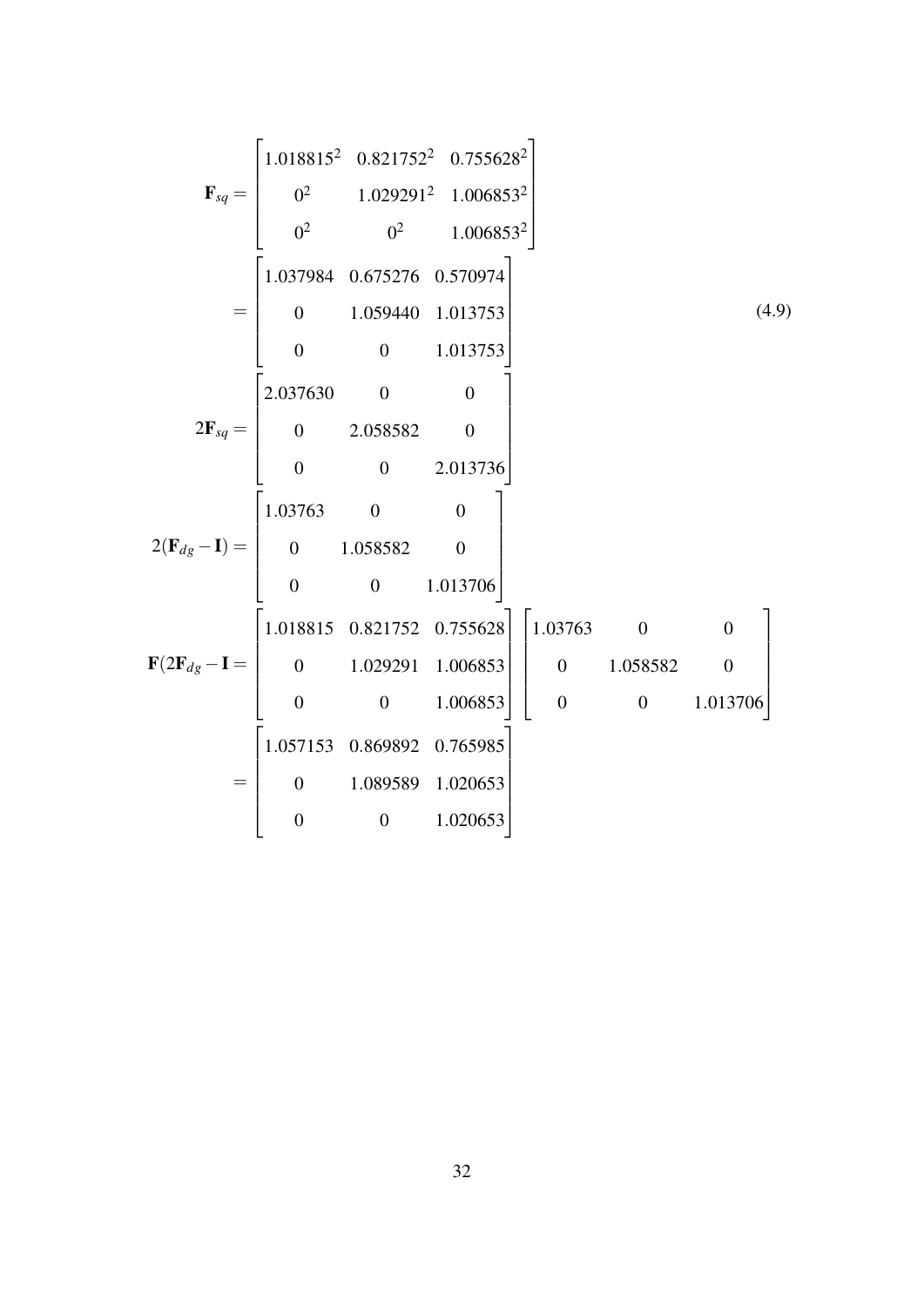$$
\mathbf{Var}(f_{ij}) = \begin{bmatrix} 1.057153 & 0.869892 & 0.765985 \\ 0 & 1.089589 & 1.020653 \\ 0 & 0 & 1.020653 \end{bmatrix} - \begin{bmatrix} 1.037984 & 0.675276 & 0.570974 \\ 0 & 1.059440 & 1.013753 \\ 0 & 0 & 1.013753 \end{bmatrix}
$$

$$
= \begin{bmatrix} 0.019169 & 0.194616 & 0.195011 \\ 0 & 0.030149 & 0.006900 \\ 0 & 0 & 0.006900 \end{bmatrix}
$$
(4.10)

The variances on young people who started from KCPE to KCPE, KCSE and college are 0.019169, 0.194616 and 0.195011 respectively. And their standard deviations are  $0.138452 \approx 0$ ,  $0.441553 \approx 0$  and  $0.441600 \approx 0$ . The variances on young people who started from KCSE to KCPE, KCSE and college are 0, 0.030149 and 0.0069 respectively. And their respective standard deviations are 0, 0.173635  $\approx$  0 and 0.083066  $\approx$  0. The variances on young people who started from College to KCPE, KCSE and college are 0, 0 and 0.0069 respectively. And their respective standard deviations are 0, 0 and 0.083066  $\approx$  0. Since the standard deviations is zero, it means that deviations is insignificant.

### <span id="page-42-0"></span>4.3.1 TIME OF ABSORPTION - EXPECTED NUMBER OF STEPS

The expected number of times a young person is in any of the transient states (KCPE, KCSE and College) for a starting state  $s_i$  is the sum of all the entries in the *i*th row of **F**.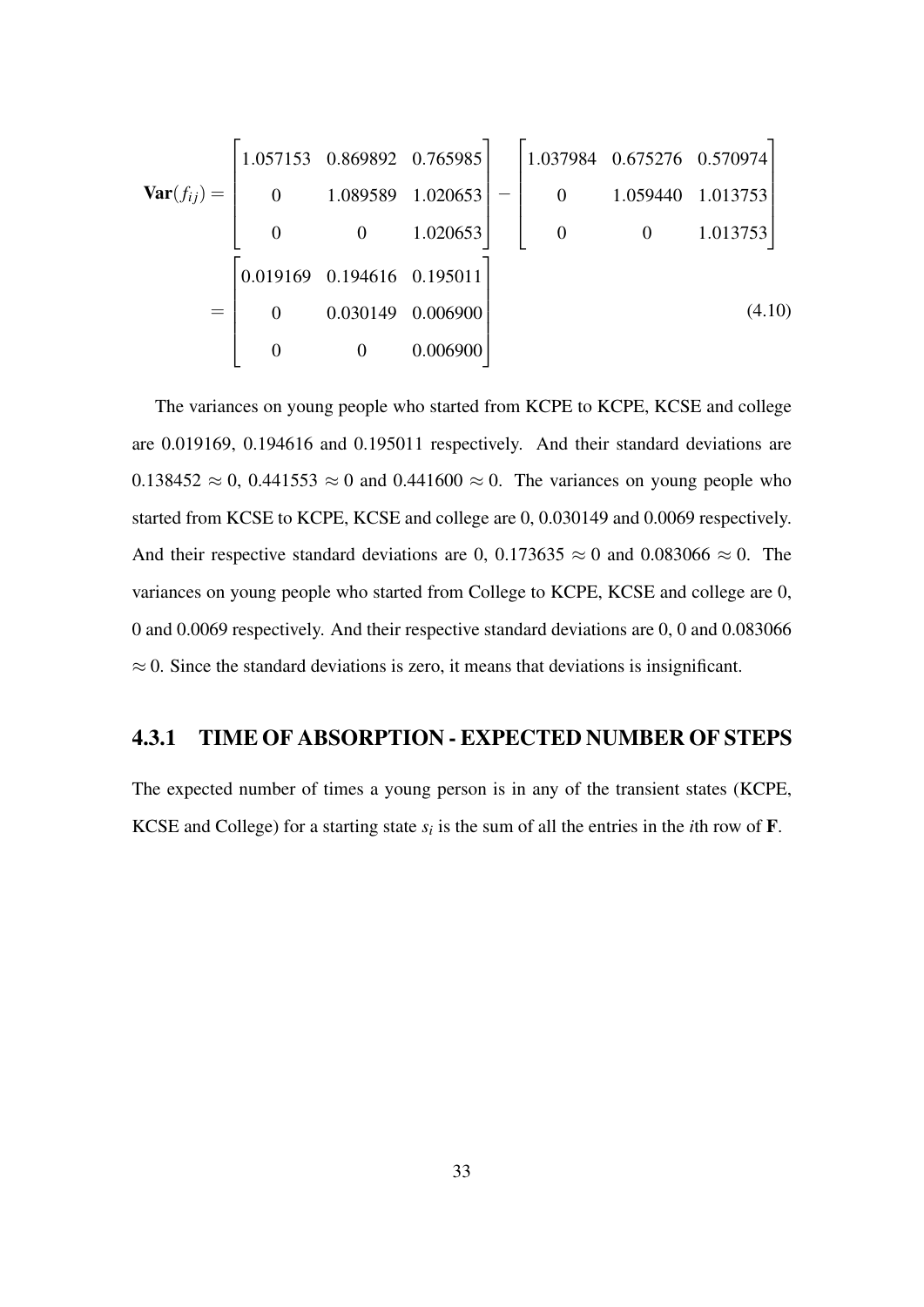$$
\mathbf{t} = \mathbf{F} \mathbf{c} = \begin{bmatrix} 1.018815 & 0.821752 & 0.755628 \\ 0 & 1.029291 & 1.006853 \\ 0 & 0 & 1.006853 \end{bmatrix} \begin{bmatrix} 1 \\ 1 \\ 1 \end{bmatrix}
$$

$$
= \begin{bmatrix} 2.596195 \\ 2.036144 \\ 1.006853 \end{bmatrix}
$$

The expected number of times a young person is in KCPE, KCSE and College before career is 2.596195  $\approx$  3, 2.036144  $\approx$  2 and 1.006853  $\approx$  1 respectively.

### <span id="page-43-0"></span>4.3.2 VARIANCE ON THE NUMBER OF STEPS

The variance on the number of steps before being absorbed when starting in a transient state *i*. The variance is

$$
\mathbf{t}_{2} = (2\mathbf{F} - \mathbf{I})\mathbf{t} - \mathbf{t}_{sq}
$$
\n
$$
\mathbf{t}_{sq} = \begin{bmatrix} 2.596195^2 \\ 2.036144^2 \\ 1.006853^2 \end{bmatrix} = \begin{bmatrix} 6.740228 \\ 4.145882 \\ 1.013753 \end{bmatrix}
$$
\n
$$
2\mathbf{F} = \begin{bmatrix} 2.037630 & 1.643504 & 1.511256 \\ 0 & 2.058582 & 2.013706 \\ 0 & 0 & 2.013706 \end{bmatrix}
$$
\n
$$
\mathbf{I} = \begin{bmatrix} 1 & 0 & 0 \\ 0 & 1 & 0 \\ 0 & 0 & 1 \end{bmatrix}
$$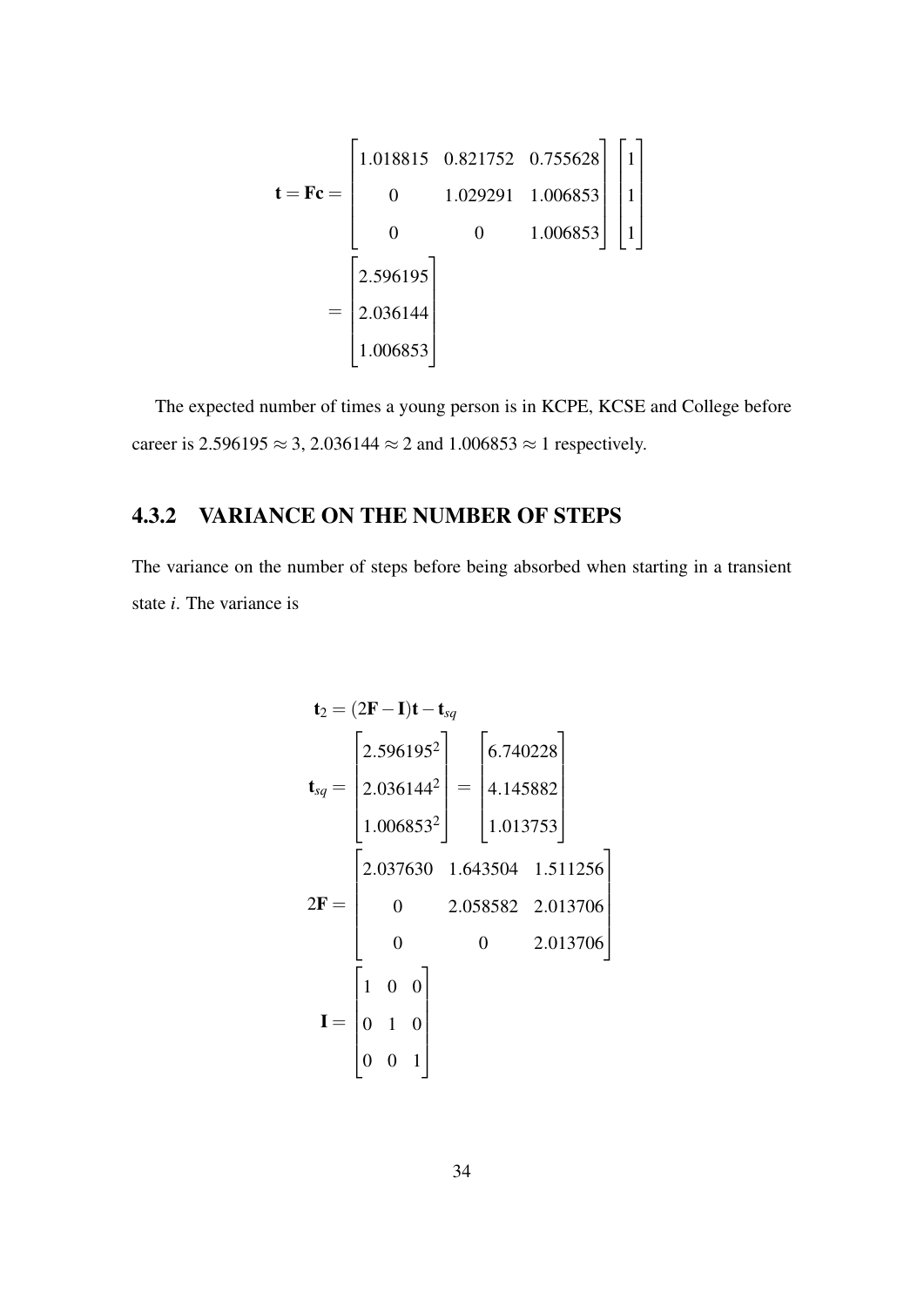$$
2\mathbf{F} - \mathbf{I} = \begin{bmatrix} 2.037630 & 1.643504 & 1.511256 \ 0 & 2.058582 & 2.013706 \ 0 & 0 & 2.013706 \end{bmatrix} - \begin{bmatrix} 1 & 0 & 0 \ 0 & 1 & 0 \ 0 & 0 & 1 \end{bmatrix}
$$

$$
= \begin{bmatrix} 1.037630 & 1.643504 & 1.511256 \ 0 & 1.058582 & 2.013706 \ 0 & 0 & 1.013706 \end{bmatrix}
$$

$$
(2\mathbf{F} - \mathbf{I})\mathbf{t} = \begin{bmatrix} 1.037630 & 1.643504 & 1.511256 \ 0 & 1.058582 & 2.013706 \ 0 & 0 & 1.013706 \end{bmatrix} \begin{bmatrix} 2.596195 \ 2.036144 \ 1.006853 \end{bmatrix} = \begin{bmatrix} 7.561913 \ 4.182931 \ 1.020653 \end{bmatrix}
$$

$$
\mathbf{t}_2 = \begin{bmatrix} 7.561913 \ 4.182931 \ 1.020653 \end{bmatrix} - \begin{bmatrix} 6.740228 \ 4.145882 \ 1.013753 \end{bmatrix} = \begin{bmatrix} 0.821685 \ 0.037049 \ 0.006900 \end{bmatrix}
$$

 $t_2$  is the variances associated with transition of young people among KCPE, KCSE and College which are 0.821685, 0.037049 and 0.006900. Their respective standard deviations are 0.906468  $\approx$  1, 0.192481  $\approx$  0 and 0.083066  $\approx$  0. The deviations between KCPE and career is significant (that is approximately 1). This means that the expected number of times a KCPE graduate can be transient states before career is between 2 to 4. There is no significant change in the expected number of times a KCSE and College graduates be in transient states before they get into career.

# <span id="page-44-0"></span>4.4 CAREER

 $b_{ij}$  is the probability that an absorbing chain will be absorbed in the absorbing state  $s_j$  if it starts in the transient state *s<sup>i</sup>* .

**B** is the matrix with entries  $b_{ij}$ . Then **B** is  $3 \times 1$  matrix and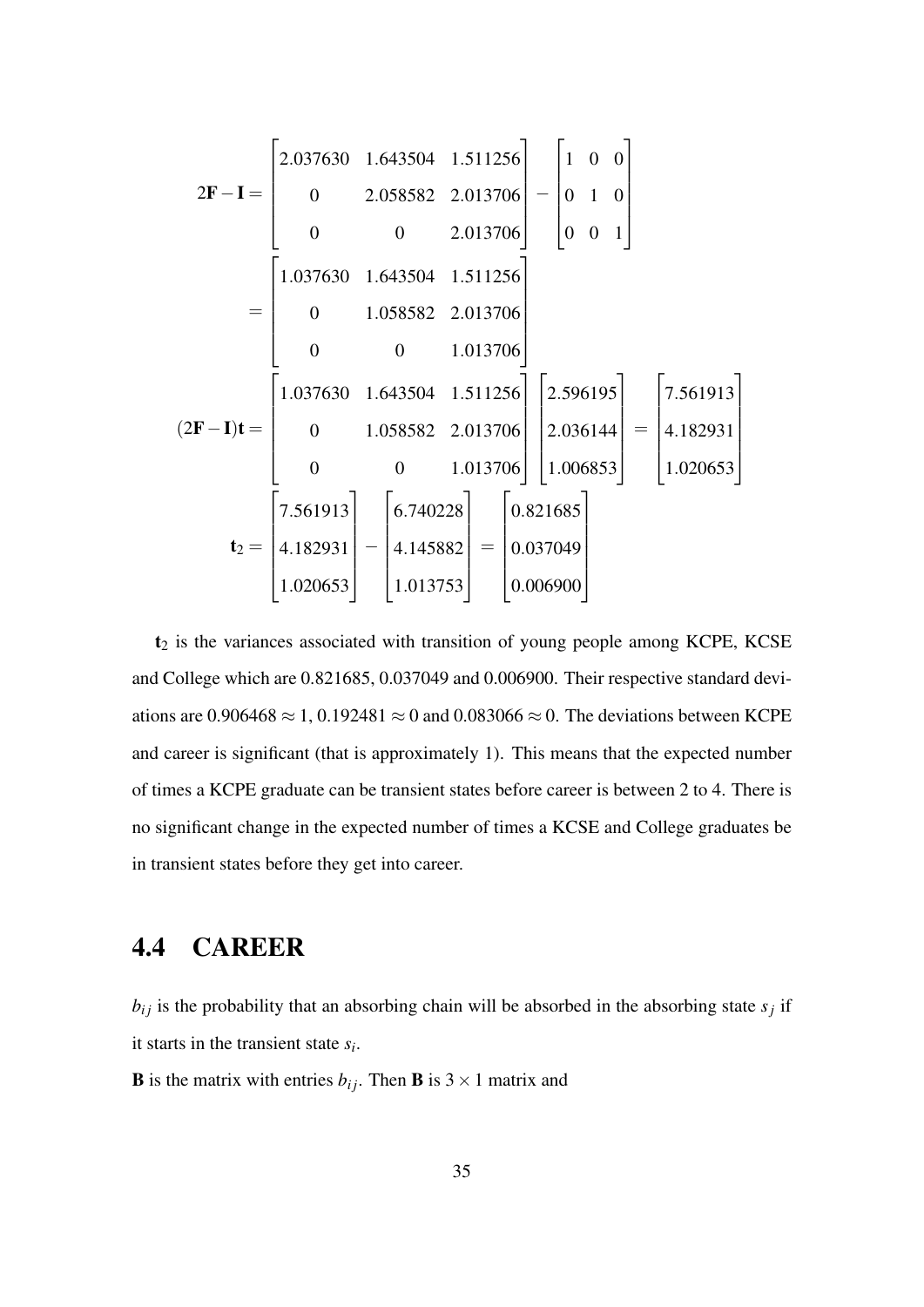$$
\mathbf{B} = \mathbf{F} \mathbf{R} = (\mathbf{I} - \mathbf{Q})^{-1} \mathbf{R}
$$
  
= 
$$
\begin{bmatrix} 1.018815 & 0.821752 & 0.755628 \\ 0 & 1.029291 & 1.006853 \\ 0 & 0 & 1.006853 \end{bmatrix} \begin{bmatrix} 0.160627 \\ 0.104491 \\ 0.993194 \end{bmatrix} = \begin{bmatrix} 1 \\ 1 \\ 1 \end{bmatrix}
$$

B=FR gives the probabilities of a young person who was originally in KCPE, KCSE or College ends in career. B provides the long-run distribution of career of young people. From KCPE, KCSE and College, the probabilities of career are 1, 1 and 1 respectively. The value one shows that young people can start from different transient states(KCPE, KCSE and College), but finally end up in an absorbing state (Career).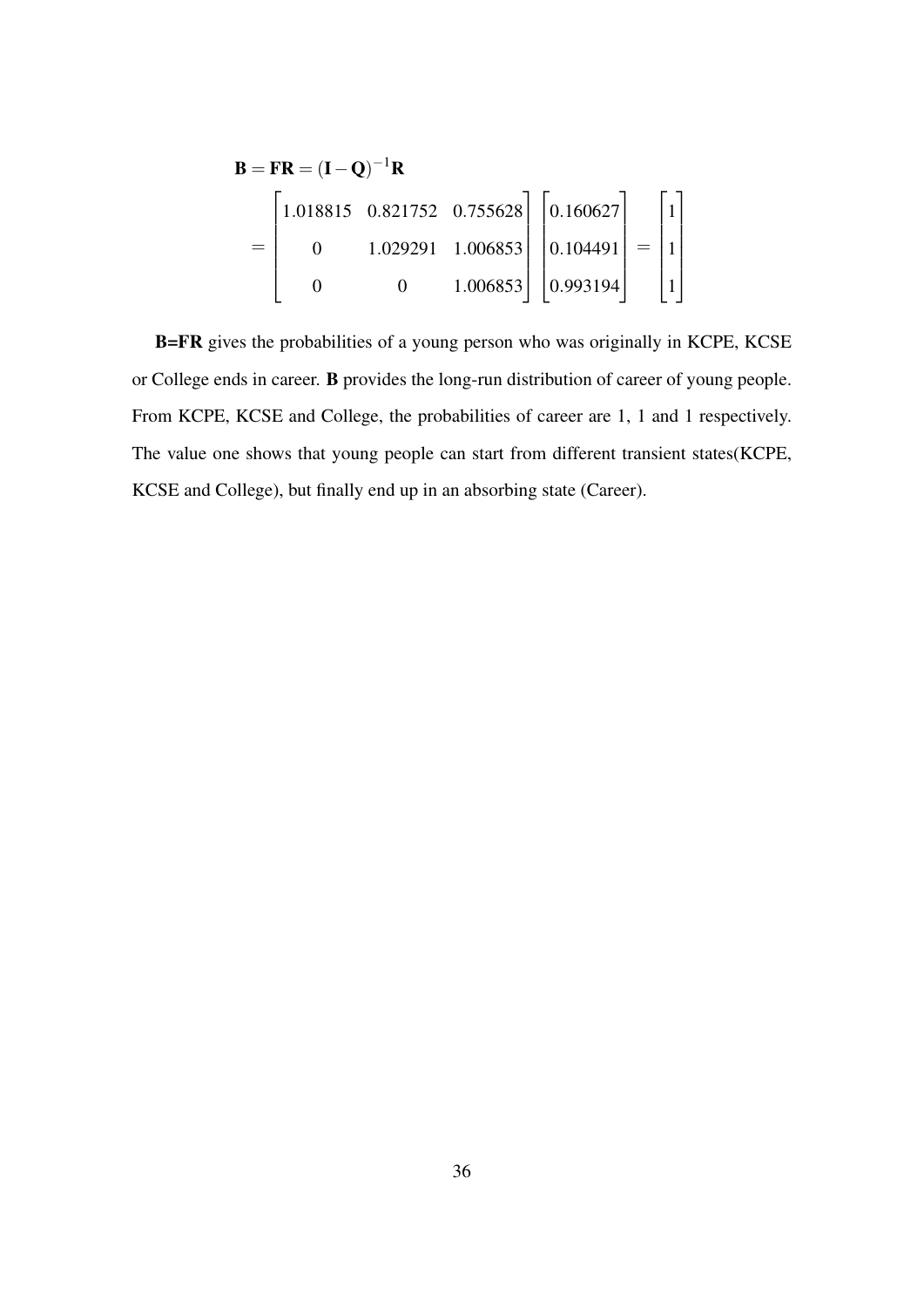# <span id="page-46-0"></span>Chapter 5

# SUMMARY OF RESEARCH FINDINGS AND CONCLUSIONS

# <span id="page-46-1"></span>5.1 INTRODUCTION

The chapter gives a summary of discussions of the results, conclusions, recommendations and suggestions for farther research.

# <span id="page-46-2"></span>5.2 DISCUSSION OF THE RESULTS

About 16 percent (0.160627) of those who did KCPE, 10 percent (0.104491) of those who did KCSE and 99 percent (0.993194) college graduates got career. This shows that not many get into career after KCPE. Still fewer young people get into career after KCSE, this may be because most of them prefer to proceed to college before career.

A KCPE Graduate is expected to have taken  $1.018815 \times 8 = 8.15052 = 8$  years in primary school,  $0.821752 \times 4 = 3.27008$  years in secondary school and  $0.755628 \times 4 =$ 3.0225124 years in college before getting career. That is an average of 14 years before getting into career.

A KCSE Graduate is expected to take  $1.029291 \times 4 = 4.117164$  years in secondary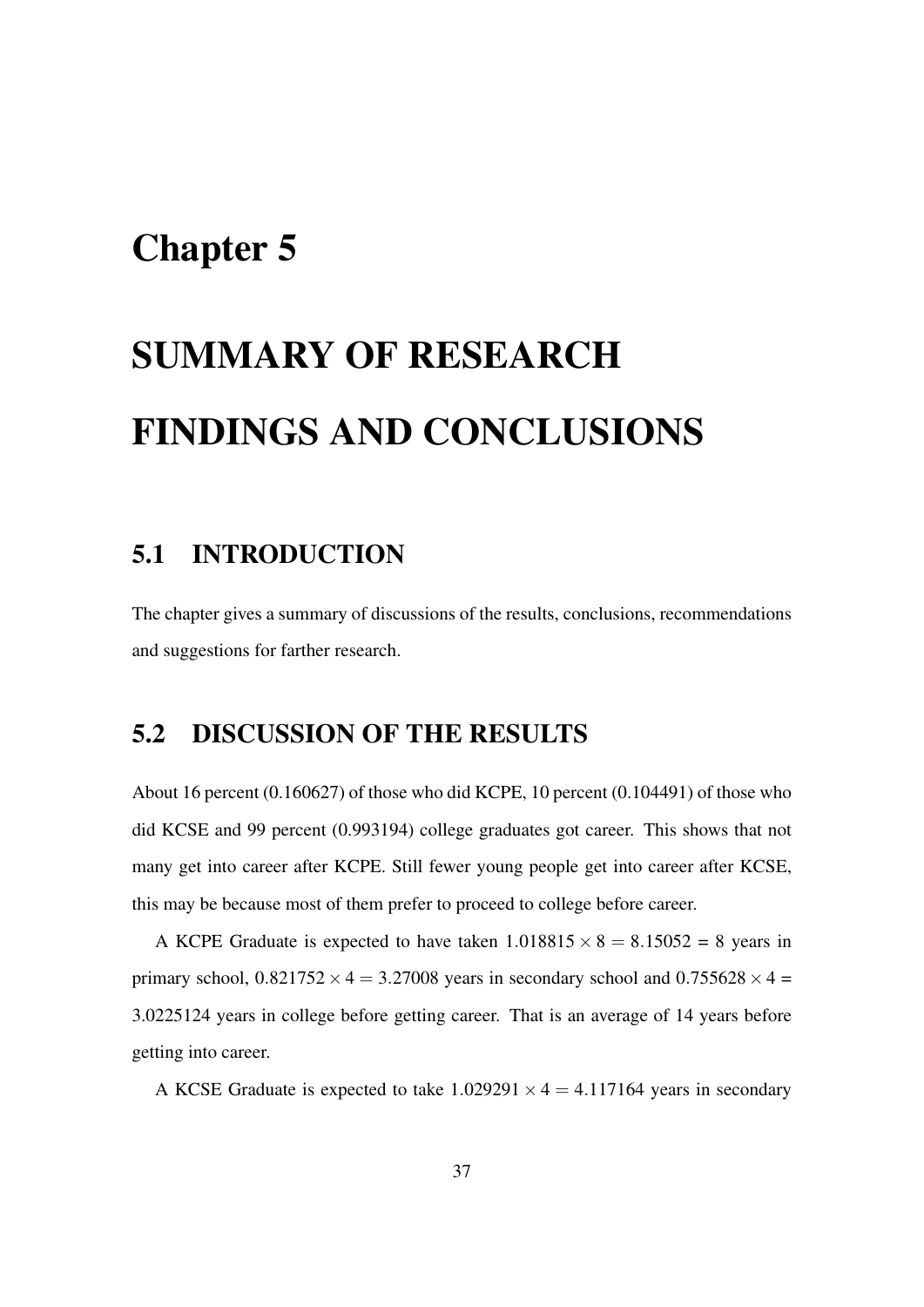school and a further  $1.006853 \times 4 = 4.027412$  years in college before getting career. That is an average of 8 years before getting into career. A College Graduate is expected to take  $1.006853 \times 4 = 4.027412$  years in this state before getting career. That is an average of 4 years before getting into career.

The variances of KCPE with KCPE, KCPE with KCSE, and KCPE with college are 0.019169, 0.194616 and 0.195011 respectively. The standard deviations are 0.138452,0.441153 and 0.441600.

Variances of KCSE with KCPE, KCSE with KCSE, and KCSE with college are 0, 0.030149 and 0.0069 respectively. The standard deviations are 0,0.173635 and 0.083066.

Variances of College graduate with KCPE, College graduate with KCSE and College graduate with college graduate are 0, 0 and 0.0069 respectively. The standard deviations are 0,0 and 0.083066.Therefore, there is no much deviation from the expected. The variances associated with transition from KCPE, KCSE and College to career are 0.821685, 0.037049 and 0.0069 respectively. Their standard deviations are 0.906468 , 0.192481 and 0.083066. The low values indicate that the values did not deviate much from the expected, except for KCPE.

### <span id="page-47-0"></span>5.3 CONCLUSIONS

Not all who have career went through the three states; KCPE, KCSE and college. People got into career at different states. A higher state is not necessarily the only way to acquiring a career, though it has a very significant role into one having a career. Meanwhile, very many young people go into career after college compared to those who go for career with KCPE and KCSE Certificates. It shows that college level is very important regardless of one's academic level. It is clear that chances of one getting into career is more certain even if they didn't do what they were trained for.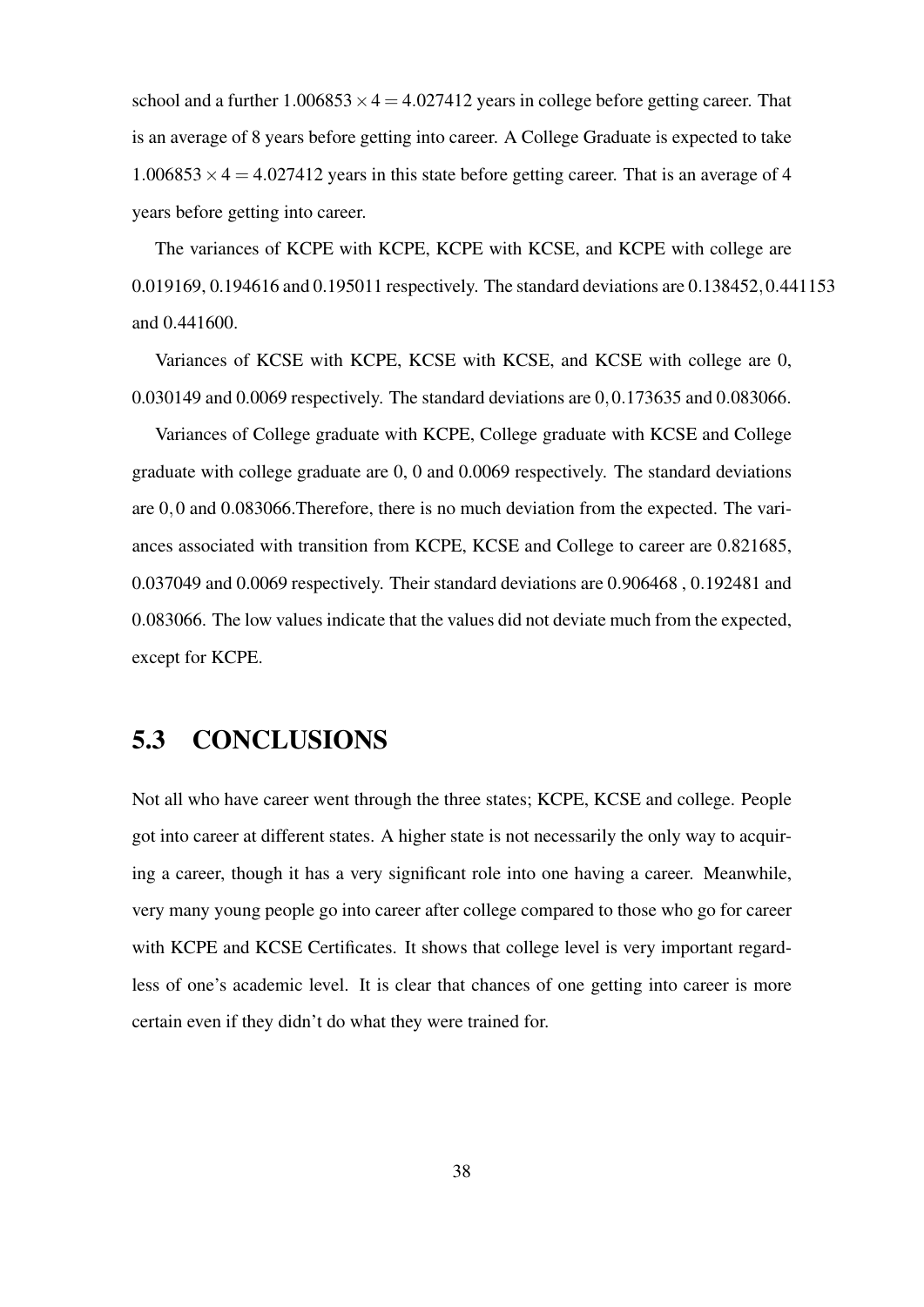# <span id="page-48-0"></span>5.4 RECOMMENDATIONS

Young people should be encouraged to have career in mind as early as when they are in primary and study towards that. They should either stop at primary or go through to college to increase their chances of getting a career.

# <span id="page-48-1"></span>5.5 SUGGESTION FOR FURTHER RESEARCH

- The study should be done with a bigger sample in different parts of the country.
- The people with career to be categorized into white collar and blue collar jobs.
- Consideration of those who take a shorter or a longer duration in every state.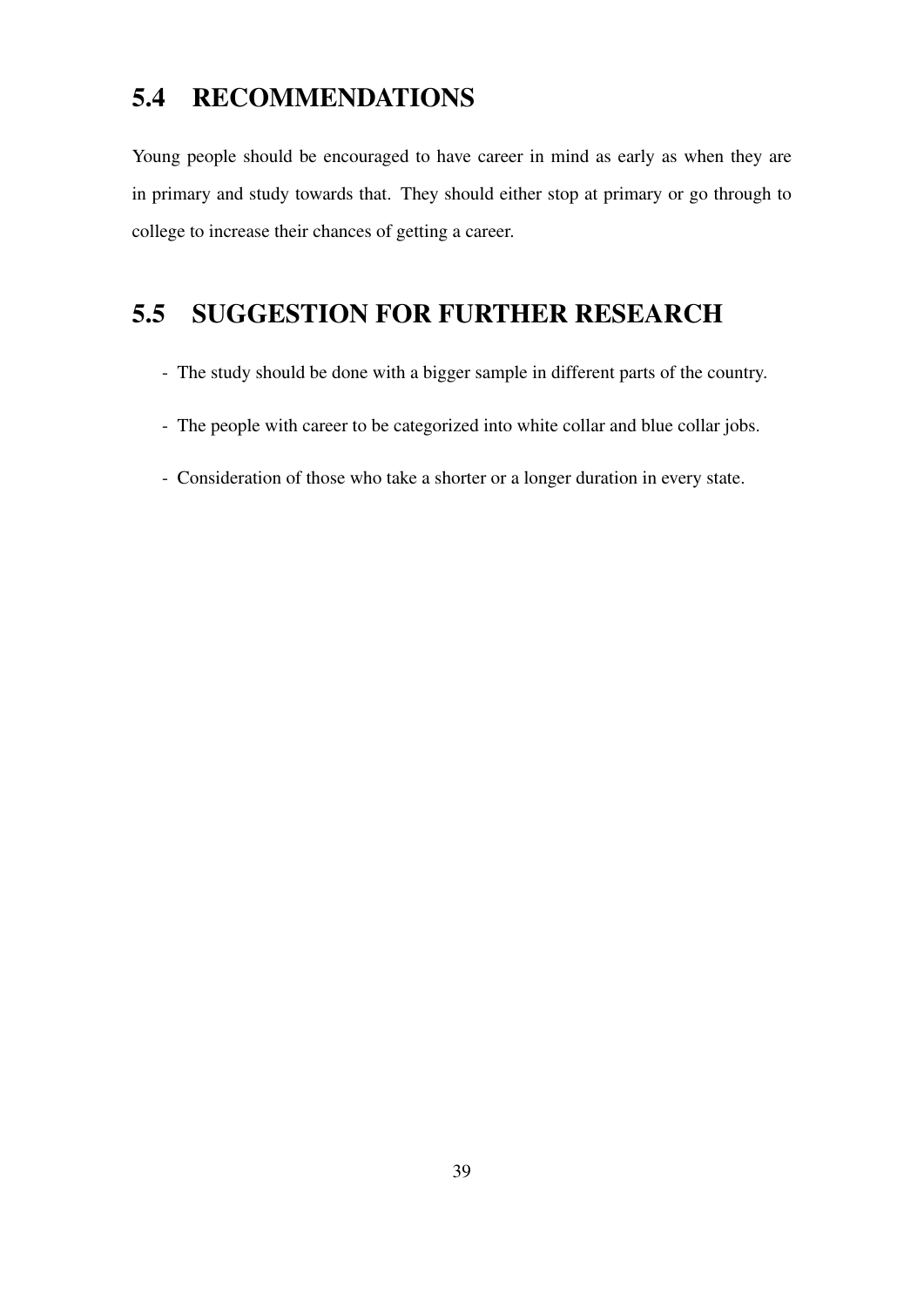# <span id="page-49-0"></span>References

.

<span id="page-49-6"></span>Anthony, T. and Taylor III, B. [1977], 'Analyzing the predictive capabilities of markovian analysis for air pollution level variations', *Journal of environmental management*

<span id="page-49-4"></span>Bartholomew, D. J. D. J. and Forbes, A. F. [1979], Statistical techniques for manpower planning, Technical report.

<span id="page-49-8"></span>Basavage, R. A. [1996], Gender-role stereotyping and how it relates to perceived future career choices among elementary school children, PhD thesis, University of Wisconsin– Stout.

<span id="page-49-2"></span>Borchert, M. [2002], 'Career choice factors of high school students', *Unpublished Master of Science thesis. University of Wisconsin-Stout* .

<span id="page-49-7"></span>Calantone, R. and Darmon, R. [1984], 'Salesforce decisions: A markovian approach journal of academy of marketing science vol. 12'.

<span id="page-49-1"></span>Georgiou, A. and Tsantas, N. [2002], 'Modelling recruitment training in mathematical human resource planning', *Applied Stochastic Models in Business and Industry* 18(1), 53–74.

<span id="page-49-5"></span>Harbaugh, J. W. and Bonham-Carter, G. [1970], Computer simulation in geology, Technical report, STANFORD UNIV CALIF.

<span id="page-49-3"></span>Hastings, W. K. [1970], 'Monte carlo sampling methods using markov chains and their applications', *Biometrika* 57(1), 97–109.